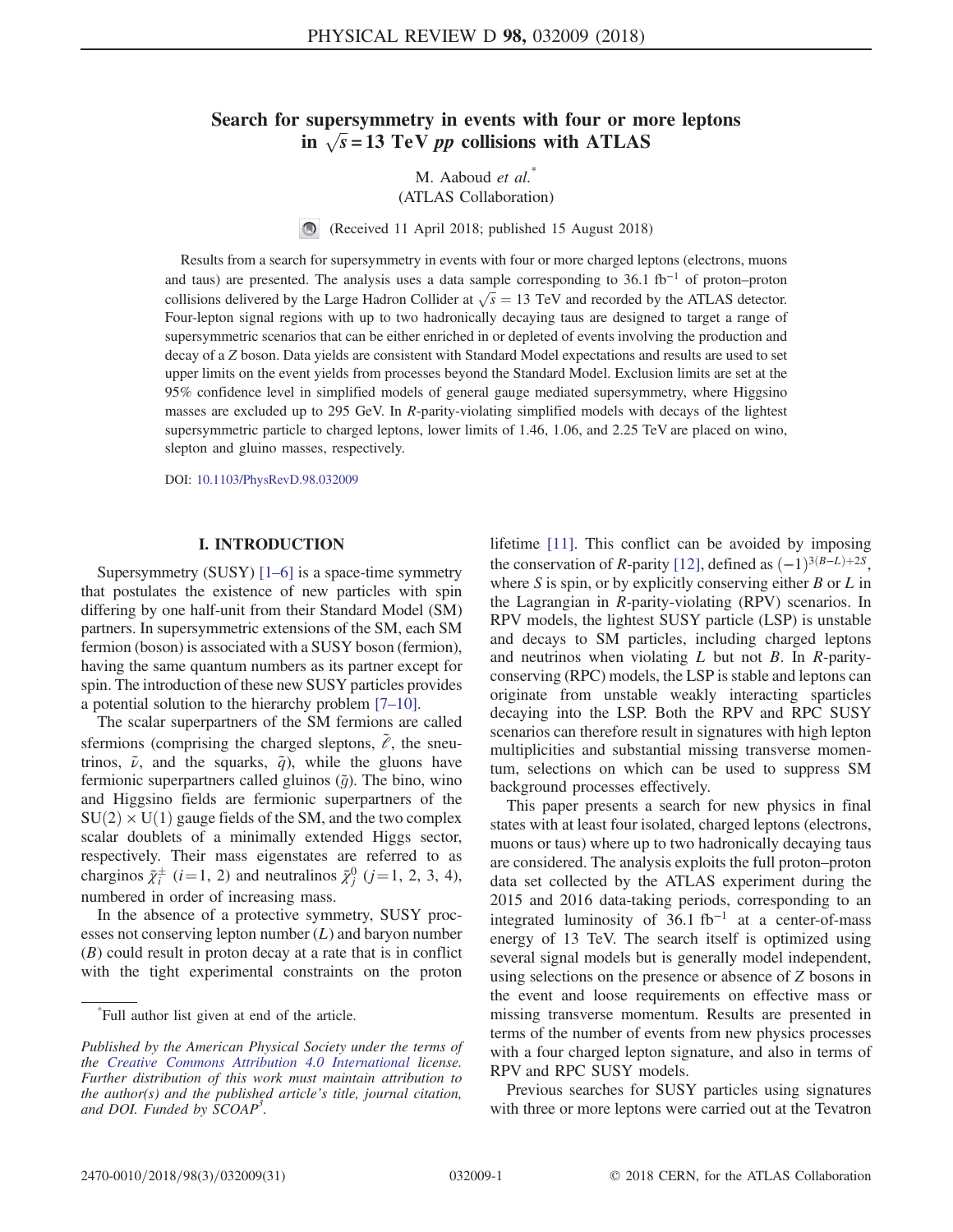collider [13–[18\],](#page-15-4) and at the LHC by the ATLAS experiment [\[19](#page-15-5)–22] and the CMS experiment [\[23](#page-15-6)–27]. This analysis closely follows the 7 TeV [\[19\]](#page-15-5) and 8 TeV [\[22\]](#page-15-7) ATLAS analyses.

### II. SUSY SCENARIOS

SUSY models are used for signal region optimization and to interpret the results of this analysis. Models of both RPV SUSY and RPC SUSY are considered here, as they each require a different approach for signal selection, as discussed in Sec. [V.](#page-4-0)

In all scenarios, the light  $CP$ -even Higgs boson,  $h$ , of the minimal supersymmetric extension of the SM [\[28,29\]](#page-15-8) Higgs sector is assumed to be practically identical to the SM Higgs boson [\[30\]](#page-15-9), with the same mass and couplings as measured at the LHC [31–[33\].](#page-15-10) In addition, the decoupling limit is used, which is defined by  $m_A \gg m_Z$ , while the  $CP$ -odd  $(A)$ , the neutral  $CP$ -even  $(H)$ , and the two charged  $(H^{\pm})$  Higgs bosons are considered to be very heavy and thus considerably beyond the kinematic reach of the LHC.

## A. RPV SUSY scenarios

In generic SUSY models with minimal particle content, the superpotential includes terms that violate conservation of  $L$  and  $B$  [\[34,35\]](#page-15-11):

$$
\frac{1}{2}\lambda_{ijk}L_iL_j\bar{E}_k+\lambda_{ijk}'L_iQ_j\bar{D}_k+\frac{1}{2}\lambda_{ijk}''\bar{U}_i\bar{D}_j\bar{D}_k+\kappa_iL_iH_2,
$$

where  $L_i$  and  $Q_i$  indicate the lepton and quark SU(2)doublet superfields, respectively, and  $\bar{E}_i$ ,  $\bar{U}_i$  and  $\bar{D}_i$  are the corresponding singlet superfields. Quark and lepton generations are referred to by the indices  $i$ ,  $j$  and  $k$ , while the Higgs field that couples to up-type quarks is represented by the Higgs SU(2)-doublet superfield  $H_2$ . The  $\lambda_{ijk}$ ,  $\lambda'_{ijk}$  and  $\lambda''_{ijk}$  parameters are three sets of new Yukawa couplings, while the  $\kappa_i$  parameters have dimensions of mass.

Simplified models of RPV scenarios are considered, where the LSP is a bino-like neutralino  $(\tilde{\chi}_1^0)$  and decays via an RPV interaction. The LSP decay is mediated by the following lepton-number-violating superpotential term:

$$
W_{LL\bar{E}} = \frac{1}{2} \lambda_{ijk} L_i L_j \bar{E}_k.
$$

<span id="page-1-0"></span>This RPV interaction allows the following decay of the neutralino LSP:

$$
\tilde{\chi}_1^0 \to \mathcal{C}_k^{\pm} \mathcal{C}_{i/j}^{\mp} \nu_{j/i},\tag{1}
$$

through a virtual slepton or sneutrino, with the allowed lepton flavors depending on the indices of the associated  $\lambda_{ijk}$  couplings [\[36\]](#page-15-12). The complex conjugate of the decay in Eq. [\(1\)](#page-1-0) is also allowed. Thus, in the case of pair production,

<span id="page-1-1"></span>TABLE I. Decay modes and branching ratios for the  $\tilde{\chi}_1^0$  LSP in the RPV models, where  $\nu$  denotes neutrinos or antineutrinos of any lepton generation.

| Scenario          |                                | $\tilde{\chi}^0_1$ branching ratios |                                  |
|-------------------|--------------------------------|-------------------------------------|----------------------------------|
| LLE12k            | $e^+e^-\nu(1/4)$               | $e^{\pm} \mu^{\mp} \nu$ (1/2)       | $\mu^+ \mu^- \nu$ (1/4)          |
| $LLE$ <i>i</i> 33 | $e^{\pm} \tau^{\mp} \nu$ (1/4) | $\tau^+ \tau^- \nu$ (1/2)           | $\mu^{\pm} \tau^{\mp} \nu$ (1/4) |

every signal event contains a minimum of four charged leptons and two neutrinos.

In principle, the nine<sup>1</sup>  $\lambda_{ijk}$  RPV couplings allow the  $\tilde{\chi}_1^0$  to decay to every possible combination of charged lepton pairs, where the branching ratio for each combination differs for each  $\lambda_{ijk}$ . For example, for  $\lambda_{121} \neq 0$  the branching ratios for  $\tilde{\chi}_1^0 \rightarrow e \mu \nu$ ,  $\tilde{\chi}_1^0 \rightarrow e e \nu$  and  $\tilde{\chi}_1^0 \rightarrow \mu \mu \nu$  are 50%, 50% and 0% respectively, whereas for  $\lambda_{122} \neq 0$  the corresponding branching ratios are 50%, 0% and 50%. In Ref. [\[22\]](#page-15-7), it was found that the four-charged-lepton search sensitivity is comparable in the cases of  $\lambda_{121} \neq 0$  or  $\lambda_{122} \neq 0$ , and for  $\lambda_{133} \neq 0$  or  $\lambda_{233} \neq 0$ . Since the analysis reported here uses similar techniques, the number of *L*-violating RPV scenarios studied is reduced by making no distinction between the electron and muon decay modes of the  $\tilde{\chi}_1^0$ . Two extremes of the  $\lambda_{ijk}$  RPV couplings are considered:

- (i) LLE12k ( $k \in 1, 2$ ) scenarios, where  $\lambda_{12k} \neq 0$  and only decays to electrons and muons are included,
- (ii) LLEi33 ( $i \in 1, 2$ ) scenarios, where  $\lambda_{i33} \neq 0$  and only decays to taus and either electrons or muons are included.

In both cases, all other RPV couplings are assumed to be zero. The branching ratios for the  $\tilde{\chi}_1^0$  decay in the  $LL\bar{E}12k$ and  $LL\overline{E}i33$  are shown in Table [I](#page-1-1). The sensitivity to  $\lambda$ couplings not considered here (e.g.,  $\lambda_{123}$ ) is expected to be between that achieved in the  $LL\bar{E}$  12k and  $LL\bar{E}$  i33 scenarios.

For the pure-bino  $\tilde{\chi}^0_1$  considered here, the  $\tilde{\chi}^0_1\tilde{\chi}^0_1$  production cross section is found to be vanishingly small, thus models that include one or more next-to-lightest SUSY particles (NLSP) are considered in order to obtain a reasonably large cross section. The choice of NLSP in the  $LL\overline{E}12k$  and  $LL\overline{E}i33$  scenarios determines the cross section of the SUSY scenario, and can impact the signal acceptance to a lesser extent. In all cases, the NLSP is pair produced in an RPC interaction, and decays to the LSP (which itself undergoes an RPV decay). Three different possibilities are considered for the NLSP in the  $LL\bar{E}12k$  and  $LL\bar{E}i33$  scenarios:

- (i) Wino NLSP: Mass-degenerate wino-like charginos and neutralinos are produced in association ( $\tilde{\chi}_1^+ \tilde{\chi}_1^$ or  $\tilde{\chi}^\pm_1 \tilde{\chi}^0_2$ ). The  $\tilde{\chi}^\pm_1$  ( $\tilde{\chi}^0_2$ ) decays to the LSP while emitting a  $W$  (Z or  $h$ ) boson, as shown in Figs. [1\(a\)](#page-2-0) and [1\(b\)](#page-2-0).
- (ii)  $\tilde{e}_L/\tilde{\nu}$  NLSP: Mass-degenerate left-handed sleptons and sneutrinos of all three generations are produced

<sup>&</sup>lt;sup>1</sup>The 27  $\lambda_{ijk}$  RPV couplings are reduced to 9 by the antisymmetry requirement  $\lambda_{ijk} = -\lambda_{jik}$ .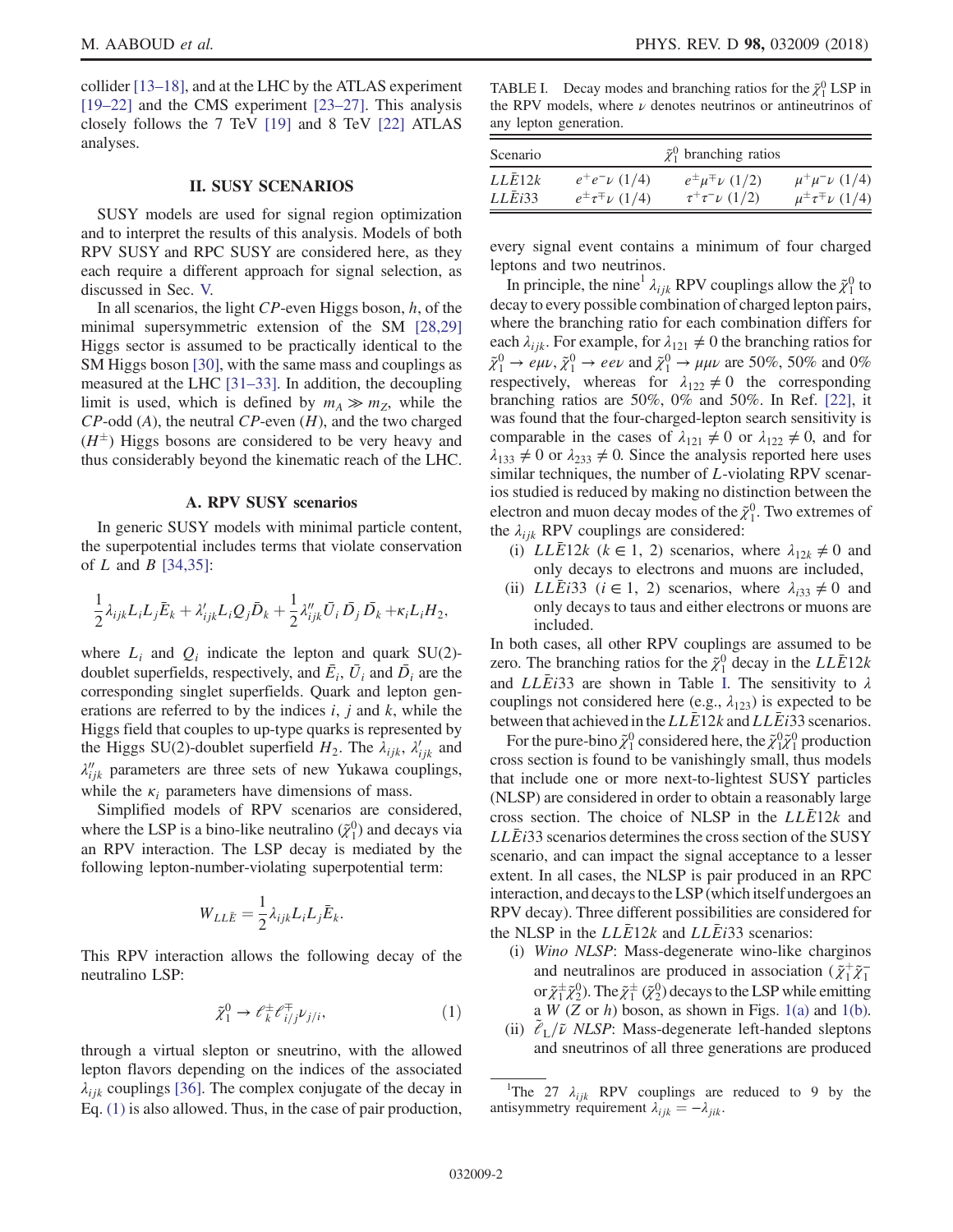<span id="page-2-0"></span>

FIG. 1. Diagrams of the benchmark SUSY models of RPC NLSP pair production of (a) and (b) a wino, (c) slepton/sneutrino and (d) gluino, followed by the RPV decay of the  $\tilde{\chi}_1^0$  LSP. The LSP is assumed to decay as  $\tilde{\chi}_1^0 \rightarrow \ell \ell \nu$  with 100% branching ratio.

in association ( $\tilde{\ell}_L \tilde{\ell}_L$ ,  $\tilde{\nu} \tilde{\nu}$ ,  $\tilde{\ell}_L \tilde{\nu}$ ). The  $\tilde{\ell}_L (\tilde{\nu})$  decays to the LSP while emitting a charged lepton (neutrino) as seen in Fig.  $1(c)$ .

(iii)  $\tilde{q}$  NLSP: Gluino pair production, where the gluino decays to the LSP while emitting a quark-antiquark pair  $(u, d, s, c, b)$  only, with equal branching ratios), as seen in Fig.  $1(d)$ .

For the RPV models, the LSP mass is restricted to the range  $10 \text{ GeV} \leq m(\text{LSP}) \leq m(\text{NLSP}) - 10 \text{ GeV}$  to ensure that both the RPC cascade decay and the RPV LSP decay are prompt. Nonprompt decays of the  $\tilde{\chi}^0_1$  in similar models were previously studied in Ref. [\[37\]](#page-15-13).

## B. RPC SUSY scenarios

RPC scenarios with light  $\tilde{\chi}_1^0$ ,  $\tilde{\chi}_2^0$  and  $\tilde{\chi}_1^{\pm}$  Higgsino states are well motivated by naturalness [\[38,39\]](#page-15-14). However, they can be experimentally challenging, as members of the Higgsino triplet are close in mass and decays of the  $\tilde{\chi}^0_2/\tilde{\chi}^{\pm}_1$ to a  $\tilde{\chi}_1^0$  LSP result in low-momentum decay products that are difficult to reconstruct efficiently. Searches for Higgsino-like  $\tilde{\chi}_1^{\pm}$  in approximately mass-degenerate scenarios were performed by the LEP experiments, where chargino masses below 103.5 GeV were excluded [\[40\]](#page-16-0) (reduced to 92 GeV for chargino-LSP mass differences between 0.1 and 3 GeV). Recently, the ATLAS experiment has excluded Higgsino-like  $\tilde{\chi}_2^0$  up to masses ~145 GeV and down to  $\tilde{\chi}^0$ -LSP mass differences of 2.5 GeV [\[41\]](#page-16-1) for scenarios where the  $\tilde{\chi}^{\pm}$  mass is assumed to be halfway between the two lightest neutralino masses. In the

<span id="page-2-1"></span>

FIG. 2. Diagrams of the processes in the SUSY RPC GGM Higgsino models. The  $W^*/Z^*$  produced in the  $\tilde{\chi}^{\pm}_1/\tilde{\chi}^0_2$  decays are off-shell ( $m \sim 1$  GeV) and their decay products are usually not reconstructed.

Planck-scale-mediated SUSY breaking scenario the gravitino  $\tilde{G}$  is the fermionic superpartner of the graviton, and its mass is comparable to the masses of the other SUSY particles,  $m \sim 100$  GeV [\[42,43\].](#page-16-2) General gauge mediated (GGM) SUSY models [\[44\]](#page-16-3) predict the  $\tilde{G}$  is nearly massless and offer an opportunity to study light Higgsinos. The decays of the Higgsinos to the LSP  $\tilde{G}$  would lead to onshell  $Z/h$ , and the decay products can be reconstructed.

Simplified RPC models inspired by GGM are considered here, where the only SUSY particles within reach of the LHC are an almost mass-degenerate Higgsino triplet  $\tilde{\chi}_1^{\pm}$ ,  $\tilde{\chi}_1^0$ ,  $\tilde{\chi}_2^0$  and a massless  $\tilde{G}$ . To ensure the SUSY decays are prompt, the  $\tilde{\chi}^{\pm}_1$  and  $\tilde{\chi}^0_2$  masses are set to  $1$  GeV above the  $\tilde{\chi}^0_1$ mass, and due to their weak coupling with the gravitino always decay to the  $\tilde{\chi}_1^0$  via virtual  $Z/W$  bosons (which in turn decay to very soft final states that are not reconstructed). The  $\tilde{\chi}_1^0$  decays promptly to a gravitino plus a Z or h boson,  $\tilde{\chi}_1^0 \rightarrow Z/h + \tilde{G}$ , where the leptonic decays of the  $Z/h$  are targeted in this analysis. Four production processes are included in this Higgsino GGM model:  $\tilde{\chi}_1^+ \tilde{\chi}_1^-$ ,  $\tilde{\chi}_1^{\pm} \tilde{\chi}_1^0$ ,  $\tilde{\chi}_1^{\pm}\tilde{\chi}_2^0$  and  $\tilde{\chi}_1^0\tilde{\chi}_2^0$ , as shown in Fig. [2,](#page-2-1) and the total SUSY cross section is dominated by  $\tilde{\chi}_1^{\pm} \tilde{\chi}_1^0$  and  $\tilde{\chi}_1^{\pm} \tilde{\chi}_2^0$  production. The  $\tilde{\chi}_1^0 \rightarrow Z\tilde{G}$  branching ratio is a free parameter of the GGM Higgsino scenarios, and so offers an opportunity to study  $4\ell$  signatures with one or more Z candidates.

## III. THE ATLAS DETECTOR

The ATLAS detector [\[45\]](#page-16-4) is a multipurpose particle physics detector with forward-backward symmetric cylindrical geometry.<sup>2</sup> The inner tracking detector (ID) covers

<sup>&</sup>lt;sup>2</sup>ATLAS uses a right-handed coordinate system with its origin at the nominal interaction point (IP) in the center of the detector and the  $z$ -axis along the beam pipe. The  $x$ -axis points from the IP to the center of the LHC ring, and the y-axis points upward. Cylindrical coordinates  $(r, \phi)$  are used in the transverse plane,  $\phi$ being the azimuthal angle around the *z*-axis. The pseudorapidity is defined in terms of the polar angle  $\theta$  as  $\eta = -\ln \tan(\theta/2)$ . Rapidity is defined as  $y = 0.5 \ln \left[ (E + p_z)/(E - p_z) \right]$ , where E denotes the energy and  $p<sub>z</sub>$  is the component of the momentum along the beam direction.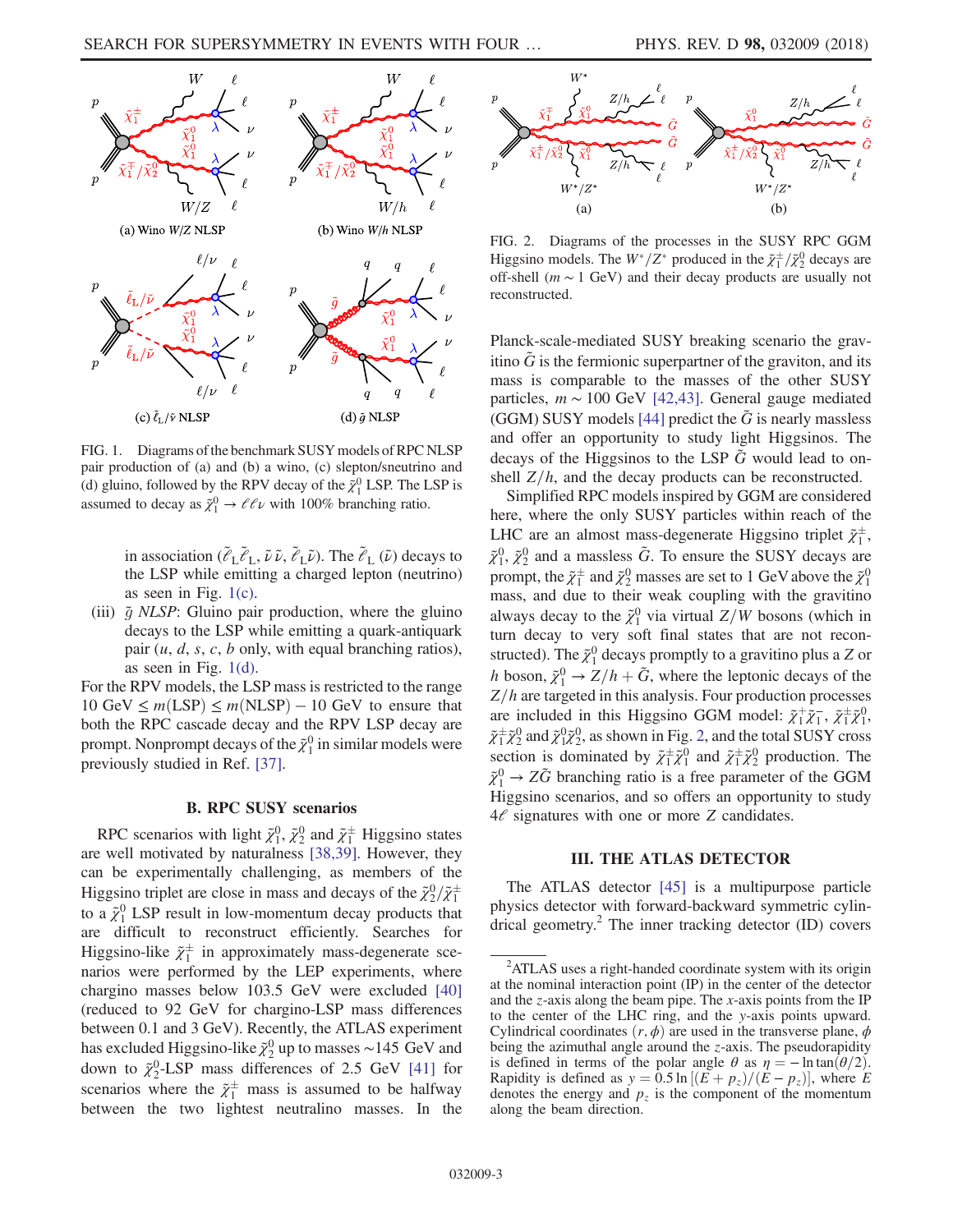$|\eta|$  < 2.5 and consists of a silicon pixel detector, a semiconductor microstrip detector, and a transition radiation tracker. The innermost pixel layer, the insertable B-layer [\[46\]](#page-16-5), was added for the  $\sqrt{s} = 13$  TeV running period of the LHC. The ID is surrounded by a thin superconducting solenoid providing a 2 T axial magnetic field. A highgranularity lead/liquid-argon sampling calorimeter measures the energy and the position of electromagnetic showers within  $|\eta| < 3.2$ . Sampling calorimeters with liquid argon as the active medium are also used to measure hadronic showers in the end cap  $(1.5 < |\eta| < 3.2)$  and forward  $(3.1 < |\eta| < 4.9)$  regions, while a steel/scintillator tile calorimeter measures hadronic showers in the central region ( $|\eta|$  < 1.7). The muon spectrometer (MS) surrounds the calorimeters and consists of three large superconducting air-core toroid magnets, each with eight coils, a system of precision tracking chambers ( $|\eta|$  < 2.7), and fast trigger chambers ( $|\eta|$  < 2.4). A two-level trigger system [\[47\]](#page-16-6) selects events to be recorded for off-line analysis.

## IV. MONTE CARLO SIMULATION

Monte Carlo (MC) generators were used to simulate SM processes and new physics signals. The SM processes considered are those that can lead to signatures with at least four reconstructed charged leptons. Details of the signal and background MC simulation samples used in this analysis, as well as the order of cross section calculations in perturbative QCD used for yield normalization, are shown in Table [II.](#page-3-0) Signal cross sections were calculated to next-to-leading order in the strong coupling constant, adding the resummation of soft gluon emission at next-toleading-logarithmic accuracy (NLO + NLL)  $[48-55]$ . The nominal signal cross section and its uncertainty were taken from an envelope of cross section predictions using different parton distribution function (PDF) sets and factorization and renormalization scales, as described in Ref. [\[56\].](#page-16-8)

The dominant irreducible background processes that can produce four prompt and isolated charged leptons are ZZ,  $t\bar{t}Z$ , VVV and Higgs production (where  $V = W$ , Z, and includes off-shell contributions). For the simulated ZZ production, the matrix elements contain all diagrams with four electroweak vertices, and they were calculated for up to one extra parton at NLO, and up to three extra partons at LO. The production of top quark pairs with an additional Z boson was simulated with the cross section normalized to NLO. Simulated triboson (VVV) production includes the processes ZZZ, WZZ and WWZ with four to six charged leptons, and was generated at NLO with additional LO matrix elements for up to two extra partons. The simulation of Higgs processes includes Higgs production via gluon-gluon fusion  $(qgH)$  and vector-boson fusion (VBF), and associated production with a boson (WH, ZH) or a top-antitop pair  $(t\bar{t}H)$ . Other irreducible background processes with small cross sections are grouped into a category labeled "Other," which contains the  $tWZ$ ,  $t\bar{t}WW$ ,  $tttW$  and  $t\bar{t}t\bar{t}$  processes.

<span id="page-3-0"></span>TABLE II. Summary of the simulated SM background samples used in this analysis, where  $V = W$ , Z, and includes off-shell contributions. "Tune" refers to the set of tuned parameters used by the generator. The sample marked with a † is used for a cross-check of yields and for studies of systematic uncertainties.

| Process                                  | Generator(s)                                                                                                                      | Simulation           | Cross-section<br>calculation                           | Tune                                        | PDF set                                                            |
|------------------------------------------|-----------------------------------------------------------------------------------------------------------------------------------|----------------------|--------------------------------------------------------|---------------------------------------------|--------------------------------------------------------------------|
| WZ, WW<br>ZZ                             | SHERPA 2.2.1 [57]<br>SHERPA 2.2.2 [57]                                                                                            | Full<br>Full         | <b>NLO</b> [58]<br><b>NLO</b> [58]                     |                                             | SHERPA default NNPDF30NNLO [59]<br>SHERPA default NNPDF30NNLO [59] |
| <i>VVV</i>                               | SHERPA $2.2.1$                                                                                                                    | Full                 | <b>NLO</b> [58]                                        | SHERPA default                              | NNPDF30NNLO                                                        |
| ZH, WH<br>$t\overline{t}H$               | $ggH$ , VBF, $ggZH$ powheg v2 [60] + PYTHIA 8.186 [61]<br><b>PYTHIA 8.186</b><br>MADGRAPH5_AMC@NLO 2.3.2 [66]<br>$+$ PYTHIA 8.186 | Full<br>Full<br>Full | $NNLO + NNLL$ [62]<br>$NNLO + NNLL$<br><b>NLO</b> [67] | AZNLO $[63]$<br>A <sub>14</sub> [65]<br>A14 | CT10 [64]<br>NNPDF23LO<br><b>NNPDF23LO</b> [68]                    |
| $t\bar{t}Z$ , $t\bar{t}W$ , $t\bar{t}WW$ | MADGRAPH_5_AMC@NLO 2.2.2 [69]<br>$+$ PYTHIA 8.186                                                                                 | Full                 | <b>NLO</b> [67]                                        | A14                                         | NNPDF23LO                                                          |
| $t\overline{t}Z^{\dagger}$               | SHERPA 2.2.1                                                                                                                      | Fast                 | <b>NLO</b> [67]                                        | SHERPA default                              | NNPDF30NNLO                                                        |
| tWZ                                      | $aMC@NLO$ 2.3.2 + PYTHIA 8.186                                                                                                    | Full                 | <b>NLO</b> [67]                                        | A14                                         | NNPDF23LO                                                          |
| $ttW$ , $t\overline{t}t\overline{t}$     | MADGRAPH5 AMC@NLO 2.2.2<br>$+$ PYTHIA 8.186                                                                                       | Full                 | <b>NLO</b> [69]                                        | A14                                         | NNPDF23LO                                                          |
| $t\overline{t}$                          | POWHEG $v2 + PYTHIA$ 6.428 [70]                                                                                                   | Full                 | $NNLO + NNLL$ [71] Perugia2012 [72]                    |                                             | CT <sub>10</sub>                                                   |
| $Z + \text{jets}, W + \text{jets}$       | MADGRAPH5_AMC@NLO 2.2.2<br>$+$ PYTHIA 8.186                                                                                       | Full                 | <b>NNLO</b> [73]                                       | A14                                         | NNPDF23LO                                                          |
| SUSY signal                              | MADGRAPH5_AMC@NLO 2.2.2<br>$+$ PYTHIA 8.186                                                                                       | Fast                 | $NLO + NLL$ [48-55]                                    | A14                                         | NNPDF23LO                                                          |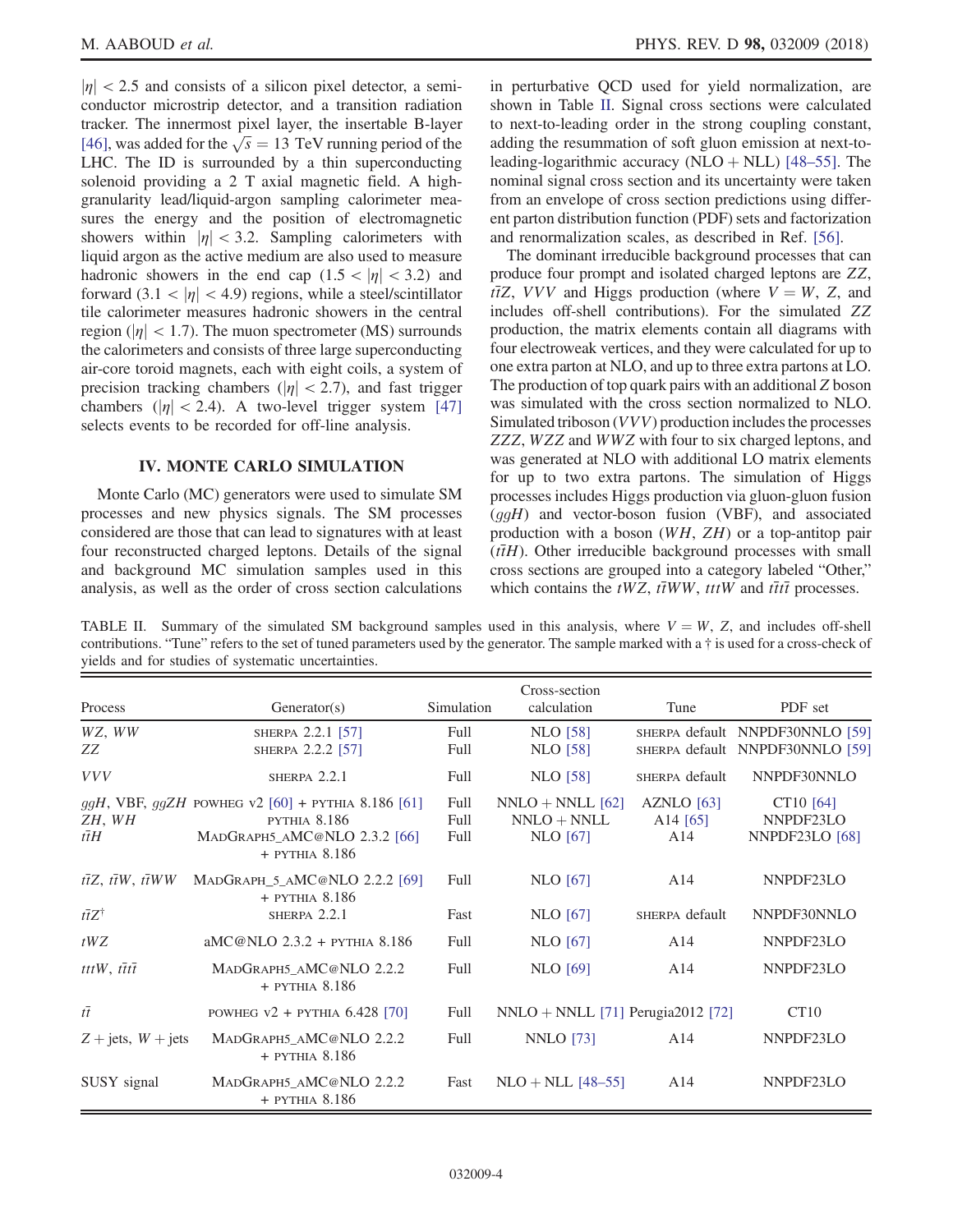For all MC simulation samples, the propagation of particles through the ATLAS detector was modeled with GEANT4 [\[74\]](#page-16-26) using the full ATLAS detector simulation [\[75\]](#page-16-27), or a fast simulation using a parametrization of the response of the electromagnetic and hadronic calorimeters [\[75\]](#page-16-27) and GEANT4 elsewhere. The effect of multiple protonproton collisions in the same or nearby bunch crossings, intime and out-of-time pileup, is incorporated into the simulation by overlaying additional minimum-bias events generated with PYTHIA8 [\[61\]](#page-16-13) onto hard-scatter events. Simulated events are reconstructed in the same manner as data, and are weighted to match the distribution of the expected mean number of interactions per bunch crossing in data. The simulated MC samples are corrected to account for differences from the data in the triggering efficiencies, lepton reconstruction efficiencies, and the energy and momentum measurements of leptons and jets.

## V. EVENT SELECTION

<span id="page-4-0"></span>After the application of beam, detector and data-quality requirements, the total integrated luminosity considered in this analysis corresponds to  $36.1 \pm 1.2$  fb<sup>-1</sup>. Events recorded during stable data-taking conditions are used in the analysis if the reconstructed primary vertex has at least two tracks with transverse momentum  $p_T > 400$  MeV associated with it. The primary vertex of an event is identified as the vertex with the highest  $\Sigma p_{\rm T}^2$  of associated tracks.

Preselected electrons are required to have  $|\eta| < 2.47$  and  $p_{\rm T} > 7$  GeV, where the  $p_{\rm T}$  and  $\eta$  are determined from the calibrated clustered energy deposits in the electromagnetic calorimeter and the matched ID track, respectively. Electrons must satisfy "loose" criteria of the likelihoodbased identification algorithm [\[76\]](#page-16-28), with additional track requirements based on the innermost pixel layer. Preselected muons are reconstructed by combining tracks in the ID with tracks in the MS [\[77\]](#page-16-29), and are required to have  $|\eta| < 2.7$  and  $p_T > 5$  GeV. Muons must satisfy "medium" identification requirements based on the number of hits in the different ID and MS subsystems, and the significance of the charge-to-momentum ratio, defined in Ref. [\[77\]](#page-16-29). Events containing one or more muons that have a transverse impact parameter relative to the primary vertex  $|d_0| > 0.2$  mm or a longitudinal impact parameter relative to the primary vertex  $|z_0| > 1$  mm are rejected to suppress the cosmic-ray muon background.

Jets are reconstructed with the anti- $k_t$  algorithm [\[78\]](#page-17-0) with a radius parameter of  $R = 0.4$ . Three-dimensional calorimeter energy clusters are used as input to the jet reconstruction, and jets are calibrated following Ref. [\[79\]](#page-17-1). Jets must have  $|\eta| < 2.8$  and  $p_T > 20$  GeV. To reduce pileup effects, jets with  $p_T < 60$  GeV and  $|\eta| < 2.4$  must satisfy additional criteria using the jet vertex tagging algorithm described in Ref. [\[80\].](#page-17-2) Events containing jets failing to satisfy the quality criteria described in Ref. [\[81\]](#page-17-3) are rejected to suppress events with large calorimeter noise or noncollision backgrounds.

The visible part of hadronically decaying tau leptons, denoted as  $\tau_{\text{had-vis}}$  and conventionally referred to as taus throughout this paper, is reconstructed [\[82\]](#page-17-4) using jets as described above with  $|\eta| < 2.47$  and  $p_T > 10$  GeV. The  $\tau_{\text{had-vis}}$  reconstruction algorithm uses information about the tracks within  $\Delta R \equiv \sqrt{(\Delta \phi)^2 + (\Delta \eta)^2} = 0.2$  of the jet direction, in addition to the electromagnetic and hadronic shower shapes in the calorimeters. Preselected  $\tau_{\text{had-vis}}$ candidates are required to have one or three associated tracks (prongs), because taus predominantly decay to either one or three charged hadrons together with a neutrino and often additional neutral hadrons. The preselected  $\tau_{\text{had-vis}}$  are required to have  $p_T > 20$  GeV and unit total charge of their constituent tracks. In order to suppress electrons misidentified as preselected  $\tau_{\text{had-vis}}$ , taus are vetoed using transition radiation and calorimeter information. The preselected  $\tau_{\text{had-vis}}$  candidates are corrected to the  $\tau_{\text{had-vis}}$  energy scale using an  $\eta$ - and  $p_T$ -dependent calibration. A boosted decision tree algorithm (BDT) uses discriminating track and cluster variables to optimize  $\tau_{\text{had-vis}}$  identification, where "loose," "medium" and "tight" working points are defined [\[83\],](#page-17-5) but not used to preselect tau leptons. In this analysis, kinematic variables built with hadronically decaying taus use only their visible decay products.

The missing transverse momentum,  $E_{\rm T}^{\rm miss}$ , is the magnitude of the negative vector sum of the transverse momenta of all identified physics objects (electrons, photons, muons and jets) and an additional soft term [\[84\]](#page-17-6). Taus are included as jets in the  $E_{\rm T}^{\rm miss}$ . The soft term is constructed from the tracks matched to the primary vertex, but not associated with identified physics objects, which allows the soft term to be nearly independent of pileup.

To avoid potential ambiguities among identified physics objects, preselected charged leptons and jets must survive "overlap removal," applied in the following order:

- (1) Any tau within  $\Delta R = 0.2$  of an electron or muon is removed.
- (2) Any electron sharing an ID track with a muon is removed.
- (3) Jets within  $\Delta R = 0.2$  of a preselected electron are discarded.
- (4) Electrons within  $\Delta R = 0.4$  of a preselected jet are discarded, to suppress electrons from semileptonic decays of c- and b-hadrons.
- (5) Jets with fewer than three associated tracks are discarded either if a preselected muon is within  $\Delta R = 0.2$  or if the muon can be matched to a track associated with the jet.
- (6) Muons within  $\Delta R = 0.4$  of a preselected jet are discarded to suppress muons from semileptonic decays of  $c$ - and  $b$ -hadrons.
- (7) Jets within  $\Delta R = 0.4$  of a preselected tau passing medium identification requirements are discarded.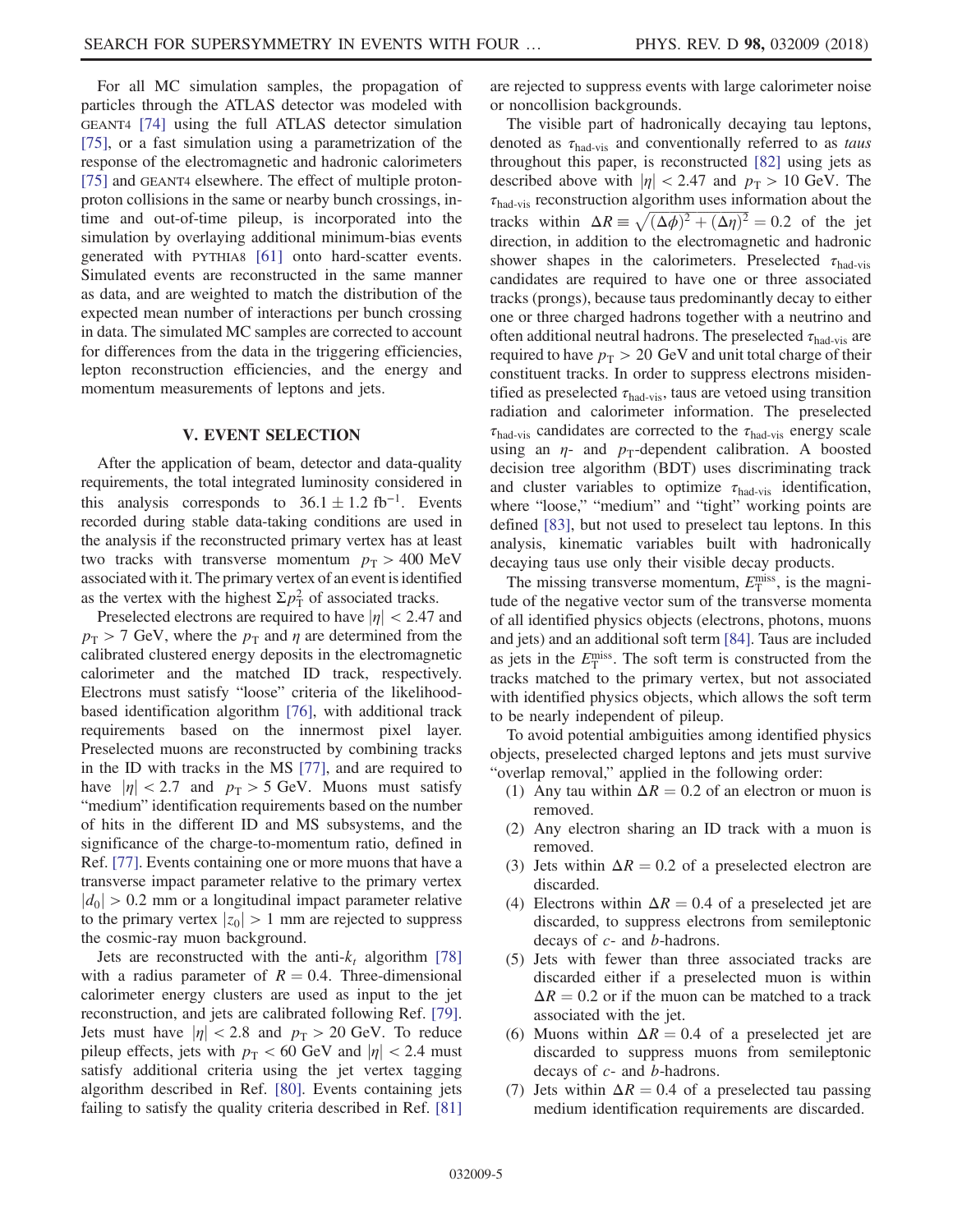<span id="page-5-0"></span>TABLE III. The triggers used in the analysis of 2015 and 2016 data. The off-line  $p<sub>T</sub>$  thresholds are required only for reconstructed charged leptons which match to the trigger signatures. Trigger thresholds for data recorded in 2016 are higher than in 2015 due to the increase in beam luminosity, and "or" denotes a move to a higher-threshold trigger during data taking.

|                                               | Off-line $p_T$ threshold [GeV] |                                    |  |  |
|-----------------------------------------------|--------------------------------|------------------------------------|--|--|
| Trigger                                       | 2015                           | 2016                               |  |  |
| Single isolated $e$                           | 25<br>61                       | 27<br>61                           |  |  |
| Single nonisolated e<br>Single isolated $\mu$ | 21                             | 25 or 27                           |  |  |
| Single nonisolated $\mu$                      | 41                             | 41 or 51                           |  |  |
| Double $e$                                    | 13, 13                         | 18, 18                             |  |  |
| Double $\mu$ (symmetric)<br>(asymmetric)      | .<br>19, 9                     | 11, 11 or 15, 15<br>21, 9 or 23, 9 |  |  |
| Combined eu                                   | $8(e), 25(\mu)$                | $8(e), 25(\mu)$                    |  |  |

Finally, to suppress low-mass particle decays, if surviving electrons and muons form an opposite-sign (OS) pair with  $m_{OS}$  < 4 GeV, or form a same-flavor, opposite-sign (SFOS) pair in the  $\Upsilon(1S) - \Upsilon(3S)$  mass range  $8.4 < m<sub>SFOS</sub> < 10.4$  GeV, both leptons are discarded.

"Signal" light charged leptons, abbreviated as signal leptons, are preselected leptons surviving overlap removal and satisfying additional identification criteria. Signal electrons and muons must pass  $p_T$ -dependent isolation requirements, to reduce the contributions from semileptonic decays of hadrons and jets misidentified as prompt leptons. The isolation requirements use calorimeter- and track-based information to obtain 95% efficiency for charged leptons with  $p_T = 25$  GeV in  $Z \rightarrow e^+e^-$ ,  $\mu^+\mu^$ events, rising to 99% efficiency at  $p_T = 60$  GeV. To improve the identification of closely spaced charged leptons (e.g., from boosted decays), contributions to the isolation from nearby electrons and muons passing all other signal lepton requirements are removed. To further suppress electrons and muons originating from secondary vertices,  $|z_0 \sin \theta|$  is required to be less than 0.5 mm, and the  $d_0$  normalized to its uncertainty is required to be small, with  $|d_0|/\sigma_{d_0} < 5(3)$  for electrons (muons). Signal electrons must also satisfy medium likelihood-based identification criteria [\[76\]](#page-16-28), while signal taus must satisfy the medium BDT-based identification criteria against jets [\[83\].](#page-17-5)

Events are selected using single-lepton or dilepton triggers, where the trigger efficiencies are in the plateau region above the off-line  $p<sub>T</sub>$  thresholds indicated in Table [III](#page-5-0). Dilepton triggers are used only when the leptons in the event fail  $p_T$ -threshold requirements for the single-lepton triggers. The triggering efficiency for events with four, three and two electrons/muons in signal SUSY scenarios is typically >99%, 96% and 90%, respectively.

## VI. SIGNAL REGIONS

Events with four or more signal leptons ( $e$ ,  $\mu$ ,  $\tau_{\text{had-vis}}$ ) are selected and are classified according to the number of light signal leptons ( $L = e$ ,  $\mu$ ) and signal taus (T) required: at least four light leptons and exactly zero taus 4L0T, exactly three light leptons and at least one tau  $3L1T$ , or exactly two light leptons and at least two taus 2L2T.

Events are further classified according to whether they are consistent with a leptonic Z boson decay or not. The Z requirement selects events where any SFOS LL pair combination has an invariant mass close to the Z boson mass, in the range 81.2–101.2 GeV. A second Z candidate may be identified if a second SFOS LL pair is present and satisfies  $61.2 < m(LL) < 101.2$  GeV. Widening the lowmass side of the  $m(LL)$  window used for the selection of a second Z candidate increases GGM signal acceptance. The Z veto rejects events where any SFOS lepton pair combination has an invariant mass close to the Z boson mass, in the range 81.2–101.2 GeV. To suppress radiative Z boson decays into four leptons (where a photon radiated from a  $Z \rightarrow \ell \ell$  decay converts to a second SFOS lepton pair) the Z veto also considers combinations of any SFOS LL pair with an additional lepton  $(SFOS + L)$ , or with a second SFOS  $LL$  pair (SFOS + SFOS), and rejects events where either the  $SFOS + L$  or  $SFOS + SFOS$  invariant mass lies in the range 81.2–101.2 GeV.

In order to separate the SM background from SUSY signal, the  $E_{\rm T}^{\rm miss}$  and the effective mass of the event,  $m_{\rm eff}$ , are both used. The  $m<sub>eff</sub>$  is defined as the scalar sum of the  $E_{\rm T}^{\rm miss}$ , the  $p_{\rm T}$  of signal leptons and the  $p_{\rm T}$  of all jets with  $p_T > 40$  GeV. The  $p_T > 40$  GeV requirement for jets aims to suppress contributions from pileup and the underlying event. A selection using the  $m_{\text{eff}}$  rather than the  $E_{\text{T}}^{\text{miss}}$  is particularly effective for the RPV SUSY scenarios, which produce multiple high-energy leptons (and in some cases jets), but only low to moderate  $E_{\rm T}^{\rm miss}$  from neutrinos in the final state. The chosen  $m_{\text{eff}}$  thresholds are found to be close to optimal for the RPV scenarios with different NLSPs considered in this paper.

Two signal regions (SR) are defined with 4L0T and a Z veto: a general, model-independent signal region (SR0A) with  $m_{\text{eff}} > 600 \text{ GeV}$ , and a tighter signal region (SR0B) with  $m_{\text{eff}} > 1100 \text{ GeV}$ , optimized for the RPV  $LL\overline{E}12k$ scenarios. Two further SRs are defined with 4L0T, a first and second Z requirement as described above, and different selections on  $E_{\rm T}^{\rm miss}$ : a loose signal region (SR0C) with  $E_{\rm T}^{\rm miss} > 50$  GeV, and a tighter signal region (SR0D) with  $E_{\rm T}^{\rm miss} > 100 \,\,{\rm GeV},$  optimized for the low-mass and high-mass Higgsino GGM scenarios, respectively. Finally, two SRs are optimized for the tau-rich RPV  $LL\overline{E}i33$  scenarios: one with  $3L1T$  where the tau has  $p_T > 30$  GeV, a Z veto and  $m_{\text{eff}}$  > 700 GeV (SR1), and a second with 2L2T where the taus have  $p_T > 30$  GeV, a Z veto and  $m_{\text{eff}} > 650$  GeV (SR2). The signal region definitions are summarized in Table [IV.](#page-6-0)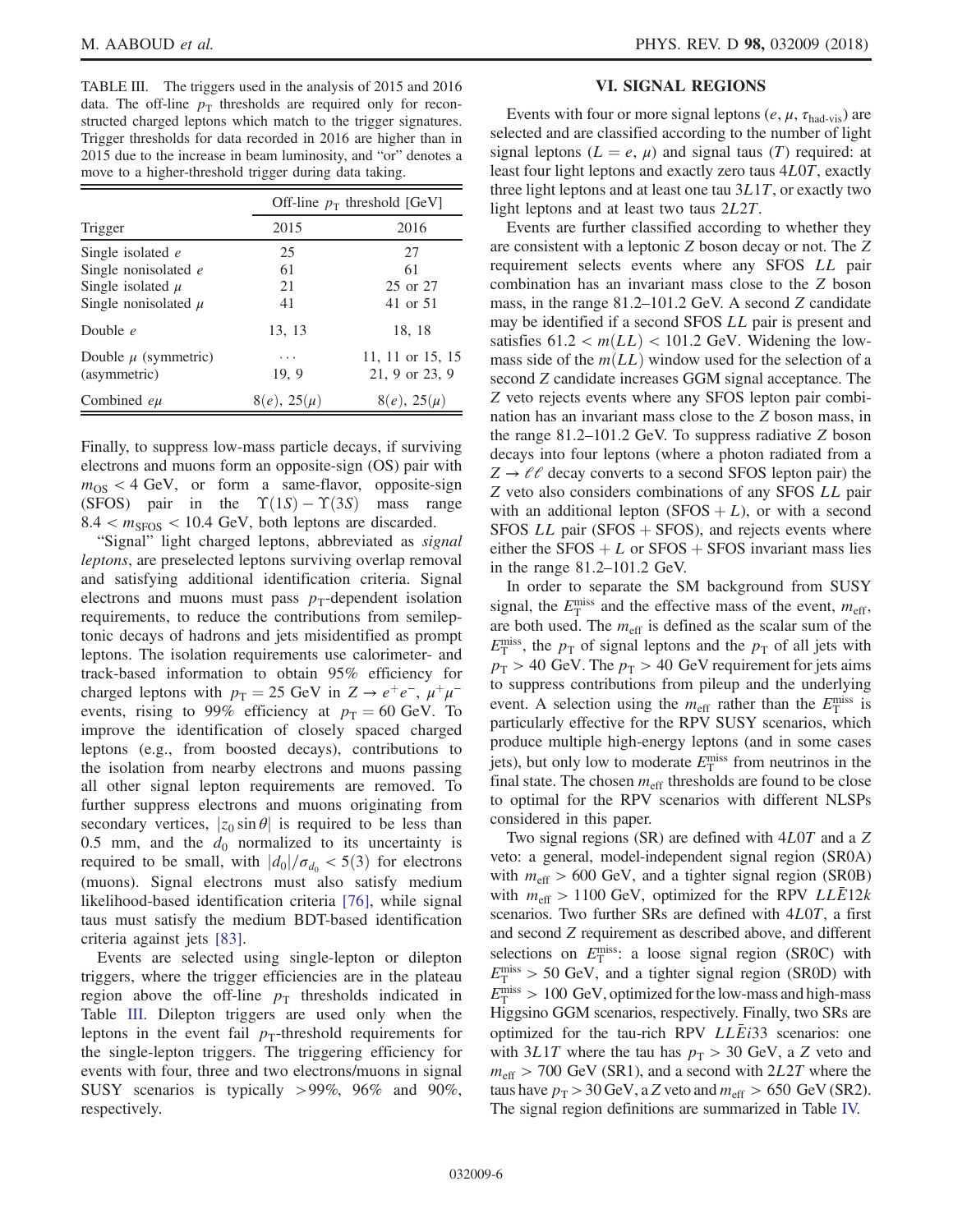| Region            | $N(e,\mu)$ | $N(\tau_{\text{had-vis}})$ | $p_{\rm T}(\tau_{\rm had-vis})$ | Z boson                  | Selection                              | Target                 |
|-------------------|------------|----------------------------|---------------------------------|--------------------------|----------------------------------------|------------------------|
| SR <sub>0</sub> A | >4         | $= 0$                      | $>20$ GeV                       | Veto                     | $m_{\text{eff}} > 600 \text{ GeV}$     | General                |
| <b>SROB</b>       | >4         | $= 0$                      | $>20$ GeV                       | Veto                     | $m_{\text{eff}} > 1100 \text{ GeV}$    | RPV LLE <sub>12k</sub> |
| <b>SROC</b>       | >4         | $= 0$                      | $>20$ GeV                       | Require first and second | $E_{\rm T}^{\rm miss} > 50~{\rm GeV}$  | Higgsino GGM           |
| <b>SROD</b>       | >4         | $= 0$                      | $>20$ GeV                       | Require first and second | $E_{\rm T}^{\rm miss} > 100~{\rm GeV}$ | Higgsino GGM           |
| SR <sub>1</sub>   | $=$ 3      | >1                         | $>30$ GeV                       | Veto                     | $m_{\text{eff}} > 700 \text{ GeV}$     | RPV LLEi33             |
| SR <sub>2</sub>   | $= 2$      | >2                         | $>30$ GeV                       | Veto                     | $m_{\text{eff}} > 650 \text{ GeV}$     | RPV LLEi33             |

<span id="page-6-0"></span>TABLE IV. Signal region definitions. The  $p_T(\tau_{\text{had-vis}})$  column denotes the  $p_T$  threshold used for the tau selection or veto. SR0B and SR0D are subsets of SR0A and SR0C, respectively, while SR1 and SR2 are completely disjoint.

### VII. BACKGROUND DETERMINATION

Several SM processes can result in signatures resembling SUSY signals with four reconstructed charged leptons, including both the "real" and "fake" lepton contributions. Here, a real charged lepton is defined to be a prompt and genuinely isolated lepton, while a fake charged lepton is defined to be a nonprompt or nonisolated lepton that could originate from semileptonic decays of b- and c-hadrons, or from in-flight decays of light mesons, or from misidentification of particles within light-flavor or gluon-initiated jets, or from photon conversions. The SM processes are classified into two categories:

- Irreducible background: Hard-scattering processes giving rise to events with four or more real leptons, ZZ,  $t\bar{t}Z$ ,  $t\bar{t}WW$ ,  $tWZ$ ,  $VVZ$  (ZZZ, WZZ, WWZ), Higgs  $(qqH, WH, ZH, t\bar{t}H), t\bar{t}t\bar{t}, t\bar{t}tW.$
- Reducible background: Processes leading to events with at least one fake lepton,  $t\bar{t}$ ,  $Z + \text{jets}$ , WZ, WW, WWW,  $t\bar{t}W$ ,  $t\bar{t}t$ . Processes listed under irreducible that do not undergo a decay to four real leptons (e.g.,  $ZZ \rightarrow q\bar{q}\ell\ell$ ) are also included in the reducible background.

Backgrounds with three or more fake leptons (e.g.,  $W + jets$  are found to be very small for this analysis, and the systematic uncertainty on the reducible background is increased to cover any effect from them (discussed in Sec. [VII A](#page-7-0)).

In the signal regions, the irreducible background is dominated by  $t\bar{t}Z$ , VVZ (V = W, Z), and ZZ, while the reducible background is dominated by the two-fake-lepton backgrounds  $t\bar{t}$  and  $Z$  + jets. The irreducible backgrounds are estimated from MC simulation, while the reducible backgrounds are derived from data with the fake-factor method. Signal regions with 4L0T are dominated by irreducible background processes, whereas the reducible background processes dominate the 3L1T and 2L2T signal regions. The predictions for irreducible and reducible backgrounds are tested in validation regions (Sec. [VII B](#page-10-0)). In the fake-factor method, the number of reducible background events in a given region is estimated from data using probabilities for a fake preselected lepton to pass or fail the signal lepton selection. The ratio  $F = f/\bar{f}$  for fake leptons is the "fake factor," where  $f(\bar{f})$  is the probability that a fake lepton is misidentified as a signal (loose) lepton. The probabilities used in the fake-factor calculations are based on simulation and corrected to data where possible. Loose leptons are preselected leptons surviving overlap removal that do not satisfy signal lepton criteria. For this fake-factor

<span id="page-6-1"></span>TABLE V. Control region definitions where "L" and "T" denote signal light leptons and taus, while "l" and "t" denote loose light leptons and taus. Loose leptons are preselected leptons surviving overlap removal that do not pass signal lepton criteria. Additional selection for  $p_T(\tau_{\text{had-vis}})$ , Z veto/requirement,  $E_T^{\text{miss}}$ ,  $m_{\text{eff}}$  are applied to match a given signal or validation region.

|                          |                                   | $N(e,\mu)$ | $N(e,\mu)$ | $N(\tau_{\text{had-vis}})$ | $N(\tau_{\text{had-vis}})$ |
|--------------------------|-----------------------------------|------------|------------|----------------------------|----------------------------|
| Reducible estimation for | Control region                    | Signal     | Loose      | Signal                     | Loose                      |
| 4L0T                     | CR1_LLL1                          | $=$ 3      | >1         | $= 0$                      | $\geq 0$                   |
|                          | CR <sub>2</sub> _LL <sub>II</sub> | $= 2$      | $\geq$ 2   | $= 0$                      | $\geq 0$                   |
| 3L1T                     | CR1 LLLt                          | $=$ 3      | $= 0$      | $= 0$                      | >1                         |
|                          | CR1_LLT1                          | $=2$       | $=1$       | >1                         | $\geq 0$                   |
|                          | CR <sub>2</sub> LL <sub>It</sub>  | $=2$       | $=1$       | $= 0$                      | $\geq$ 1                   |
| 2L2T                     | CR <sub>1</sub> LLTt              | $=2$       | $= 0$      | $=1$                       | $\geq$ 1                   |
|                          | CR <sub>2</sub> LLtt              | $=2$       | $= 0$      | $= 0$                      | $\geq$ 2                   |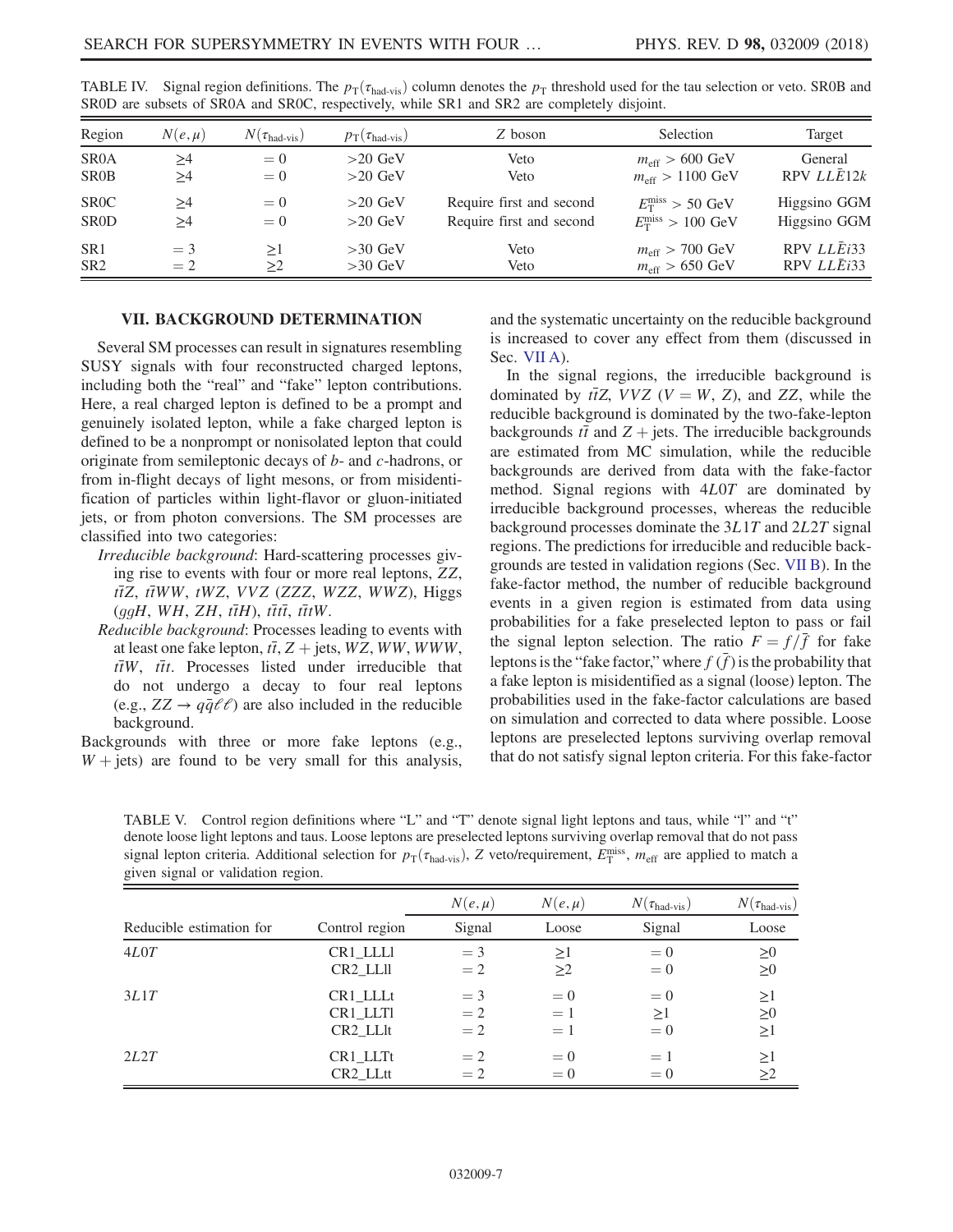evaluation, a very loose selection on the identification BDT is also applied to the preselected taus, since candidates with very low BDT scores are typically gluon-induced jets and jets arising from pileup, which is not the case for the signal tau candidates.

The reducible background prediction is extracted by applying fake factors to control regions (CR) in data. The CR definition only differs from that of the associated SR in the quality of the required leptons; here exactly one (CR1) or two (CR2) of the four leptons must be identified as a loose lepton, as shown in Table [V.](#page-6-1) In 3L1T events, the contribution from events with two fake light leptons is negligible, as is the contribution from one and two fake light leptons in 2L2T events.

Fake factors are calculated separately for fake electrons, muons and taus, from light-flavor jets, heavy-flavor jets, gluon-initiated jets (taus only) and photon conversions (electrons and taus only). These categories are referred to as fake-lepton "types." The fake factor for each fake-lepton type is computed for each background process due to a dependence on the hard process (e.g.,  $t\bar{t}$ ,  $Z + jets$ ). The fake factor per fake-lepton type and per process is binned in lepton  $p<sub>T</sub>$ ,  $\eta$  and number of prongs for taus.

To account correctly for the relative abundances of fakelepton types and production processes, a weighted average  $F_w$  of fake factors is computed in each CR, as

$$
F_w = \sum_{i,j} (R^{ij} \times s^i \times F^{ij}).
$$

The factors  $R^{ij}$  are "process fractions" that depend on the fraction of fake leptons of type  $i$  from process  $j$ , determined from MC simulation in the corresponding CR2, and are similar to the process fractions obtained in the signal regions from MC simulation, which suffer from having few events. The term  $F^{ij}$  is the corresponding fake factor calculated using MC simulation. The "scale factors"  $s^i$  are corrections that depend on the fake-lepton type, and are applied to the fake factors to account for possible differences between data and MC simulation. These are assumed to be independent of the physical process, and are determined from data in dedicated regions enriched in objects of a given fake-lepton type.

For fake light leptons from heavy-flavor jets, the scale factor is measured in a  $t\bar{t}$ -dominated control sample. The heavy-flavor scale factors are seen to have a modest  $p_T$ dependence, decreasing for muons from  $1.00 \pm 0.07$  to  $0.73 \pm 0.18$  as the muon  $p_{\text{T}}$  increases from 5 to 20 GeV. For electrons, the heavy-flavor scale factor is seen to increase from  $1.16 \pm 0.11$  to  $1.35 \pm 0.29$  across the same  $p_T$  range. For taus, the heavy-flavor, gluon-initiated and conversion scale factors cannot be reliably measured using data. Instead, they are assumed to be the same as the lightflavor jet scale factor described below.

The scale factor for fake taus originating from lightflavor jets is measured separately for one- and three-prong taus in a control sample dominated by  $Z +$  jets events. The scale factors are seen to be  $p_T$ -dependent, decreasing from  $1.30 \pm 0.05$  to  $0.96 \pm 0.06$  ( $1.42 \pm 0.11$  to  $1.23 \pm 0.13$ ) as the one-prong (three-prong) tau  $p<sub>T</sub>$  increases from 20 to 60 GeV. The contribution to the signal regions from fake light leptons originating from light-flavor jets is very small (less than 1.8% of all  $e$ ,  $\mu$ ) and the scale factor cannot be reliably measured using data. Therefore, values of  $1.00 \pm 0.25$  are used instead, motivated by similar uncertainties in the other scale factor measurements.

For fake electrons from conversions, the scale factor is determined in a sample of photons from final-state radiation of Z boson decays to muon pairs. The electron conversion scale factor is seen to have a small  $p_T$ dependence, increasing from  $1.38 \pm 0.17$  to  $1.53 \pm 0.20$ as the electron  $p_T$  increases from 7 to 25 GeV.

The number  $N_{\text{red}}^{\text{SR}}$  of background events with one or two fake leptons from reducible sources in each SR is determined from the number of events in data in the corresponding CRs,  $N_{data}^{CR1}$  and  $N_{data}^{CR2}$ , according to

<span id="page-7-1"></span>
$$
N_{\text{red}}^{\text{SR}} = [N_{\text{data}}^{\text{CR1}} - N_{\text{irr}}^{\text{CR1}}] \times F_{w,1} - [N_{\text{data}}^{\text{CR2}} - N_{\text{irr}}^{\text{CR2}}] \times F_{w,1} \times F_{w,2},
$$
\n(2)

where  $F_{w,1}$  and  $F_{w,2}$  are the two weighted fake factors that are constructed using the leading and subleading in  $p<sub>T</sub>$  loose leptons in the CRs, respectively. The small contributions from irreducible background processes in the CRs,  $N_{\text{irr}}^{\text{CR1,CR2}}$ , are evaluated using MC simulation and subtracted from the corresponding number of events seen in data. The second term removes the double counting of events with two fake leptons in the first term. Both CR1 and CR2 are dominated by the two-fake-lepton processes  $t\bar{t}$  and  $Z$  + jets, thus the first term is roughly double the second term. Higher-order terms in  $F_w$  describing three- and four-fake-lepton backgrounds are neglected, as are some terms with a very small contribution; e.g., in 3L1T events, the contribution from events with two fake light leptons is negligible. A systematic uncertainty is applied to account for these neglected terms, as described in the following section.

## A. Systematic uncertainties

<span id="page-7-0"></span>Several sources of systematic uncertainty are considered for the SM background estimates and signal yield predictions. The systematic uncertainties affecting the simulation-based estimate can be divided into three components: MC statistical uncertainty, sources of experimental uncertainty (from identified physics objects  $e, \mu, \tau$  and jets, and also  $E_{\rm T}^{\rm miss}$ ), and sources of theoretical uncertainty. The reducible background is affected by different sources of uncertainty associated with data counts in control regions and uncertainties in the weighted fake factors. The primary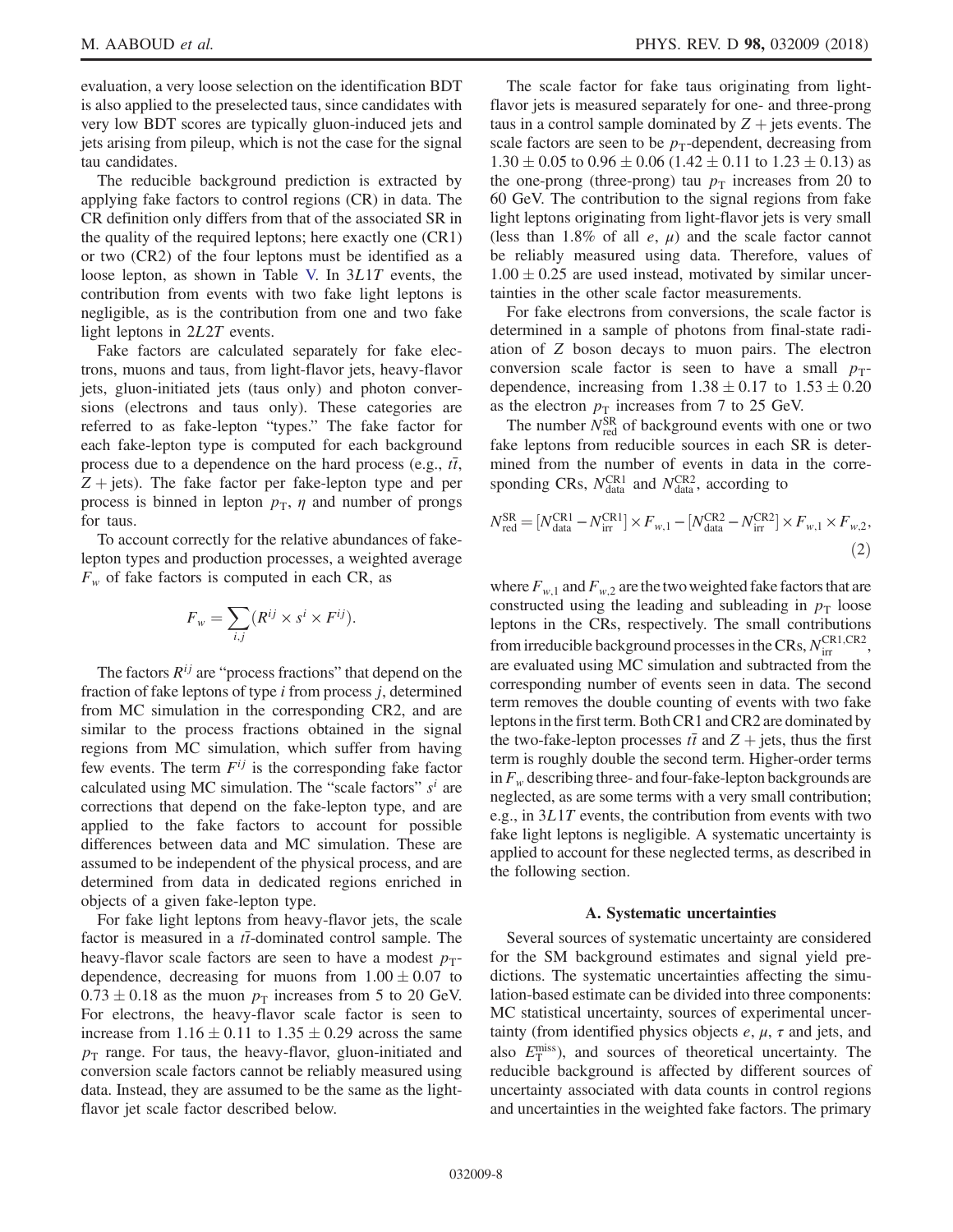<span id="page-8-0"></span>

FIG. 3. Breakdown of the dominant systematic uncertainties in the background estimates for the signal regions. The individual uncertainties can be correlated, and do not necessarily sum in quadrature to the total background uncertainty. The text provides category details.

sources of systematic uncertainty, described below, are summarized in Fig. [3](#page-8-0).

The MC statistical uncertainty for the simulation-based background estimate is small and less than 7% of the total background estimate in all signal regions. Systematic uncertainties in the SUSY signal yields from experimental and theoretical sources are typically of the order of 10% each. The experimental uncertainties include the uncertainties associated with electrons, muons, taus, jets, and  $E_{\rm T}^{\rm miss}$ , as well as the uncertainty associated with the simulation of pileup, and uncertainty in the luminosity (2.1%, following a methodology similar to that detailed in Ref. [\[85\]\)](#page-17-7). The uncertainties associated with pileup and luminosity are included in the total uncertainty in Fig. [3](#page-8-0). The experimental uncertainties pertaining to electrons, muons and taus include the uncertainties due to the lepton identification efficiencies, lepton energy scale and energy resolution, isolation and trigger efficiencies. Systematic uncertainties from electron, muon, and tau sources are generally low in all signal regions, at about 5% relative to the total expected background. The uncertainties associated with jets are due to the jet energy scale, jet energy resolution and jet vertex tagging. Uncertainties in the object momenta are propagated to the  $E_{\text{T}}^{\text{miss}}$  measurement, and additional uncertainties in  $E_{\rm T}^{\rm miss}$  arising from energy deposits not associated with any reconstructed objects are also considered. The jet and  $E_{\rm T}^{\rm miss}$  uncertainties are generally of the order of a few percent in the signal regions, but this rises to 21% (7%) in SR0C (SR0D), where a selection on  $E_{\rm T}^{\rm miss}$  is made.

Theoretical uncertainties in the simulation-based estimates include the theoretical cross section uncertainties due to the choice of renormalization and factorization scales and PDFs, the acceptance uncertainty due to PDF and scale variations, and the choice of MC generator. The theoretical cross section uncertainties for the irreducible backgrounds used in this analysis are 12% for  $t\bar{t}Z$  [\[67\]](#page-16-19), 6% for ZZ [\[58\]](#page-16-10), and 20% for the triboson samples [\[58\],](#page-16-10) where the order of the cross section calculations is shown in Table [II](#page-3-0). For the Higgs boson samples, an uncertainty of 20% is used for WH, ZH and VBF [\[62\],](#page-16-14) while uncertainties of 100% are assigned to  $t\bar{t}H$  and  $ggH$  [\[86\].](#page-17-8) The uncertainties in the  $t\bar{t}H$ and ggH estimates are assumed to be large to account for uncertainties in the acceptance, while the inclusive cross sections are known to better precision. Uncertainties arising from the choice of generator are determined by comparing the MADGRAPH5\_AMC@NLO and SHERPA generators for  $t\bar{t}Z$ . Finally, the uncertainty in the ZZ and  $t\bar{t}Z$  acceptance due to PDF variations, and due to varying the renormalization and factorization scales by factors of  $1/2$  and 2, is also taken into account. In SR0A and SR0B, the theoretical uncertainties dominate the total uncertainty, mainly due to the 20% uncertainty from the  $t\bar{t}Z$  MC generator choice, and the 10% uncertainty from the  $t\bar{t}Z$  PDF/scale variations (25% for ZZ).

The uncertainty in the reducible background is dominated by the statistical uncertainty of the data events in the corresponding CR1 and CR2. The uncertainty in the weighted fake factors includes the MC statistical uncertainty in the process fractions, the uncertainty in the fake lepton scale factors, and the statistical uncertainty from the fake factors measured in simulation. The uncertainties for the fake factors from each fake-lepton type are treated as correlated across processes. Thus, since both CR1 and CR2 are dominated by two-fake-lepton processes with the same type of fake lepton, correlations in the fake factors applied to CR1 and CR2 result in a close cancellation of the uncertainties from the weighted fake factors between the first and second terms in Eq. [\(2\)](#page-7-1). Finally, a conservative uncertainty is applied to account for the neglected terms in Eq. [\(2\).](#page-7-1) For example, in 4L0T events the three- and

<span id="page-8-1"></span>TABLE VI. Validation region definitions. The  $p_T(\tau_{\text{had-vis}})$  column denotes the  $p_T$  threshold used for the tau selection or veto.

| Validation region | $N(e,\mu)$ | $N(\tau_{\text{had-vis}})$ | $p_{\rm T}(\tau_{\rm had-vis})$ | Z boson                       | Selection                          | Target                         |
|-------------------|------------|----------------------------|---------------------------------|-------------------------------|------------------------------------|--------------------------------|
| VR <sub>0</sub>   | > 4        | $=$ ()                     | $> 20$ GeV                      | Veto                          | $m_{\text{eff}} < 600 \text{ GeV}$ | $t\overline{t}$ , Z + jets, ZZ |
| VR <sub>0</sub> Z | >4         | $= 0$                      | $> 20 \text{ GeV}$              | Require first and veto second | $\cdots$                           | ZZ.                            |
| VR1               | $=$ 3      |                            | $>$ 30 GeV                      | Veto                          | $m_{\text{eff}} < 700 \text{ GeV}$ | $t\overline{t}$ , Z + jets     |
| VR <sub>2</sub>   | $= 2$      | > 2                        | $>$ 30 GeV                      | Veto                          | $m_{\text{eff}} < 650 \text{ GeV}$ | $t\bar{t}$ , Z + jets          |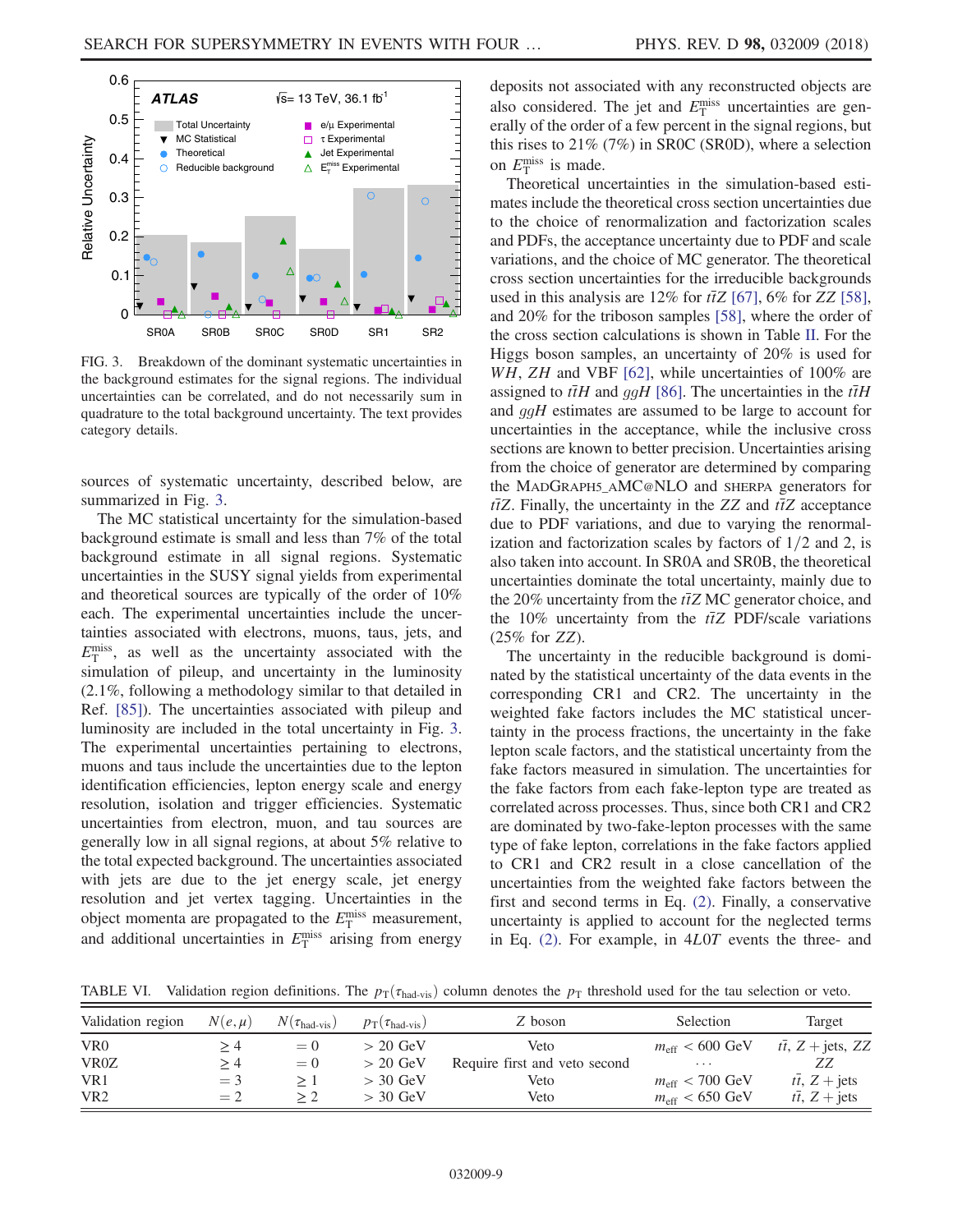<span id="page-9-0"></span>TABLE VII. Expected and observed yields for 36.1 fb<sup>-1</sup> in the validation regions. "Other" is the sum of the  $tWZ$ ,  $t\bar{t}WW$ , and  $t\bar{t}t\bar{t}$ backgrounds. Both the statistical and systematic uncertainties in the SM background are included in the uncertainties shown.

| Sample           | VR0             | VR <sub>0</sub> Z | VR1             | VR <sub>2</sub> |
|------------------|-----------------|-------------------|-----------------|-----------------|
| Observed         | 132             | 365               | 116             | 32              |
| SM total         | $123 \pm 11$    | $334 \pm 52$      | $91 \pm 19$     | $28 \pm 6$      |
| ZZ.              | $65 + 7$        | $234 \pm 23$      | $8.8 \pm 1.0$   | $3.4 \pm 0.5$   |
| $t\overline{t}Z$ | $3.9 \pm 0.6$   | $10.5 \pm 1.5$    | $1.76 \pm 0.25$ | $0.60 \pm 0.10$ |
| <b>Higgs</b>     | $5\pm4$         | $43 \pm 37$       | $3.2 \pm 2.9$   | $1.3 \pm 1.2$   |
| <b>VVV</b>       | $2.9 \pm 0.6$   | $16.1 \pm 3.4$    | $1.23 \pm 0.27$ | $0.29 \pm 0.07$ |
| Reducible        | $46 \pm 7$      | $28 \pm 26$       | $76 \pm 19$     | $22 \pm 6$      |
| Other            | $0.40 \pm 0.07$ | $2.7 \pm 0.5$     | $0.34 \pm 0.06$ | $0.16 \pm 0.04$ |

four-fake-lepton terms are neglected. Weighted fake factors are applied to data events with one signal and three loose light leptons to estimate an upper limit on this neglected contribution for each 4L0T validation region (VR) and SR. The calculated upper limit plus  $1\sigma$  statistical uncertainty is added to the reducible background uncertainty, adding an absolute uncertainty of 0.14 events in SR0A. This is repeated for the 3L1T and 2L2T regions, accounting for the neglected terms with one or two fake light leptons as necessary, adding an absolute uncertainty of 0.07 events in SR1, and 0.20 events in SR2.

<span id="page-9-1"></span>

FIG. 4. The distributions for data and the estimated SM backgrounds in VR0 and VR0Z for (a) and (c) the electron and muon  $p_T$ , (b) the SFOS invariant mass, and (d) the  $E_T^{\text{miss}}$ . "Other" is the sum of the tWZ, t $\bar{t}WW$ , and  $\bar{t}t\bar{t}t$  backgrounds. The last bin includes the overflow. Both the statistical and systematic uncertainties in the SM background are included in the shaded band.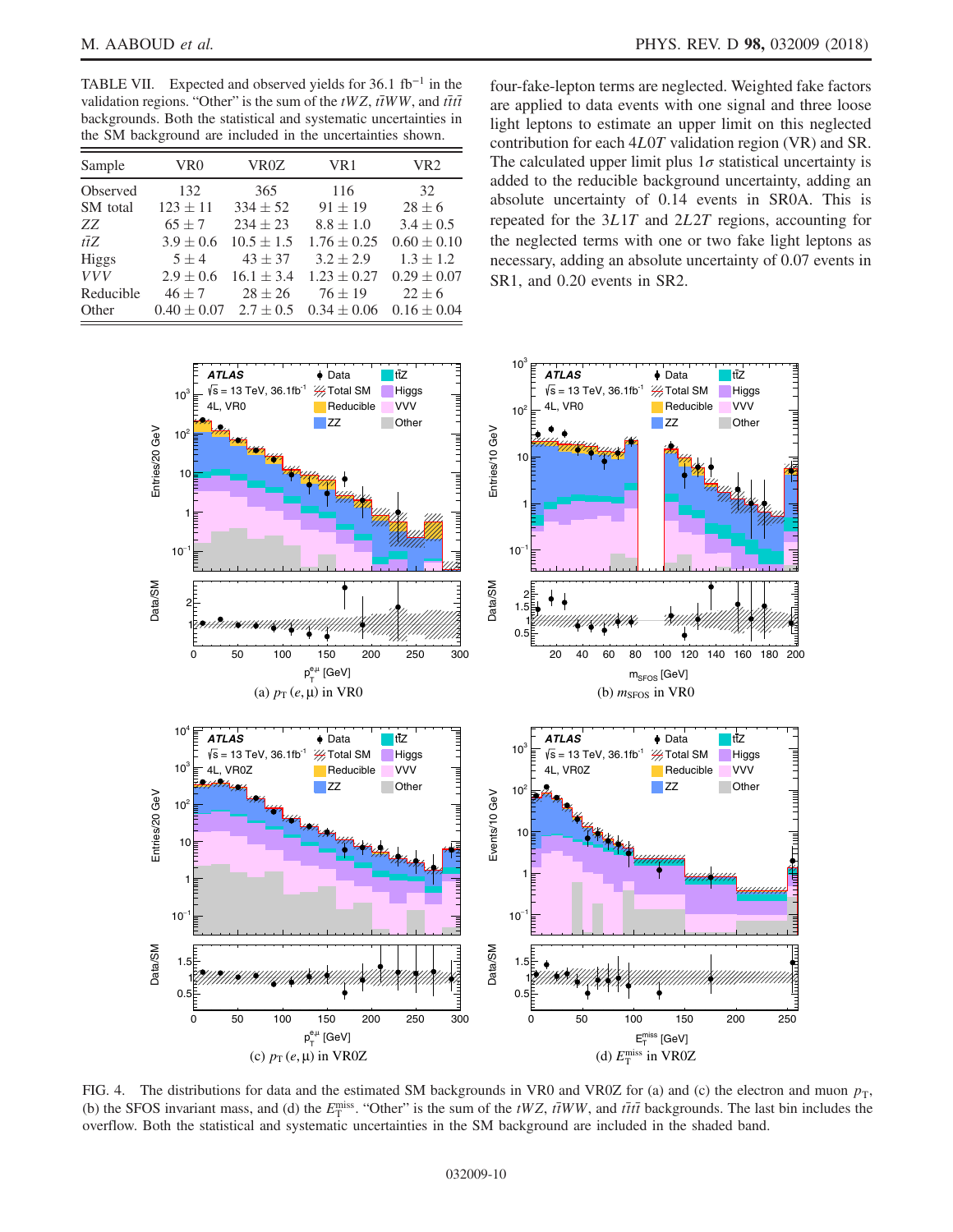<span id="page-10-1"></span>

FIG. 5. The distributions for data and the estimated SM backgrounds in VR1 and VR2 for (a) and (c) the light lepton  $p_T$ , and (b) and (d) the tau  $p_T$ . "Other" is the sum of the tWZ, t $\bar{t}WW$ , and  $\bar{t}t\bar{t}$  backgrounds. The last bin includes the overflow. Both the statistical and systematic uncertainties in the SM background are included in the shaded band.

## B. Background modeling validation

<span id="page-10-0"></span>The general modeling of both the irreducible and reducible backgrounds is tested in VRs that are defined to be adjacent to, yet disjoint from, the signal regions, as shown in Table [VI.](#page-8-1) For signal regions that veto Z boson candidates, three VRs are defined by reversing the  $m_{\text{eff}}$ requirement, while for signal regions requiring two Z boson candidates, one VR is defined by vetoing the presence of a second Z boson candidate. The background model adopted in the VRs is the same as in the SRs, with the irreducible backgrounds obtained from MC simulation and the reducible background estimated from data using the fake-factor method with process fractions and loose lepton control regions corresponding to the VRs. The systematic uncertainties on the SM backgrounds in the VRs are evaluated as in Sec. [VII A](#page-7-0). The SM background in the VRs is dominated by ZZ,  $t\bar{t}$  and Z + jets.

Observed and expected event yields in the VRs are shown in Table [VII](#page-9-0), where good agreement is seen in general within statistical and systematic uncertainties. No significant excesses above the SM expectations are observed in any VR.

The lepton  $p_T$ ,  $m_{SFOS}$  and  $E_T^{\text{miss}}$  distributions in the VRs are shown in Figs. [4](#page-9-1) and [5](#page-10-1). Figure  $4(a)$  shows that VR0 has a slight downward trend in the ratio of the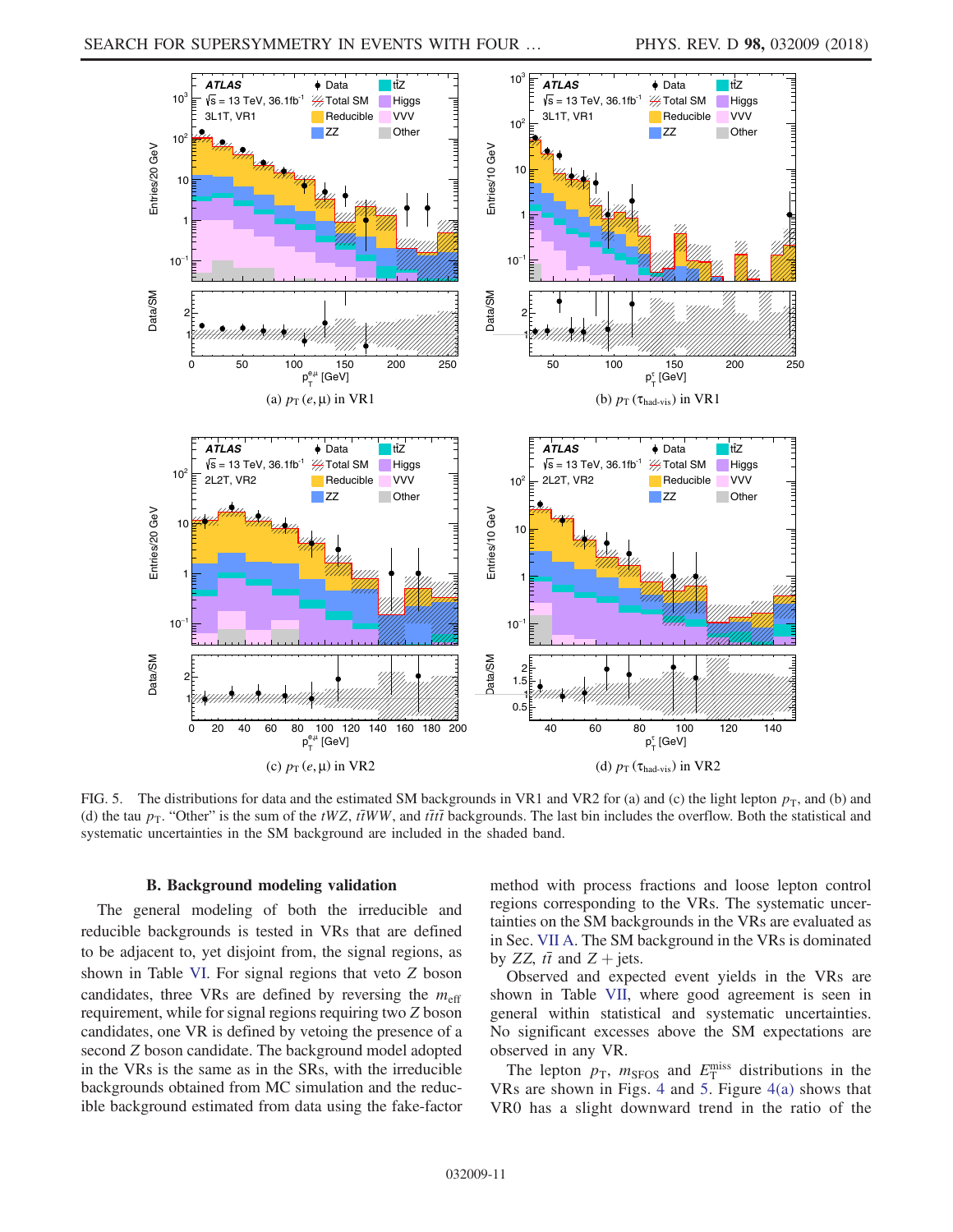<span id="page-11-0"></span>

FIG. 6. The (a), (c) and (d)  $m_{\text{eff}}$  distribution for events passing the signal region requirements except the  $m_{\text{eff}}$  requirement in SR0A, SR0B, SR1 and SR2. The  $(b)E_T^{\text{miss}}$  distribution is shown for events passing the signal region requirements except the  $E_T^{\text{miss}}$  requirement in SR0C and SR0D. Distributions for data, the estimated SM backgrounds, and an example SUSY scenario are shown. "Other" is the sum of the  $tWZ$ ,  $t\bar{t}WW$ , and  $t\bar{t}t\bar{t}$  backgrounds. The last bin captures the overflow events. Both the statistical and systematic uncertainties in the SM background are included in the shaded band. The red arrows indicate the  $m_{\text{eff}}$  or  $E_{\text{T}}^{\text{miss}}$  selections in the signal regions.

data to estimated SM background as the  $p_T$  of the leptons increases, which was found to be most noticeable in the  $p_T$  of the leading electron in the event. However, since the corresponding signal regions (SR0A and SR0B) require high  $m_{\text{eff}}$ , the potential impact of a small mismodeling of one electron in the event was found to be insignificant.

The  $m_{\text{eff}}$  distributions in VR0, VR1 and VR2 can be seen in the lower  $m_{\text{eff}}$  bins in Fig. [6.](#page-11-0)

## VIII. RESULTS

The expected and observed yields in each signal region are reported in Table [VIII,](#page-12-0) together with the statistical and systematic uncertainties in the background predictions. The observations are consistent with the SM expectations within a local significance of at most  $2.3\sigma$ . The  $m_{\text{eff}}$  and  $E_{\rm T}^{\rm miss}$  distributions for all events passing signal region requirements, except the  $m_{\text{eff}}$  or  $E_{\text{T}}^{\text{miss}}$  requirement itself, are shown in Fig. [6](#page-11-0).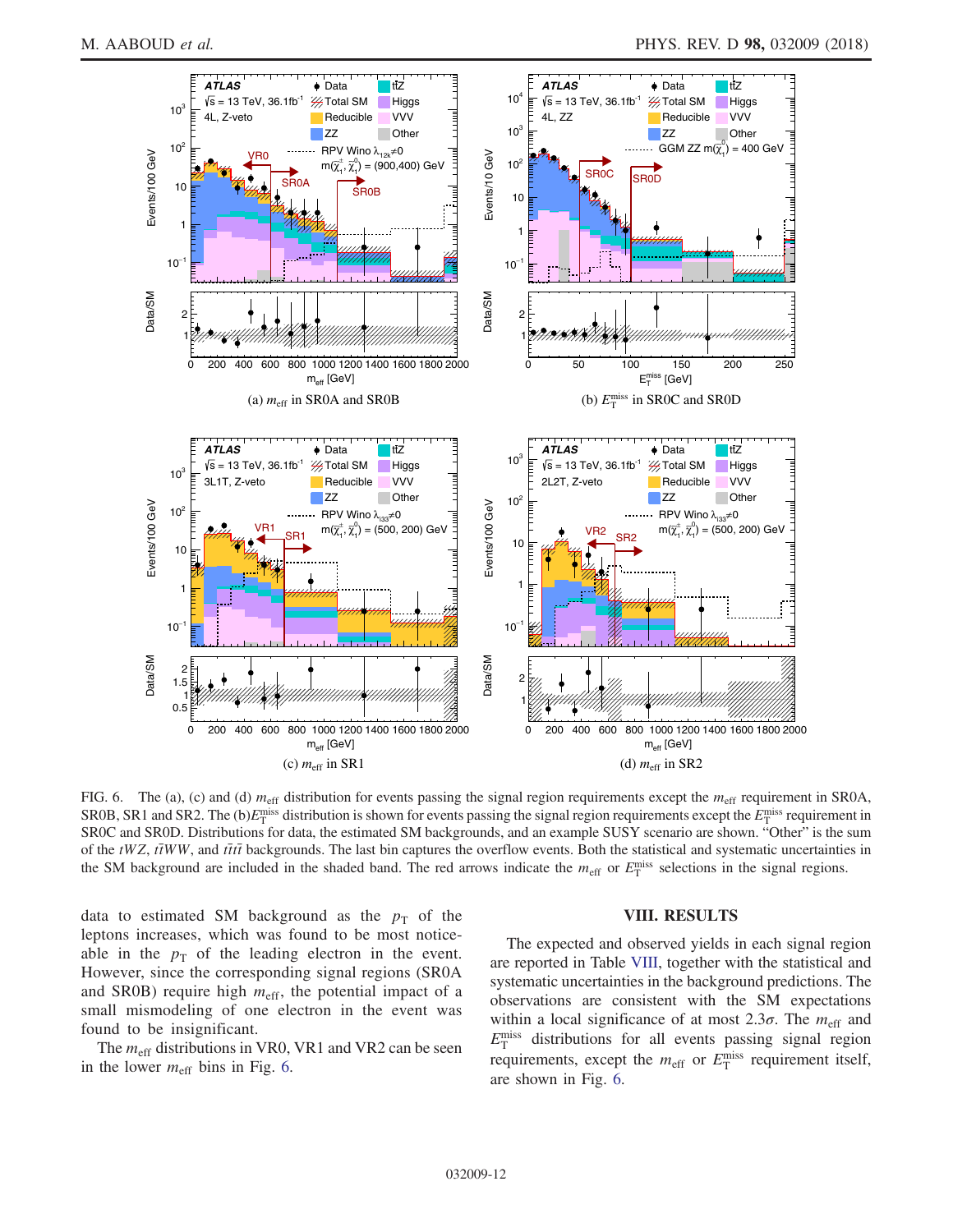<span id="page-12-0"></span>TABLE VIII. Expected and observed yields for 36.1 fb<sup>-1</sup> in the signal regions. "Other" is the sum of the tWZ, t $\bar{t}WW$ , and  $t\bar{t}t\bar{t}$ backgrounds. Both the statistical and systematic uncertainties in the SM background are included in the uncertainties shown. Also shown are the model-independent limits calculated from the signal region observations; the 95% C.L. upper limit on the visible cross section times efficiency ( $\langle \epsilon \sigma \rangle_{obs}^{95}$ ), the observed number of signal events ( $S_{obs}^{95}$ ), and the signal events given the expected number of background events ( $S_{\text{exp}}^{95}$ ,  $\pm 1\sigma$  variations of the expected number) calculated by performing pseudoexperiments for each signal region. The last three rows report the  $CL_b$  value for the background-only hypothesis, and finally the one-sided  $p_0$ -value and the local significance Z (the number of equivalent Gaussian standard deviations).

| Sample                                              | SR <sub>0</sub> A   | <b>SROB</b>               | <b>SROC</b>         | <b>SROD</b>            | SR1                 | SR <sub>2</sub>             |
|-----------------------------------------------------|---------------------|---------------------------|---------------------|------------------------|---------------------|-----------------------------|
| Observed                                            | 13                  | 2                         | 47                  | 10                     | 8                   | $\mathcal{D}_{\mathcal{L}}$ |
| SM total                                            | $10.2 \pm 2.1$      | $1.31 \pm 0.24$           | $37 + 9$            | $4.1 \pm 0.7$          | $4.9 \pm 1.6$       | $2.3 \pm 0.8$               |
| ZZ                                                  | $2.7 \pm 0.7$       | $0.33 \pm 0.10$           | $28 \pm 9$          | $0.84 \pm 0.34$        | $0.35 \pm 0.09$     | $0.33 \pm 0.08$             |
| $t\overline{t}Z$                                    | $2.5 \pm 0.6$       | $0.47 \pm 0.13$           | $3.2 \pm 0.4$       | $1.62 \pm 0.23$        | $0.54 \pm 0.11$     | $0.31 \pm 0.08$             |
| <b>Higgs</b>                                        | $1.2 \pm 1.2$       | $0.13 \pm 0.13$           | $0.9 \pm 0.8$       | $0.28 \pm 0.25$        | $0.5 \pm 0.5$       | $0.32 \pm 0.32$             |
| <i>VVV</i>                                          | $0.79 \pm 0.17$     | $0.22 \pm 0.05$           | $2.7 \pm 0.6$       | $0.64 \pm 0.14$        | $0.18 \pm 0.04$     | $0.20 \pm 0.06$             |
| Reducible                                           | $2.4 \pm 1.4$       | $0.000^{+0.005}_{-0.000}$ | $0.9^{+1.4}_{-0.9}$ | $0.23_{-0.23}^{+0.38}$ | $3.1 \pm 1.5$       | $1.1 \pm 0.7$               |
| Other                                               | $0.53 \pm 0.06$     | $0.165 \pm 0.018$         | $0.85 \pm 0.19$     | $0.45 \pm 0.10$        | $0.181 \pm 0.022$   | $0.055 \pm 0.012$           |
| $\langle \epsilon \sigma \rangle_{\rm obs}^{95}$ fb | 0.32                | 0.14                      | 0.87                | 0.36                   | 0.28                | 0.13                        |
| $S_{\rm obs}^{95}$                                  | 12                  | 4.9                       | 31                  | 13                     | 10                  | 4.6                         |
| $S_{\rm exp}^{95}$                                  | $9.3^{+3.6}_{-2.3}$ | $3.9^{+1.6}_{-0.8}$       | $23^{+8}_{-5}$      | $6.1_{-1.3}^{+2.1}$    | $6.5^{+3.5}_{-1.3}$ | $4.7^{+2.0}_{-1.3}$         |
| $CL_b$                                              | 0.76                | 0.74                      | 0.83                | 0.99                   | 0.86                | 0.47                        |
| $p_0$                                               | 0.23                | 0.25                      | 0.15                | 0.011                  | 0.13                | 0.61                        |
| Ζ                                                   | 0.75                | 0.69                      | 1.0                 | 2.3                    | 1.2                 | $\Omega$                    |

The HISTFITTER [\[87\]](#page-17-9) software framework is used for the statistical interpretation of the results. In order to quantify the probability for the background-only hypothesis to fluctuate to the observed number of events or higher, a one-sided  $p_0$ -value is calculated using pseudoexperiments, where the profile likelihood ratio is used as a test statistic [\[88\]](#page-17-10) to exclude the signal-plus-background hypothesis. A signal model can be excluded at 95% confidence level  $(C.L.)$  if the  $CL_s$  [\[89\]](#page-17-11) of the signal-plus-background hypothesis is below 0.05. For each signal region, the expected and observed upper limits at 95% C.L. on the number of beyond-the-SM events  $(S_{\text{exp}}^{95} \text{ and } S_{\text{obs}}^{95})$  are calculated using the model-independent signal fit. The 95% C.L. upper limits on the signal cross section times efficiency ( $\langle \epsilon \sigma \rangle_{obs}^{95}$ ) and the CL<sub>b</sub> value for the backgroundonly hypothesis are also calculated for each signal region.

The number of observed events in each signal region is used to set exclusion limits in the SUSY models, where the statistical combination of all disjoint signal regions is used. For overlapping signal regions, specifically SR0A and SR0B, and also SR0C and SR0D, the signal region with the better expected exclusion is used in the combination. Experimental uncertainties affecting irreducible backgrounds, as well as the simulation-based estimate of the weighted fake factors, are treated as correlated between regions and processes. Uncertainties associated to the datadriven estimate of the reducible background are correlated between regions only. Theoretical uncertainties in the irreducible background and signal are treated as correlated between regions, while statistical uncertainties from MC simulation and data in the CR are treated as uncorrelated between regions and processes. For the exclusion limits, the observed and expected 95% C.L. limits are calculated by performing pseudoexperiments for each SUSY model point, taking into account the theoretical and experimental uncertainties in the SM background and the experimental uncertainties in the signal. For all expected and observed exclusion limit contours, the  $\pm 1\sigma_{\rm exp}$  uncertainty band indicates the impact on the expected limit of the systematic and statistical uncertainties included in the fit. The  $\pm 1\sigma_{\text{theory}}^{\text{SUSY}}$  uncertainty lines around the observed limit illustrate the change in the observed limit as the nominal signal cross section is scaled up and down by the theoretical cross section uncertainty.

Figures [7](#page-13-0) and [8](#page-13-1) show the exclusion contours for the RPV models considered here, where SR0B dominates the exclusion for  $LL\overline{E}12k$  models, and the combination of  $SR1$  and  $SR2$  is important for the  $LLEi33$  models. The exclusion limits in the RPV models extend to high masses, due to the high lepton multiplicity in these scenarios  $({\tilde \chi}^0_1 \rightarrow \ell \ell \nu$  with 100% branching ratio) and the high efficiency of the  $m_{\text{eff}}$  selections. In the RPV wino NLSP *LLE*12k models shown in Figs. [7\(a\)](#page-13-0) and [7\(b\),](#page-13-0)  $\tilde{\chi}_1^{\pm}/\tilde{\chi}_2^0$ masses up to ∼1.46 TeV are excluded for  $m(\tilde{\chi}_1^0) > 500$  GeV. The sensitivity is reduced for large mass splittings between the  $\tilde{\chi}_1^{\pm}/\tilde{\chi}_2^0$  and the  $\tilde{\chi}_1^0$ , where the decay products are strongly boosted, and  $\tilde{\chi}_{1}^{\pm}/\tilde{\chi}_{2}^{0}$  masses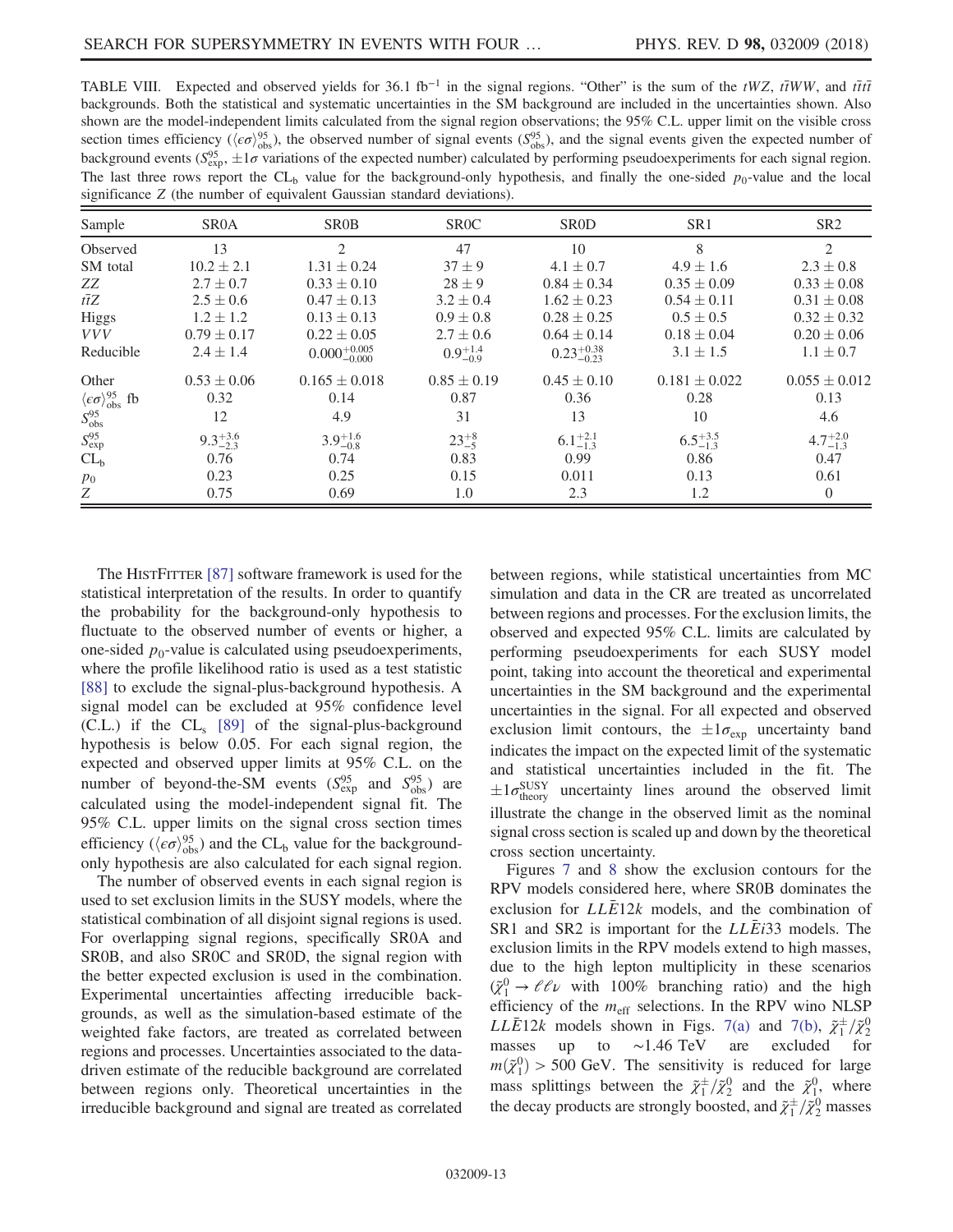<span id="page-13-0"></span>

(b) RPV wino *W*/*h* NLSP

FIG. 7. Expected (dashed) and observed (solid) 95% C.L. exclusion limits on (a) wino  $W/Z$  NLSP, and (b) wino  $W/h$ NLSP pair production with RPV  $\tilde{\chi}_1^0$  decays via  $\lambda_{12k}$ , or  $\lambda_{i33}$  where  $i, k \in 1, 2$ . The limits are set using the statistical combination of disjoint signal regions. Where the signal regions are not mutually exclusive, the observed  $CL<sub>s</sub>$  value is taken from the signal region with the better expected CL<sub>s</sub> value.

up to ~1.32 TeV are excluded for  $m(\tilde{\chi}_1^0) > 50$  GeV. Figures [7\(a\)](#page-13-0) and [7\(b\)](#page-13-0) also show exclusion contours for the RPV wino NLSP *LLEi*33 models, where  $\tilde{\chi}_1^{\pm}/\tilde{\chi}_2^0$ masses up to ∼980 GeV are excluded for 400 GeV <  $m(\tilde{\chi}_1^0)$  < 700 GeV. The sensitivity is also reduced for large mass differences between the  $\tilde{\chi}_1^{\pm}/\tilde{\chi}_2^0$  and the  $\tilde{\chi}_1^0$ , where the tau leptons, in particular, are collimated. These results extend the limits set in a similar model considering only  $\tilde{\chi}_1^+ \tilde{\chi}_1^-$  production in Ref. [\[22\]](#page-15-7) by around 400–750 GeV.

Figure [8\(a\)](#page-13-1) shows exclusion contours for the RPV  $\tilde{e}_L/\tilde{\nu}$ NLSP model, where left-handed slepton/sneutrino masses are excluded up to ~1.06 TeV for  $m(\tilde{\chi}_1^0) \approx 600$  GeV for

<span id="page-13-1"></span>

FIG. 8. Expected (dashed) and observed (solid) 95% C.L. exclusion limits on (a)  $\tilde{\ell}_L/\tilde{\nu}$  NLSP, and (b) gluino NLSP pair production with RPV  $\tilde{\chi}_1^0$  decays via  $\lambda_{12k}$ , or  $\lambda_{i33}$  where  $i, k \in 1, 2$ . The limits are set using the statistical combination of disjoint signal regions. Where the signal regions are not mutually exclusive, the observed  $CL<sub>s</sub>$  value is taken from the signal region with the better expected CL<sub>s</sub> value.

*LLE*12k models, and up to 780 GeV for  $m(\tilde{\chi}_1^0) \simeq 300$  GeV for  $LL\overline{E}i33$  models. These results extend the limits set in a similar model considering only  $\tilde{e}_{\rm L} \tilde{e}_{\rm L}$  production in Ref. [\[22\]](#page-15-7) by around 200–400 GeV.

The exclusion contours for the RPV  $\tilde{g}$  NLSP model are shown in Fig. [8\(b\)](#page-13-1), where gluino masses are excluded up to ~2.25 TeV for  $m(\tilde{\chi}_1^0) > 1$  TeV for  $LL\bar{E}12k$  models, and up to ~1.65 TeV for  $m(\tilde{\chi}_1^0) > 500$  GeV for *LLEi*33 models. These results significantly improve upon limits set in a similar model in Ref. [\[22\]](#page-15-7) by around 500–700 GeV.

Figure [9](#page-14-0) shows the exclusion contours for the Higgsino GGM models considered here. The exclusion is dominated by SR0C and SR0D for low and high Higgsino masses,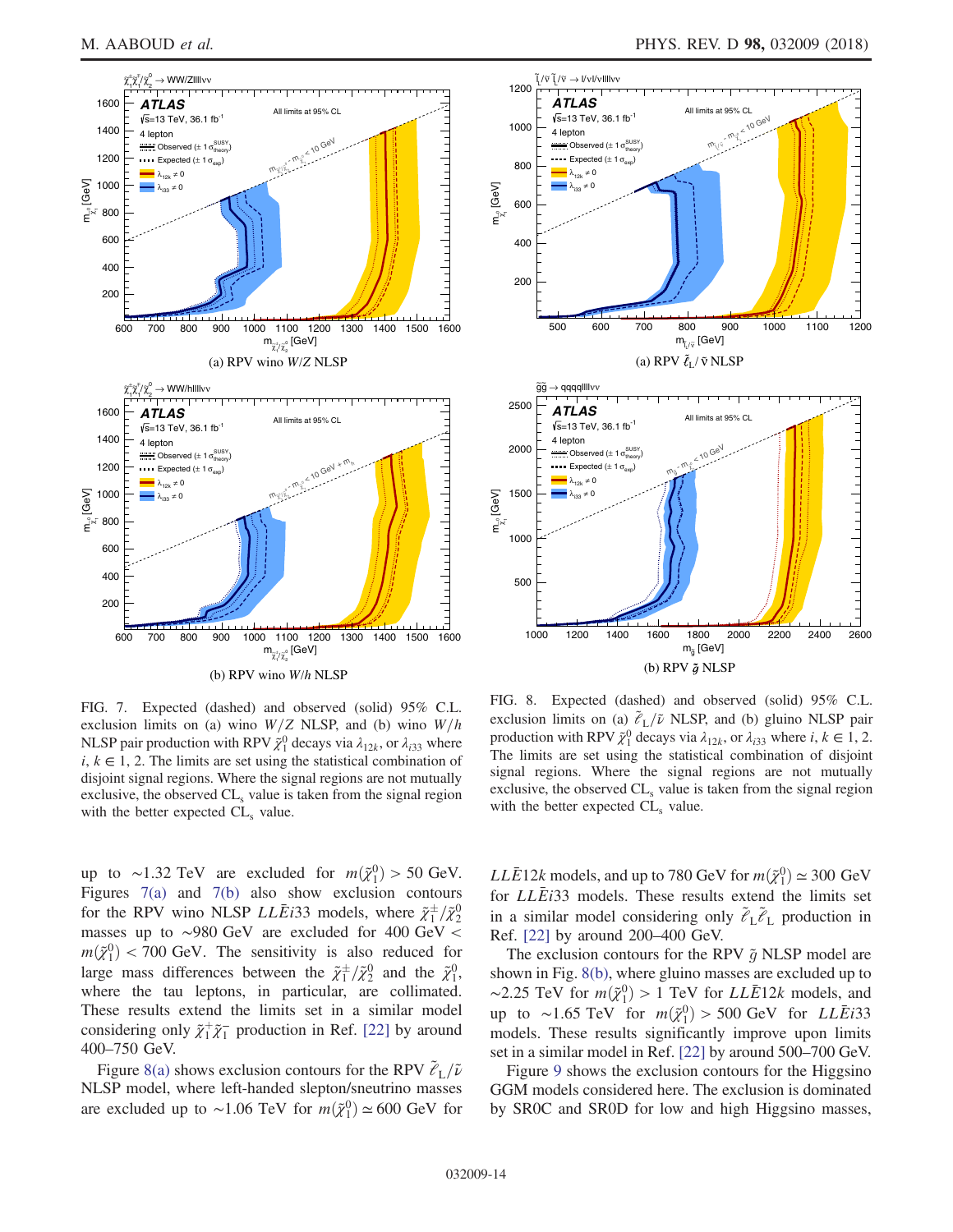<span id="page-14-0"></span>

FIG. 9. Expected (dashed) and observed (solid) 95% C.L. exclusion limits on the Higgsino GGM models. The limits are set using the statistical combination of disjoint signal regions. Where the signal regions are not mutually exclusive, the observed  $CL<sub>s</sub>$  value is taken from the signal region with the better expected  $CL<sub>s</sub>$  value.

respectively. Higgsino-like  $\tilde{\chi}_1^{\pm}/\tilde{\chi}_2^0/\tilde{\chi}_1^0$  with masses up to 295 GeV are excluded in scenarios with a branching ratio  $\mathcal{B}(\tilde{\chi}_1^0 \rightarrow Z + \tilde{G}) = 100\%$ , while the exclusion is weakened for scenarios with  $\mathcal{B}(\tilde{\chi}_1^0 \to Z + \tilde{G}) < 100\%$ . This analysis is not sensitive to scenarios with  $\mathcal{B}(\tilde{\chi}_1^0 \to h + \tilde{G}) = 100\%$ , where final states with lower lepton multiplicity may be more successful. The expected limit is comparable to those set using the combination of multiple analysis channels in Ref. [\[90\],](#page-17-12) but the observed limit is not as strong.

## IX. CONCLUSION

Results are reported from a search for new physics in the final state with four or more leptons (electrons, muons or taus), using 36.1 fb<sup>-1</sup> of  $\sqrt{s} = 13$  TeV proton-proton collision data collected by the ATLAS detector at the LHC in 2015 and 2016. Six signal regions are defined with up to two hadronically decaying taus, and target lepton-rich RPVand RPC SUSY signals with selections requiring large effective mass or missing transverse momentum, and the presence or absence of reconstructed Z boson candidates. Data yields in the signal regions are consistent with Standard Model expectations. The results are interpreted in simplified models of NLSP pair production with RPV LSP decays, where wino-like  $\tilde{\chi}_1^{\pm}/\tilde{\chi}_2^0$ ,  $\tilde{\tilde{\ell}}_L/\tilde{\nu}$ , and  $\tilde{g}$  masses up to 1.46 TeV, 1.06 GeV, and 2.25 TeV are excluded, respectively. The results are also interpreted in simplified Higgsino GGM models, where Higgsino-like  $\tilde{\chi}_1^{\pm}/\tilde{\chi}_2^0/\tilde{\chi}_1^0$ 

masses up to 295 GeV are excluded in scenarios with a 100% branching ratio for  $\tilde{\chi}_1^0$  decay to a Z boson and a gravitino.

## ACKNOWLEDGMENTS

We thank CERN for the very successful operation of the LHC, as well as the support staff from our institutions without whom ATLAS could not be operated efficiently. We acknowledge the support of ANPCyT, Argentina; YerPhI, Armenia; ARC, Australia; BMWFW and FWF, Austria; ANAS, Azerbaijan; SSTC, Belarus; CNPq and FAPESP, Brazil; NSERC, NRC and CFI, Canada; CERN; CONICYT, Chile; CAS, MOST and NSFC, China; COLCIENCIAS, Colombia; MSMT CR, MPO CR and VSC CR, Czech Republic; DNRF and DNSRC, Denmark; IN2P3-CNRS, CEA-DRF/IRFU, France; SRNSFG, Georgia; BMBF, HGF, and MPG, Germany; GSRT, Greece; RGC, Hong Kong SAR, China; ISF, I-CORE and Benoziyo Center, Israel; INFN, Italy; MEXT and JSPS, Japan; CNRST, Morocco; NWO, Netherlands; RCN, Norway; MNiSW and NCN, Poland; FCT, Portugal; MNE/IFA, Romania; MES of Russia and NRC KI, Russian Federation; JINR; MESTD, Serbia; MSSR, Slovakia; ARRS and MIZŠ, Slovenia; DST/NRF, South Africa; MINECO, Spain; SRC and Wallenberg Foundation, Sweden; SERI, SNSF and Cantons of Bern and Geneva, Switzerland; MOST, Taiwan; TAEK, Turkey; STFC, United Kingdom; DOE and NSF, USA. In addition, individual groups and members have received support from BCKDF, the Canada Council, CANARIE, CRC, Compute Canada, FQRNT, and the Ontario Innovation Trust, Canada; EPLANET, ERC, ERDF, FP7, Horizon 2020 and Marie Skłodowska-Curie Actions, European Union; Investissements d'Avenir Labex and Idex, ANR, Région Auvergne and Fondation Partager le Savoir, France; DFG and AvH Foundation, Germany; Herakleitos, Thales and Aristeia programs cofinanced by EU-ESF and the Greek NSRF; BSF, GIF and Minerva, Israel; BRF, Norway; CERCA Programme Generalitat de Catalunya, Generalitat Valenciana, Spain; the Royal Society and Leverhulme Trust, United Kingdom. The crucial computing support from all WLCG partners is acknowledged gratefully, in particular from CERN, the ATLAS Tier-1 facilities at TRIUMF (Canada), NDGF (Denmark, Norway, Sweden), CC-IN2P3 (France), KIT/GridKA (Germany), INFN-CNAF (Italy), NL-T1 (Netherlands), PIC (Spain), ASGC (Taiwan), RAL (Uinted Kingdom) and BNL (USA), the Tier-2 facilities worldwide and large non-WLCG resource providers. Major contributors of computing resources are listed in Ref. [\[91\]](#page-17-13).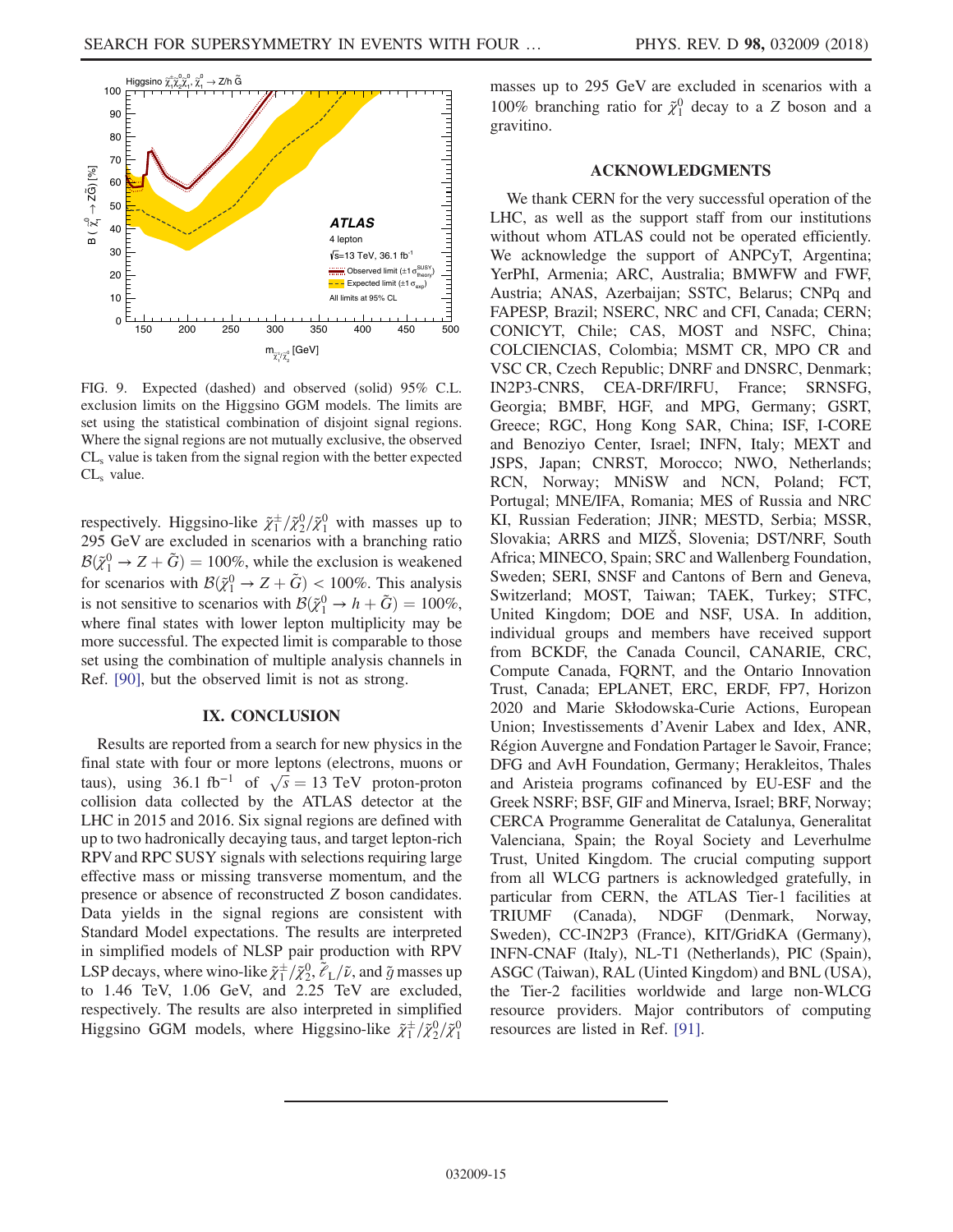- <span id="page-15-0"></span>[1] Yu. A. Golfand and E. P. Likhtman, Pis'ma Zh. Eksp. Teor. Fiz. 13, 452 (1971) [Extension of the algebra of Poincare group generators and violation of P invariance, JETP Lett. 13, 323 (1971)].
- [2] D. V. Volkov and V. P. Akulov, Is the neutrino a Goldstone particle?, [Phys. Lett. B](https://doi.org/10.1016/0370-2693(73)90490-5) 46, 109 (1973).
- [3] J. Wess and B. Zumino, Supergauge transformations in four dimensions, [Nucl. Phys.](https://doi.org/10.1016/0550-3213(74)90355-1) B70, 39 (1974).
- [4] J. Wess and B. Zumino, Supergauge invariant extension of quantum electrodynamics, [Nucl. Phys.](https://doi.org/10.1016/0550-3213(74)90112-6) B78, 1 (1974).
- [5] S. Ferrara and B. Zumino, Supergauge invariant Yang-Mills theories, Nucl. Phys. B79[, 413 \(1974\).](https://doi.org/10.1016/0550-3213(74)90559-8)
- [6] A. Salam and J. A. Strathdee, Supersymmetry and Non-Abelian gauges, [Phys. Lett. B](https://doi.org/10.1016/0370-2693(74)90226-3) 51, 353 (1974).
- <span id="page-15-1"></span>[7] N. Sakai, Naturalness in supersymmetric GUTs, [Z. Phys. C](https://doi.org/10.1007/BF01573998) 11[, 153 \(1981\).](https://doi.org/10.1007/BF01573998)
- [8] S. Dimopoulos, S. Raby, and F. Wilczek, Supersymmetry and the scale of unification, Phys. Rev. D 24[, 1681 \(1981\).](https://doi.org/10.1103/PhysRevD.24.1681)
- [9] L. E. Ibanez and G. G. Ross, Low-energy predictions in supersymmetric grand unified theories, [Phys. Lett. B](https://doi.org/10.1016/0370-2693(81)91200-4) 105, [439 \(1981\)](https://doi.org/10.1016/0370-2693(81)91200-4).
- [10] S. Dimopoulos and H. Georgi, Softly broken supersymmetry and SU(5), Nucl. Phys. B193[, 150 \(1981\).](https://doi.org/10.1016/0550-3213(81)90522-8)
- <span id="page-15-2"></span>[11] S. Ahmed et al., Constraints on Nucleon Decay via "Invisible" Modes from the Sudbury Neutrino Observatory, Phys. Rev. Lett. 92[, 102004 \(2004\)](https://doi.org/10.1103/PhysRevLett.92.102004).
- <span id="page-15-3"></span>[12] G. R. Farrar and P. Fayet, Phenomenology of the production, decay, and detection of new hadronic states associated with supersymmetry, [Phys. Lett. B](https://doi.org/10.1016/0370-2693(78)90858-4) 76, 575 (1978).
- <span id="page-15-4"></span>[13] D0 Collaboration, Search for Supersymmetry via Associated Production of Charginos and Neutralinos in Final States with Three Leptons, [Phys. Rev. Lett.](https://doi.org/10.1103/PhysRevLett.95.151805) 95, 151805 [\(2005\).](https://doi.org/10.1103/PhysRevLett.95.151805)
- [14] D0 Collaboration, Search for associated production of charginos and neutralinos in the trilepton final state using 2.3 fb<sup>-1</sup> of data, [Phys. Lett. B](https://doi.org/10.1016/j.physletb.2009.08.011)  $680$ , 34 (2009).
- [15] D0 Collaboration, Search for R-parity violating supersymmetry via the LL anti-E couplings  $\lambda_{121}$ ,  $\lambda_{122}$  or  $\lambda_{133}$  in  $p\bar{p}$ collisions at  $\sqrt{s} = 1.96$ -TeV, [Phys. Lett. B](https://doi.org/10.1016/j.physletb.2006.05.077) 638, 441 (2006).
- [16] D0 Collaboration, Search for Chargino-Neutralino Production in  $p\bar{p}$  Collisions at  $\sqrt{s} = 1.96$ -TeV, [Phys. Rev. Lett.](https://doi.org/10.1103/PhysRevLett.99.191806) **99**, [191806 \(2007\).](https://doi.org/10.1103/PhysRevLett.99.191806)
- [17] CDF Collaboration, Search for Supersymmetry in  $p\bar{p}$ Collisions at  $\sqrt{s} = 1.96$ -TeV Using the Trilepton Signature of Chargino-Neutralino Production, [Phys. Rev. Lett.](https://doi.org/10.1103/PhysRevLett.101.251801) 101, [251801 \(2008\).](https://doi.org/10.1103/PhysRevLett.101.251801)
- [18] CDF Collaboration, Search for Anomalous Production of Multilepton Events in  $p\bar{p}$  Collisions at  $\sqrt{s} = 1.96$ -TeV, Phys. Rev. Lett. 98[, 131804 \(2007\)](https://doi.org/10.1103/PhysRevLett.98.131804).
- <span id="page-15-5"></span>[19] ATLAS Collaboration, Search for R-parity-violating supersymmetry in events with four or more leptons in  $\sqrt{s}$  = 7 TeV pp collisions with the ATLAS detector, [J. High](https://doi.org/10.1007/JHEP12(2012)124) [Energy Phys. 12 \(2012\) 124.](https://doi.org/10.1007/JHEP12(2012)124)
- [20] ATLAS Collaboration, Search for Supersymmetry in Events with Three Leptons and Missing Transverse Momentum in  $\sqrt{s}$  = 7 TeV *pp* Collisions with the ATLAS Detector, Phys. Rev. Lett. 108[, 261804 \(2012\).](https://doi.org/10.1103/PhysRevLett.108.261804)
- [21] ATLAS Collaboration, Search for direct production of charginos and neutralinos in events with three leptons and missing transverse momentum in  $\sqrt{s} = 8 \text{ TeV}$  pp

collisions with the ATLAS detector, [J. High Energy Phys.](https://doi.org/10.1007/JHEP04(2014)169) [04 \(2014\) 169.](https://doi.org/10.1007/JHEP04(2014)169)

- <span id="page-15-7"></span>[22] ATLAS Collaboration, Search for supersymmetry in events with four or more leptons in  $\sqrt{s} = 8$  TeV pp collisions with the ATLAS detector, Phys. Rev. D 90[, 052001 \(2014\).](https://doi.org/10.1103/PhysRevD.90.052001)
- <span id="page-15-6"></span>[23] CMS Collaboration, Search for physics beyond the Standard Model using multilepton signatures in pp collisions at  $\sqrt{s}$  = 7 TeV, [Phys. Lett. B](https://doi.org/10.1016/j.physletb.2011.09.047) 704, 411 (2011).
- [24] CMS Collaboration, Search for anomalous production of multilepton events in *pp* collisions at  $\sqrt{s} = 7$  TeV, [J. High](https://doi.org/10.1007/JHEP06(2012)169) [Energy Phys. 06 \(2012\) 169.](https://doi.org/10.1007/JHEP06(2012)169)
- [25] CMS Collaboration, Search for electroweak production of charginos and neutralinos using leptonic final states in p p collisions at  $\sqrt{s}$  = 7 TeV, [J. High Energy Phys. 11 \(2012\)](https://doi.org/10.1007/JHEP11(2012)147) [147.](https://doi.org/10.1007/JHEP11(2012)147)
- [26] CMS Collaboration, Search for Top Squarks in R-Parity-Violating Supersymmetry Using Three or More Leptons and b-Tagged Jets, [Phys. Rev. Lett.](https://doi.org/10.1103/PhysRevLett.111.221801) 111, 221801 [\(2013\)](https://doi.org/10.1103/PhysRevLett.111.221801).
- [27] CMS Collaboration, Search for anomalous production of events with three or more leptons in pp collisions at  $\sqrt{s}$  = 8 TeV, Phys. Rev. D 90[, 032006 \(2014\)](https://doi.org/10.1103/PhysRevD.90.032006).
- <span id="page-15-8"></span>[28] P. Fayet, Supersymmetry and weak, electromagnetic and strong interactions, [Phys. Lett. B](https://doi.org/10.1016/0370-2693(76)90319-1) 64, 159 (1976).
- [29] P. Fayet, Spontaneously broken supersymmetric theories of weak, electromagnetic and strong interactions, [Phys. Lett. B](https://doi.org/10.1016/0370-2693(77)90852-8) 69[, 489 \(1977\).](https://doi.org/10.1016/0370-2693(77)90852-8)
- <span id="page-15-9"></span>[30] M. Carena, S. Heinemeyer, O. Stål, C. E. M. Wagner, and G. Weiglein, MSSM Higgs boson searches at the LHC: Benchmark scenarios after the discovery of a Higgs-like particle, [Eur. Phys. J. C](https://doi.org/10.1140/epjc/s10052-013-2552-1) 73, 2552 (2013).
- <span id="page-15-10"></span>[31] ATLAS Collaboration, Observation of a new particle in the search for the Standard Model Higgs boson with the ATLAS detector at the LHC, [Phys. Lett. B](https://doi.org/10.1016/j.physletb.2012.08.020) 716, 1 (2012).
- [32] CMS Collaboration, Observation of a new boson at a mass of 125 GeV with the CMS experiment at the LHC, [Phys.](https://doi.org/10.1016/j.physletb.2012.08.021) Lett. B 716[, 30 \(2012\)](https://doi.org/10.1016/j.physletb.2012.08.021).
- [33] ATLAS and CMS Collaborations, Measurements of the Higgs boson production and decay rates and constraints on its couplings from a combined ATLAS and CMS analysis of the LHC *pp* collision data at  $\sqrt{s} = 7$  and 8 TeV, Report No. ATLAS-CONF-2015-044 [\[https://cds.cern.ch/record/](https://cds.cern.ch/record/2052552) [2052552\]](https://cds.cern.ch/record/2052552).
- <span id="page-15-11"></span>[34] S. Weinberg, Supersymmetry at ordinary energies. 1. Masses and conservation laws, [Phys. Rev. D](https://doi.org/10.1103/PhysRevD.26.287) 26, 287 (1982).
- [35] N. Sakai and T. Yanagida, Proton decay in a class of supersymmetric grand unified models, [Nucl. Phys.](https://doi.org/10.1016/0550-3213(82)90457-6) B197, [533 \(1982\)](https://doi.org/10.1016/0550-3213(82)90457-6).
- <span id="page-15-13"></span><span id="page-15-12"></span>[36] R. Barbier et al., R-parity violating supersymmetry, [Phys.](https://doi.org/10.1016/j.physrep.2005.08.006) Rep. 420[, 1 \(2005\).](https://doi.org/10.1016/j.physrep.2005.08.006)
- [37] ATLAS Collaboration, Search for massive, long-lived particles using multitrack displaced vertices or displaced lepton pairs in *pp* collisions at  $\sqrt{s} = 8$  TeV with the ATLAS detector, Phys. Rev. D 92[, 072004 \(2015\)](https://doi.org/10.1103/PhysRevD.92.072004).
- <span id="page-15-14"></span>[38] R. Barbieri and G.F. Giudice, Upper bounds on supersymmetric particle masses, [Nucl. Phys.](https://doi.org/10.1016/0550-3213(88)90171-X) **B306**, 63 [\(1988\).](https://doi.org/10.1016/0550-3213(88)90171-X)
- [39] B. de Carlos and J. A. Casas, One loop analysis of the electroweak breaking in supersymmetric models and the fine-tuning problem, [Phys. Lett. B](https://doi.org/10.1016/0370-2693(93)90940-J) 309, 320 (1993).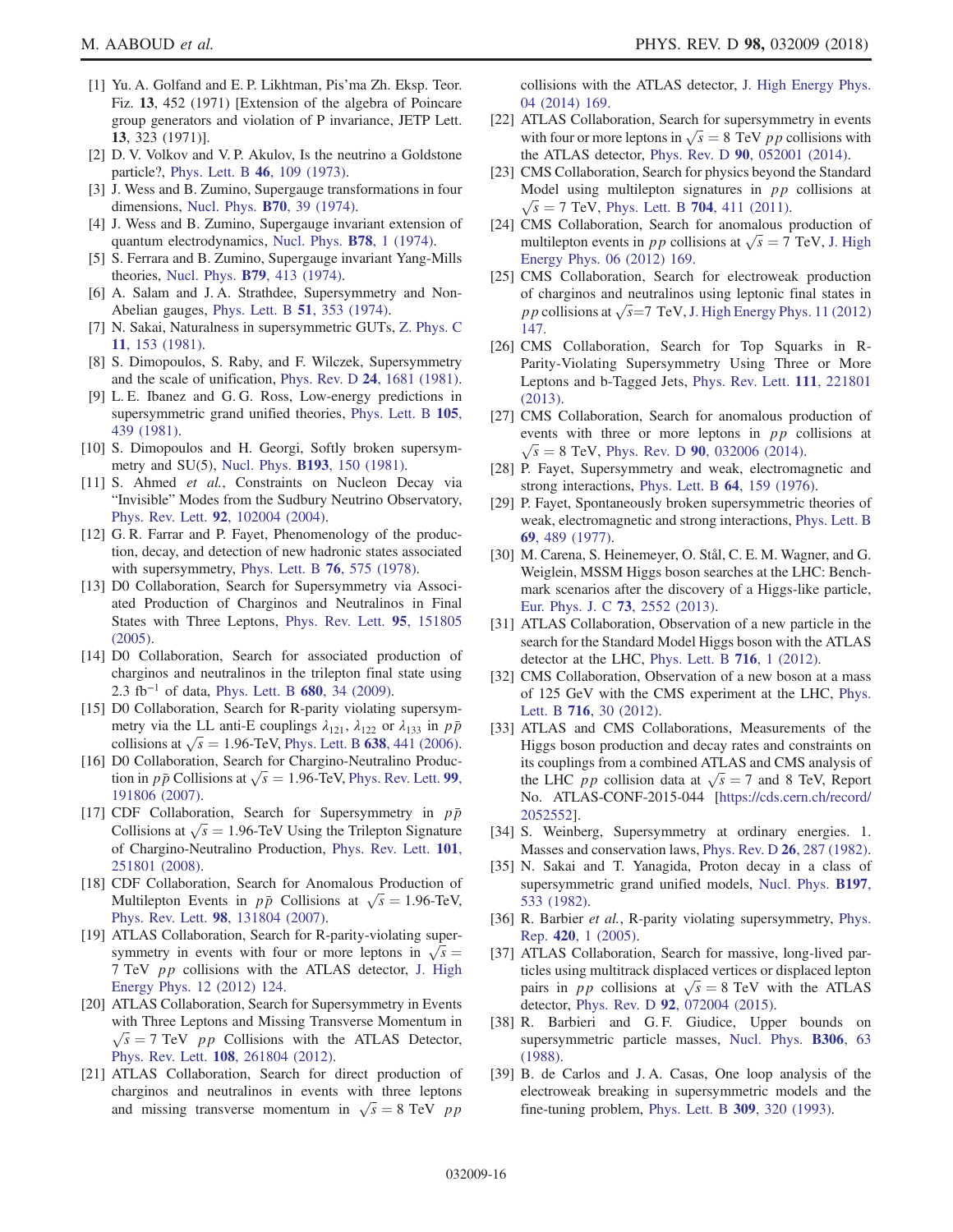- <span id="page-16-0"></span>[40] The LEP SUSY Working Group and the ALEPH, DELPHI, L3 and OPAL experiments, Notes No. LEPSUSYWG/01- 03.1 and No. 04-01.1 [\[http://lepsusy.web.cern.ch/lepsusy/](http://lepsusy.web.cern.ch/lepsusy/Welcome.html) [Welcome.html](http://lepsusy.web.cern.ch/lepsusy/Welcome.html)].
- <span id="page-16-1"></span>[41] ATLAS Collaboration, Search for electroweak production of supersymmetric states in scenarios with compressed mass spectra at  $\sqrt{s} = 13$  TeV with the ATLAS detector, [Phys.](https://doi.org/10.1103/PhysRevD.97.052010) Rev. D 97[, 052010 \(2018\)](https://doi.org/10.1103/PhysRevD.97.052010).
- <span id="page-16-2"></span>[42] A. B. Lahanas and D. V. Nanopoulos, The road to no scale supergravity, [Phys. Rep.](https://doi.org/10.1016/0370-1573(87)90034-2) 145, 1 (1987).
- [43] H. P. Nilles, Supersymmetry, supergravity and particle physics, [Phys. Rep.](https://doi.org/10.1016/0370-1573(84)90008-5) 110, 1 (1984).
- <span id="page-16-3"></span>[44] P. Meade, N. Seiberg, and D. Shih, General gauge mediation, [Prog. Theor. Phys. Suppl.](https://doi.org/10.1143/PTPS.177.143) 177, 143 (2009).
- <span id="page-16-4"></span>[45] ATLAS Collaboration, The ATLAS experiment at the CERN Large Hadron Collider, J. Instrum. 3[, S08003 \(2008\).](https://doi.org/10.1088/1748-0221/3/08/S08003)
- <span id="page-16-5"></span>[46] ATLAS Collaboration, ATLAS insertable B-layer technical design report, Report No. CERN-LHCC-2010-013, 2010 [<http://cds.cern.ch/record/1291633>].
- <span id="page-16-6"></span>[47] ATLAS Collaboration, 2015 start-up trigger menu and initial performance assessment of the ATLAS trigger using run-2 data, Report No. ATL-DAQ-PUB-2016-001, 2016 [<http://cds.cern.ch/record/2136007>].
- <span id="page-16-7"></span>[48] W. Beenakker, R. Höpker, M. Spira, and P.M. Zerwas, Squark and gluino production at hadron colliders, [Nucl.](https://doi.org/10.1016/S0550-3213(97)80027-2) Phys. B492[, 51 \(1997\)](https://doi.org/10.1016/S0550-3213(97)80027-2).
- [49] A. Kulesza and L. Motyka, Threshold Resummation for Squark-Antisquark and Gluino-Pair production at the LHC, Phys. Rev. Lett. 102[, 111802 \(2009\).](https://doi.org/10.1103/PhysRevLett.102.111802)
- [50] A. Kulesza and L. Motyka, Soft gluon resummation for the production of gluino-gluino and squark-antisquark pairs at the LHC, Phys. Rev. D 80[, 095004 \(2009\).](https://doi.org/10.1103/PhysRevD.80.095004)
- [51] W. Beenakker, S. Brensing, M. Krämer, A. Kulesza, E. Laenen, and I. Niessen, Soft-gluon resummation for squark and gluino hadroproduction, [J. High Energy Phys. 12 \(2009\)](https://doi.org/10.1088/1126-6708/2009/12/041) [041.](https://doi.org/10.1088/1126-6708/2009/12/041)
- [52] W. Beenakker, S. Brensing, M. Krämer, A. Kulesza, E. Laenen, L. Motyka, and I. Niessen, Squark and gluino hadroproduction, [Int. J. Mod. Phys. A](https://doi.org/10.1142/S0217751X11053560) 26, 2637 (2011).
- [53] B. Fuks, M. Klasen, D. R. Lamprea, and M. Rothering, Gaugino production in proton-proton collisions at a centerof-mass energy of 8 TeV, [J. High Energy Phys. 10 \(2012\)](https://doi.org/10.1007/JHEP10(2012)081) [081.](https://doi.org/10.1007/JHEP10(2012)081)
- [54] B. Fuks, M. Klasen, D. R. Lamprea, and M. Rothering, Precision predictions for electroweak superpartner production at hadron colliders with Resummino, [Eur. Phys. J. C](https://doi.org/10.1140/epjc/s10052-013-2480-0) 73, [2480 \(2013\)](https://doi.org/10.1140/epjc/s10052-013-2480-0).
- [55] B. Fuks, M. Klasen, D. R. Lamprea, and M. Rothering, Revisiting slepton pair production at the Large Hadron Collider, [J. High Energy Phys. 01 \(2014\) 168.](https://doi.org/10.1007/JHEP01(2014)168)
- <span id="page-16-8"></span>[56] C. Borschensky, M. Krämer, A. Kulesza, M. Mangano, S. Padhi, T. Plehn, and X. Portell, Squark and gluino production cross sections in *pp* collisions at  $\sqrt{s} = 13, 14, 33$ and 100 TeV, [Eur. Phys. J. C](https://doi.org/10.1140/epjc/s10052-014-3174-y) 74, 3174 (2014).
- <span id="page-16-9"></span>[57] T. Gleisberg, S. Höche, F. Krauss, M. Schönherr, S. Schumann, F. Siegert, and J. Winter, Event generation with SHERPA 1.1, [J. High Energy Phys. 02 \(2009\) 007.](https://doi.org/10.1088/1126-6708/2009/02/007)
- <span id="page-16-10"></span>[58] ATLAS Collaboration, Multiboson simulation for 13 TeV ATLAS analyses, Report No. ATL-PHYS-PUB-2016-002, 2016 [\[https://cds.cern.ch/record/2119986](https://cds.cern.ch/record/2119986)].
- <span id="page-16-11"></span>[59] R. D. Ball et al., Parton distributions for the LHC run II, [J. High Energy Phys. 04 \(2015\) 040.](https://doi.org/10.1007/JHEP04(2015)040)
- <span id="page-16-12"></span>[60] S. Alioli, P. Nason, C. Oleari, and E. Re, A general framework for implementing NLO calculations in shower Monte Carlo programs: The POWHEG BOX, [J. High Energy](https://doi.org/10.1007/JHEP06(2010)043) [Phys. 06 \(2010\) 043.](https://doi.org/10.1007/JHEP06(2010)043)
- <span id="page-16-13"></span>[61] T. Sjöstrand, S. Ask, J. R. Christiansen, R. Corke, N. Desai, P. Ilten, S. Mrenna, S. Prestel, C. O. Rasmussen, and P. Z. Skands, An introduction to PYTHIA 8.2, [Comput. Phys.](https://doi.org/10.1016/j.cpc.2015.01.024) Commun. 191[, 159 \(2015\)](https://doi.org/10.1016/j.cpc.2015.01.024).
- <span id="page-16-14"></span>[62] D. de Florian et al., Handbook of LHC Higgs cross sections: 4. Deciphering the nature of the Higgs sector, [arXiv:](http://arXiv.org/abs/1610.07922) [1610.07922.](http://arXiv.org/abs/1610.07922)
- <span id="page-16-15"></span>[63] ATLAS Collaboration, Measurement of the  $Z/\gamma^*$  boson transverse momentum distribution in *pp* collisions at  $\sqrt{s}$  = 7 TeV with the ATLAS detector, [J. High Energy Phys. 09](https://doi.org/10.1007/JHEP09(2014)145) [\(2014\) 145.](https://doi.org/10.1007/JHEP09(2014)145)
- <span id="page-16-16"></span>[64] H.-L. Lai, M. Guzzi, J. Huston, Z. Li, P.M. Nadolsky, J. Pumplin, and C.-P. Yuan, New parton distributions for collider physics, Phys. Rev. D 82[, 074024 \(2010\)](https://doi.org/10.1103/PhysRevD.82.074024).
- <span id="page-16-17"></span>[65] ATLAS Collaboration, ATLAS PYTHIA 8 tunes to 7 TeV data, Report No. ATL-PHYS-PUB-2014-021, 2014 [[https://](https://cds.cern.ch/record/1966419) [cds.cern.ch/record/1966419\]](https://cds.cern.ch/record/1966419).
- <span id="page-16-18"></span>[66] S. Frixione and B. R. Webber, Matching NLO QCD computations and parton shower simulations, [J. High](https://doi.org/10.1088/1126-6708/2002/06/029) [Energy Phys. 06 \(2002\) 029.](https://doi.org/10.1088/1126-6708/2002/06/029)
- <span id="page-16-19"></span>[67] ATLAS Collaboration, Modeling of the  $t\bar{t}H$  and  $t\bar{t}V(V =$  $W, Z$ ) processes for  $\sqrt{s} = 13$  TeV ATLAS analyses, Report No. ATL-PHYS-PUB-2016-005, 2016 [[https://cds.cern.ch/](https://cds.cern.ch/record/2120826) [record/2120826\]](https://cds.cern.ch/record/2120826).
- <span id="page-16-20"></span>[68] R. D. Ball et al., Parton distributions with LHC data, [Nucl.](https://doi.org/10.1016/j.nuclphysb.2012.10.003) Phys. B867[, 244 \(2013\).](https://doi.org/10.1016/j.nuclphysb.2012.10.003)
- <span id="page-16-21"></span>[69] J. Alwall, R. Frederix, S. Frixione, V. Hirschi, F. Maltoni, O. Mattelaer, H.-S. Shao, T. Stelzer, P. Torrielli, and M. Zaro, The automated computation of tree-level and next-to-leading order differential cross sections, and their matching to parton shower simulations, [J. High Energy Phys. 07 \(2014\) 079.](https://doi.org/10.1007/JHEP07(2014)079)
- <span id="page-16-22"></span>[70] T. Sjöstrand, S. Mrenna, and P. Z. Skands, PYTHIA 6.4 physics and manual, [J. High Energy Phys. 05 \(2006\) 026.](https://doi.org/10.1088/1126-6708/2006/05/026)
- <span id="page-16-23"></span>[71] ATLAS Collaboration, Simulation of top-quark production for the ATLAS experiment at  $\sqrt{s} = 13$  TeV, Report No. ATL-PHYS-PUB-2016-004, 2016 [[https://cds.cern.ch/](https://cds.cern.ch/record/2120417) [record/2120417\]](https://cds.cern.ch/record/2120417).
- <span id="page-16-25"></span><span id="page-16-24"></span>[72] P. Z. Skands, Tuning Monte Carlo generators: The Perugia tunes, Phys. Rev. D 82[, 074018 \(2010\)](https://doi.org/10.1103/PhysRevD.82.074018).
- [73] ATLAS Collaboration, Monte Carlo generators for the production of a W or  $Z/\gamma^*$  boson in association with jets at ATLAS in run 2, Report No. ATL-PHYS-PUB-2016-003, 2016 [\[https://cds.cern.ch/record/2120133](https://cds.cern.ch/record/2120133)].
- <span id="page-16-27"></span><span id="page-16-26"></span>[74] S. Agostinelli et al., GEANT4: A simulation toolkit, [Nucl.](https://doi.org/10.1016/S0168-9002(03)01368-8) [Instrum. Methods Phys. Res., Sect. A](https://doi.org/10.1016/S0168-9002(03)01368-8) 506, 250 (2003).
- <span id="page-16-28"></span>[75] ATLAS Collaboration, The ATLAS simulation infrastructure, [Eur. Phys. J. C](https://doi.org/10.1140/epjc/s10052-010-1429-9) 70, 823 (2010).
- [76] ATLAS Collaboration, Electron efficiency measurements with the ATLAS detector using the 2015 LHC protonproton collision data, Report No. ATLAS-CONF-2016-024, 2016 [\[https://cds.cern.ch/record/2157687](https://cds.cern.ch/record/2157687)].
- <span id="page-16-29"></span>[77] ATLAS Collaboration, Muon reconstruction performance of the ATLAS detector in proton-proton collision data at  $\sqrt{s}$  = 13 TeV, [Eur. Phys. J. C](https://doi.org/10.1140/epjc/s10052-016-4120-y) 76, 292 (2016).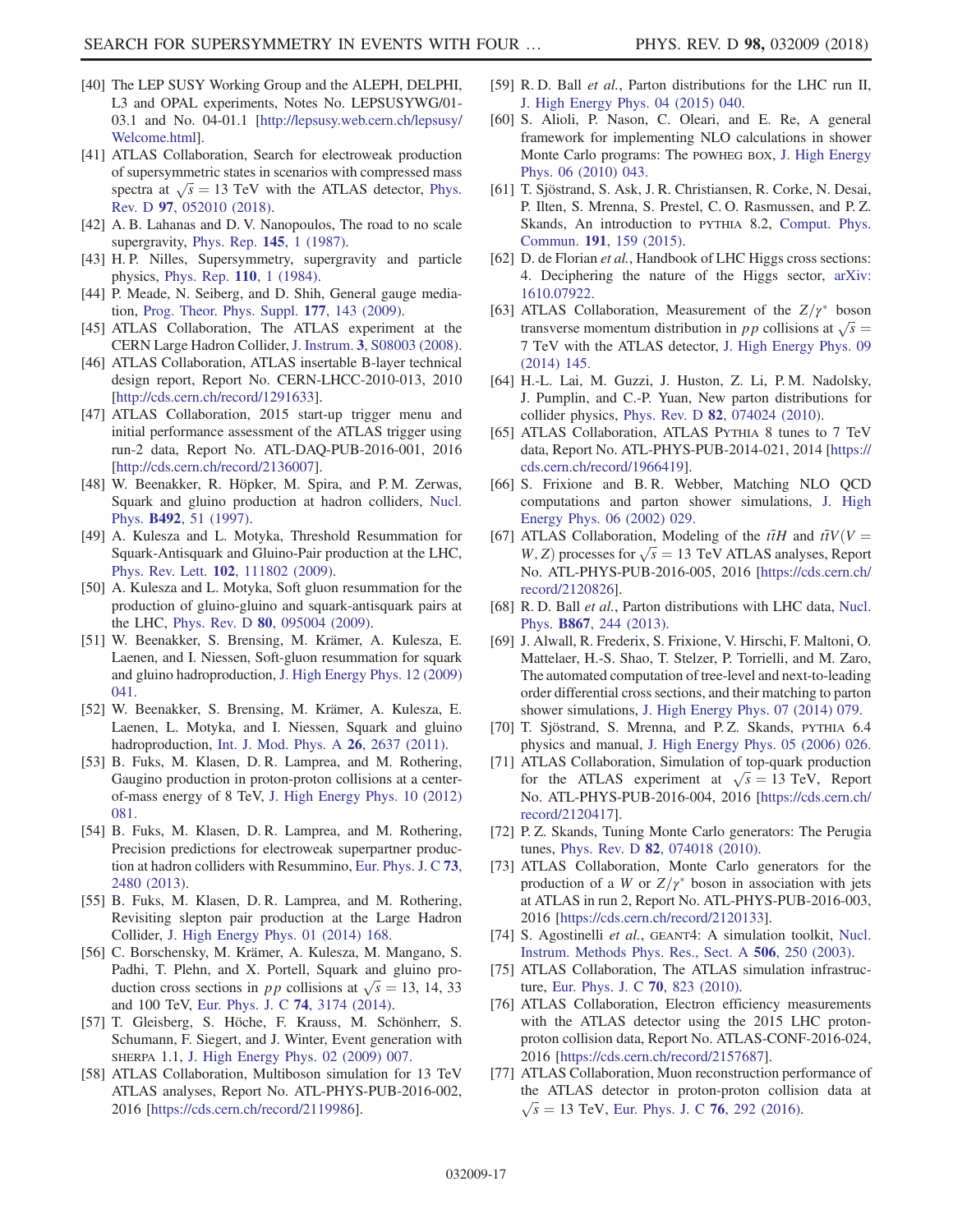- <span id="page-17-0"></span>[78] M. Cacciari, G. P. Salam, and G. Soyez, The anti- $k_t$  jet clustering algorithm, [J. High Energy Phys. 04 \(2008\) 063.](https://doi.org/10.1088/1126-6708/2008/04/063)
- <span id="page-17-1"></span>[79] ATLAS Collaboration, Jet calibration and systematic uncertainties for jets reconstructed in the ATLAS detector at  $\sqrt{s} = 13$  TeV, Report No. ATL-PHYS-PUB-2015-015, 2015 [\[https://cds.cern.ch/record/2037613](https://cds.cern.ch/record/2037613)].
- <span id="page-17-2"></span>[80] ATLAS Collaboration, Performance of pileup mitigation techniques for jets in  $pp$  collisions with the ATLAS detector, [Eur. Phys. J. C](https://doi.org/10.1140/epjc/s10052-016-4395-z) 76, 581 (2016).
- <span id="page-17-3"></span>[81] ATLAS Collaboration, Jet calibration and systematic uncertainties for jets reconstructed in the ATLAS detector at  $\sqrt{s}$  = 13 TeV, Report No. ATL-PHYS-PUB-2015-015, 2015 [\[http://cds.cern.ch/record/2037613](http://cds.cern.ch/record/2037613)].
- <span id="page-17-4"></span>[82] ATLAS Collaboration, Measurement of the tau lepton reconstruction and identification performance in the ATLAS experiment using *pp* collisions at  $\sqrt{s} = 13$  TeV, Report No. ATLAS-CONF-2017-029, 2017 [[https://cds.cern.ch/](https://cds.cern.ch/record/2261772) [record/2261772\]](https://cds.cern.ch/record/2261772).
- <span id="page-17-5"></span>[83] ATLAS Collaboration, Reconstruction, energy calibration, and identification of hadronically decaying tau leptons in the ATLAS experiment for run-2 of the LHC, Report No. ATL-PHYS-PUB-2015-045, 2015 [[https://cds.cern.ch/](https://cds.cern.ch/record/2064383) [record/2064383\]](https://cds.cern.ch/record/2064383).
- <span id="page-17-6"></span>[84] ATLAS Collaboration, Performance of missing transverse momentum reconstruction for the ATLAS detector in the

first proton-proton collisions at  $\sqrt{s} = 13$  TeV, Report No. ATL-PHYS-PUB-2015-027, 2015 [[http://cds.cern.ch/](http://cds.cern.ch/record/2037904) [record/2037904\]](http://cds.cern.ch/record/2037904).

- <span id="page-17-7"></span>[85] ATLAS Collaboration, Improved luminosity determination in *pp* collisions at  $\sqrt{s} = 7$  TeV using the ATLAS detector at the LHC, [Eur. Phys. J. C](https://doi.org/10.1140/epjc/s10052-013-2518-3) 73, 2518 [\(2013\)](https://doi.org/10.1140/epjc/s10052-013-2518-3).
- <span id="page-17-8"></span>[86] S. Dittmaier et al., Handbook of LHC Higgs cross sections: 2. Differential distributions, [arXiv:1201.3084.](http://arXiv.org/abs/1201.3084)
- <span id="page-17-9"></span>[87] M. Baak, G. J. Besjes, D. Côté, A. Koutsman, J. Lorenz, and D. Short, HISTFITTER software framework for statistical data analysis, [Eur. Phys. J. C](https://doi.org/10.1140/epjc/s10052-015-3327-7) 75, 153 (2015).
- <span id="page-17-10"></span>[88] G. Cowan, K. Cranmer, E. Gross, and O. Vitells, Asymptotic formulas for likelihood-based tests of new physics, [Eur.](https://doi.org/10.1140/epjc/s10052-011-1554-0) Phys. J. C 71[, 1554 \(2011\).](https://doi.org/10.1140/epjc/s10052-011-1554-0)
- <span id="page-17-11"></span>[89] A. L. Read, Presentation of search results: The CL(s) technique, J. Phys. G 28[, 2693 \(2002\)](https://doi.org/10.1088/0954-3899/28/10/313).
- <span id="page-17-12"></span>[90] CMS Collaboration, Searches for electroweak neutralino and chargino production in channels with Higgs, Z, and W bosons in pp collisions at 8 TeV, [Phys. Rev. D](https://doi.org/10.1103/PhysRevD.90.092007) 90, 092007 [\(2014\).](https://doi.org/10.1103/PhysRevD.90.092007)
- <span id="page-17-13"></span>[91] ATLAS Collaboration, ATLAS computing acknowledgements 2016–2017, Report No. ATL-GEN-PUB-2016-002, 2016 [\[https://cds.cern.ch/record/2202407](https://cds.cern.ch/record/2202407)].

<span id="page-17-20"></span><span id="page-17-19"></span><span id="page-17-18"></span><span id="page-17-17"></span><span id="page-17-16"></span><span id="page-17-15"></span><span id="page-17-14"></span>M. Aaboud,  $34d$  G. Aad,  $99$  B. Abbott,  $124$  O. Abdinov,  $13,17$  B. Abeloos,  $128$  S. H. Abidi,  $164$  O. S. AbouZeid,  $143$  N. L. Abraham,  $153$ H. Abramowicz,<sup>158</sup> H. Abreu,<sup>157</sup> R. Abreu,<sup>127</sup> Y. Abulaiti,<sup>45a,45b</sup> B. S. Acharya,<sup>67a,67b[,l](#page-30-0)</sup> S. Adachi,<sup>160</sup> L. Adamczyk,<sup>41a</sup> J. Adelman,<sup>119</sup> M. Adersberger,<sup>112</sup> T. Adye,<sup>140</sup> A. A. Affolder,<sup>143</sup> Y. Afik,<sup>157</sup> T. Agatonovic-Jovin,<sup>16</sup> C. Agheorghiesei,<sup>27c</sup> J. A. Aguilar-Saavedra,<sup>135f,135a</sup> F. Ahmadov,<sup>8[0,ah](#page-30-1)</sup> G. Aielli,<sup>74a,74b</sup> S. Akatsuka,<sup>83</sup> H. Akerstedt,<sup>45a,45b</sup> T. P. A. Åkesson,<sup>95</sup> E. Akilli,<sup>55</sup> A. V. Akimov,<sup>108</sup> G. L. Alberghi,<sup>23b,23a</sup> J. Albert,<sup>174</sup> P. Albicocco,<sup>52</sup> M. J. Alconada Verzini,<sup>86</sup> S. Alderweireldt,<sup>117</sup> M. Aleksa,<sup>35</sup> I. N. Aleksandrov,<sup>80</sup> C. Alexa,<sup>27b</sup> G. Alexander,<sup>158</sup> T. Alexopoulos,<sup>10</sup> M. Alhroob,<sup>124</sup> B. Ali,<sup>137</sup> M. Aliev,<sup>68a,68b</sup> G. Alimonti,<sup>69a</sup> J. Alison,<sup>36</sup> S. P. Alkire,<sup>38</sup> B. M. M. Allbrooke,<sup>153</sup> B. W. Allen,<sup>127</sup> P. P. Allport,<sup>21</sup> A. Aloisio,<sup>70a,70b</sup> A. Alonso,<sup>39</sup> F. Alonso,<sup>86</sup> C. Alpigiani,<sup>145</sup> A. A. Alshehri,<sup>58</sup> M. I. Alstaty,<sup>99</sup> B. Alvarez Gonzalez,<sup>35</sup> D. Álvarez Piqueras,<sup>172</sup> M. G. Alviggi,<sup>70a,70b</sup> B. T. Amadio,<sup>18</sup> Y. Amaral Coutinho,<sup>141a</sup> C. Amelung,<sup>26</sup> D. Amidei,<sup>103</sup> S. P. Amor Dos Santos,<sup>135a,135c</sup> S. Amoroso,<sup>35</sup> G. Amundsen,<sup>26</sup> C. Anastopoulos,<sup>146</sup> L. S. Ancu,<sup>55</sup> N. Andari,<sup>21</sup> T. Andeen,<sup>11</sup> C. F. Anders,<sup>62b</sup> J. K. Anders,<sup>88</sup> K. J. Anderson,<sup>36</sup> A. Andreazza,<sup>69a,69b</sup> V. Andrei,<sup>62a</sup> S. Angelidakis,<sup>37</sup> I. Angelozzi,<sup>118</sup> A. Angerami,<sup>38</sup> A. V. Anisenkov,<sup>120b,120a</sup> N. Anjos,<sup>14</sup> A. Annovi,<sup>72a</sup> C. Antel,<sup>62a</sup> M. Antonelli,<sup>52</sup> A. Antonov,<sup>110,[†](#page-29-0)</sup> D. J. A. Antrim,<sup>169</sup> F. Anulli,<sup>73a</sup> M. Aoki,<sup>81</sup> L. Aperio Bella,<sup>35</sup> G. Arabidze,<sup>104</sup> Y. Arai,<sup>81</sup> J. P. Araque,<sup>135a</sup> V. Araujo Ferraz,<sup>141a</sup> A. T. H. Arce,<sup>49</sup> R. E. Ardell,<sup>91</sup> F. A. Arduh,<sup>86</sup> J-F. Arguin,<sup>107</sup> S. Argyropoulos,<sup>78</sup> M. Arik,<sup>12c</sup> A. J. Armbruster,<sup>35</sup> L. J. Armitage,<sup>90</sup> O. Arnaez,<sup>164</sup> H. Arnold,<sup>53</sup> M. Arratia,<sup>31</sup> O. Arslan,<sup>24</sup> A. Artamonov,<sup>109,[†](#page-29-0)</sup> G. Artoni,<sup>131</sup> S. Artz,<sup>97</sup> S. Asai,<sup>160</sup> N. Asbah,<sup>46</sup> A. Ashkenazi,<sup>158</sup> L. Asquith,<sup>153</sup> K. Assamagan,<sup>29</sup> R. Astalos,<sup>28a</sup> M. Atkinson,<sup>171</sup> N. B. Atlay,  $^{148}$  K. Augsten,  $^{137}$  G. Avolio,  $^{35}$  B. Axen,  $^{18}$  M. K. Ayoub,  $^{15a}$  G. Azuelos,  $^{107,au}$  $^{107,au}$  $^{107,au}$  A. E. Baas,  $^{62a}$  M. J. Baca,  $^{21}$ H. Bachacou, <sup>142</sup> K. Bachas, <sup>68a, 68b</sup> M. Backes, <sup>131</sup> P. Bagnaia, <sup>73a, 73b</sup> M. Bahmani, <sup>42</sup> H. Bahrasemani, <sup>149</sup> J. T. Baines, <sup>140</sup> M. Bajic, $^{39}$  O. K. Baker, $^{181}$  E. M. Baldin, $^{120b,120a}$  P. Balek, $^{178}$  F. Balli, $^{142}$  W. K. Balunas, $^{132}$  E. Banas, $^{42}$  A. Bandyopadhyay, $^{24}$ Sw. Banerjee,<sup>17[9,i](#page-29-1)</sup> A. A. E. Bannoura,<sup>180</sup> L. Barak,<sup>158</sup> E. L. Barberio,<sup>102</sup> D. Barberis,<sup>56b,56a</sup> M. Barbero,<sup>99</sup> T. Barillari,<sup>113</sup> M-S Barisits,<sup>35</sup> J. Barkeloo,<sup>127</sup> T. Barklow,<sup>150</sup> N. Barlow,<sup>31</sup> S. L. Barnes,<sup>61c</sup> B. M. Barnett,<sup>140</sup> R. M. Barnett,<sup>18</sup> Z. Barnovska-Blenessy, <sup>61a</sup> A. Baroncelli, <sup>75a</sup> G. Barone, <sup>26</sup> A. J. Barr, <sup>131</sup> L. Barranco Navarro, <sup>172</sup> F. Barreiro, <sup>96</sup> J. Barreiro Guimarães da Costa,<sup>15a</sup> R. Bartoldus,<sup>150</sup> A. E. Barton,<sup>87</sup> P. Bartos,<sup>28a</sup> A. Basalaev,<sup>133</sup> A. Bassalat,<sup>128</sup> R. L. Bates,<sup>58</sup> S. J. Batista, <sup>164</sup> J. R. Batley, <sup>31</sup> M. Battaglia, <sup>143</sup> M. Bauce, <sup>73a, 73b</sup> F. Bauer, <sup>142</sup> H. S. Bawa, <sup>150[,j](#page-30-3)</sup> J. B. Beacham, <sup>122</sup> M. D. Beattie,  $87$  T. Beau,  $94$  P. H. Beauchemin,  $167$  P. Bechtle,  $24$  H. C. Beck,  $54$  H. P. Beck,  $20$ , K. Becker,  $131$  M. Becker,  $97$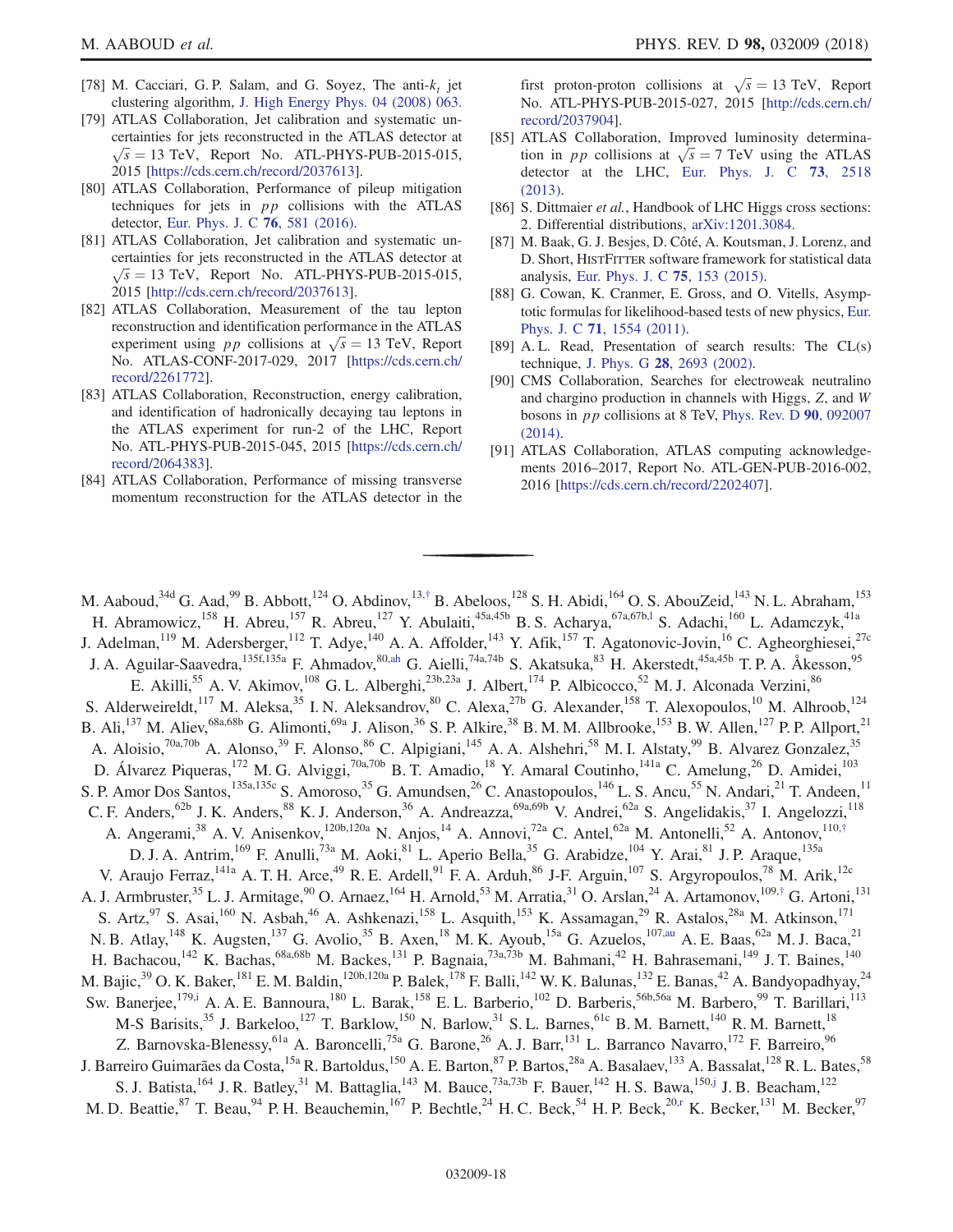<span id="page-18-4"></span><span id="page-18-3"></span><span id="page-18-2"></span><span id="page-18-1"></span><span id="page-18-0"></span>C. Becot,<sup>121</sup> A. Beddall,<sup>12d</sup> A. J. Beddall,<sup>12a</sup> V. A. Bednyakov,<sup>80</sup> M. Bedognetti,<sup>118</sup> C. P. Bee,<sup>152</sup> T. A. Beermann,<sup>35</sup> M. Begalli,<sup>141a</sup> M. Begel,<sup>29</sup> J. K. Behr,<sup>46</sup> A. S. Bell,<sup>92</sup> G. Bella,<sup>158</sup> L. Bellagamba,<sup>23b</sup> A. Bellerive,<sup>33</sup> M. Bellomo,<sup>157</sup> K. Belotskiy,<sup>110</sup> O. Beltramello,<sup>35</sup> N. L. Belyaev,<sup>110</sup> O. Benary,<sup>158,[†](#page-29-0)</sup> D. Benchekroun,<sup>34a</sup> M. Bender,<sup>112</sup> N. Benekos,<sup>10</sup> Y. Benhammou,<sup>158</sup> E. Benhar Noccioli,<sup>181</sup> J. Benitez,<sup>78</sup> D. P. Benjamin,<sup>49</sup> M. Benoit,<sup>55</sup> J. R. Bensinger,<sup>26</sup> S. Bentvelsen,<sup>118</sup> L. Beresford,<sup>131</sup> M. Beretta,<sup>52</sup> D. Berge,<sup>118</sup> E. Bergeaas Kuutmann,<sup>170</sup> N. Berger,<sup>5</sup> J. Beringer,<sup>18</sup> S. Berlendis,<sup>59</sup> N. R. Bernard,<sup>100</sup> G. Bernardi,<sup>94</sup> C. Bernius,<sup>150</sup> F. U. Bernlochner,<sup>24</sup> T. Berry,<sup>91</sup> P. Berta,<sup>97</sup> C. Bertella,<sup>15a</sup> G. Bertoli,<sup>45a,45b</sup> I. A. Bertram, <sup>87</sup> C. Bertsche, <sup>46</sup> D. Bertsche, <sup>124</sup> G. J. Besjes, <sup>39</sup> O. Bessidskaia Bylund, <sup>45a, 45b</sup> M. Bessner, <sup>46</sup> N. Besson, <sup>142</sup> A. Bethani,<sup>98</sup> S. Bethke,<sup>113</sup> A. Betti,<sup>24</sup> A. J. Bevan,<sup>90</sup> J. Beyer,<sup>113</sup> R. M. Bianchi,<sup>134</sup> O. Biebel,<sup>112</sup> D. Biedermann,<sup>19</sup> R. Bielski,<sup>98</sup> K. Bierwagen,<sup>97</sup> N. V. Biesuz,<sup>72a,72b</sup> M. Biglietti,<sup>75a</sup> T. R. V. Billoud,<sup>107</sup> H. Bilokon,<sup>52</sup> M. Bindi,<sup>54</sup> A. Bingul,<sup>12d</sup> C. Bini,<sup>73a,73b</sup> S. Biondi,<sup>23b,23a</sup> T. Bisanz,<sup>54</sup> C. Bittrich,<sup>48</sup> D. M. Bjergaard,<sup>49</sup> J. E. Black,<sup>150</sup> K. M. Black,<sup>25</sup> R. E. Blair,<sup>6</sup> T. Blazek,<sup>28a</sup> I. Bloch,<sup>46</sup> C. Blocker,<sup>26</sup> A. Blue,<sup>58</sup> W. Blum,<sup>97,[†](#page-29-0)</sup> U. Blumenschein,<sup>90</sup> Blunier,<sup>144a</sup> G. J. Bobbink,<sup>118</sup> V. S. Bobrovnikov,<sup>120b,120a</sup> S. S. Bocchetta,<sup>95</sup> A. Bocci,<sup>49</sup> C. Bock,<sup>112</sup> M. Boehler,<sup>53</sup> D. Boerner,<sup>180</sup> D. Bogavac,<sup>112</sup> A. G. Bogdanchikov,<sup>120b,120a</sup> C. Bohm,<sup>45a</sup> V. Boisvert,<sup>91</sup> P. Bokan,<sup>170[,z](#page-30-5)</sup> T. Bold,<sup>41a</sup> A. S. Boldyrev,<sup>111</sup> A. E. Bolz,<sup>62b</sup> M. Bomben,  $94$  M. Bona,  $90$  M. Boonekamp,  $142$  A. Borisov,  $139$  G. Borissov,  $87$  J. Bortfeldt,  $35$  D. Bortoletto,  $131$ V. Bortolotto,  $64a,64b,64c$  D. Boscherini,  $23b$  M. Bosman,  $14$  J. D. Bossio Sola,  $30$  J. Boudreau,  $134$  J. Bouffard,  $2$ E. V. Bouhova-Thacker, <sup>87</sup> D. Boumediene, <sup>37</sup> C. Bourdarios, <sup>128</sup> S. K. Boutle, <sup>58</sup> A. Boveia, <sup>122</sup> J. Boyd, <sup>35</sup> I. R. Boyko, <sup>80</sup> A. J. Bozson,<sup>91</sup> J. Bracinik,<sup>21</sup> A. Brandt,<sup>8</sup> G. Brandt,<sup>54</sup> O. Brandt,<sup>62a</sup> F. Braren,<sup>46</sup> U. Bratzler,<sup>161</sup> B. Brau,<sup>100</sup> J. E. Brau,<sup>127</sup> W. D. Breaden Madden,<sup>58</sup> K. Brendlinger,<sup>46</sup> A. J. Brennan,<sup>102</sup> L. Brenner,<sup>118</sup> R. Brenner,<sup>170</sup> S. Bressler,<sup>178</sup> D. L. Briglin,<sup>21</sup> T. M. Bristow,<sup>50</sup> D. Britton,<sup>58</sup> D. Britzger,<sup>46</sup> I. Brock,<sup>24</sup> R. Brock,<sup>104</sup> G. Brooijmans,<sup>38</sup> T. Brooks,<sup>91</sup> W. K. Brooks,<sup>144b</sup> J. Brosamer,<sup>18</sup> E. Brost,<sup>119</sup> J. H Broughton,<sup>21</sup> P. A. Bruckman de Renstrom,<sup>42</sup> D. Bruncko,<sup>28b</sup> A. Bruni,<sup>23b</sup> G. Bruni,<sup>23b</sup> L. S. Bruni,<sup>118</sup> S. Bruno,<sup>74a,74b</sup> B. H. Brunt,<sup>31</sup> M. Bruschi,<sup>23b</sup> N. Bruscino,<sup>134</sup> P. Bryant,<sup>36</sup> L. Bryngemark,<sup>46</sup> T. Buanes,<sup>17</sup> Q. Buat,  $^{149}$  P. Buchholz,  $^{148}$  A. G. Buckley,  $^{58}$  I. A. Budagov,  $^{80}$  F. Buehrer,  $^{53}$  M. K. Bugge,  $^{130}$  O. Bulekov,  $^{110}$  D. Bullock,  $^{8}$ T. J. Burch,<sup>119</sup> S. Burdin,<sup>88</sup> C. D. Burgard,<sup>53</sup> A. M. Burger,<sup>5</sup> B. Burghgrave,<sup>119</sup> K. Burka,<sup>42</sup> S. Burke,<sup>140</sup> I. Burmeister,<sup>47</sup> J. T. P. Burr,<sup>131</sup> E. Busato,<sup>37</sup> D. Büscher,<sup>53</sup> V. Büscher,<sup>97</sup> P. Bussey,<sup>58</sup> J. M. Butler,<sup>25</sup> C. M. Buttar,<sup>58</sup> J. M. Butterworth,<sup>92</sup> P. Butti,<sup>35</sup> W. Buttinger,<sup>29</sup> A. Buzatu,<sup>155</sup> A. R. Buzykaev,<sup>120b,120a</sup> S. Cabrera Urbán,<sup>172</sup> D. Caforio,<sup>137</sup> V. M. M. Cairo,<sup>40b,40a</sup> O. Cakir,<sup>4a</sup> N. Calace,<sup>55</sup> P. Calafiura,<sup>18</sup> A. Calandri,<sup>99</sup> G. Calderini,<sup>94</sup> P. Calfayan,<sup>66</sup> G. Callea,<sup>40b,40a</sup> L. P. Caloba,<sup>141a</sup> S. Calvente Lopez, <sup>96</sup> D. Calvet, <sup>37</sup> S. Calvet, <sup>37</sup> T. P. Calvet, <sup>99</sup> R. Camacho Toro, <sup>36</sup> S. Camarda, <sup>35</sup> P. Camarri, <sup>74a,74b</sup> D. Cameron,<sup>130</sup> R. Caminal Armadans,<sup>171</sup> C. Camincher,<sup>59</sup> S. Campana,<sup>35</sup> M. Campanelli,<sup>92</sup> A. Camplani,<sup>69a,69b</sup> A. Campoverde,<sup>148</sup> V. Canale,<sup>70a,70b</sup> M. Cano Bret,<sup>61c</sup> J. Cantero,<sup>125</sup> T. Cao,<sup>158</sup> M. D. M. Capeans Garrido,<sup>35</sup> I. Caprini,<sup>27b</sup> M. Caprini,<sup>27b</sup> M. Capua,<sup>40b,40a</sup> R.M. Carbone,<sup>38</sup> R. Cardarelli,<sup>74a</sup> F. Cardillo,<sup>53</sup> I. Carli,<sup>138</sup> T. Carli,<sup>35</sup> G. Carlino,<sup>70a</sup> B. T. Carlson,<sup>134</sup> L. Carminati,<sup>69a,69b</sup> R. M. D. Carney,<sup>45a,45b</sup> S. Caron,<sup>117</sup> E. Carquin,<sup>144b</sup> S. Carrá,<sup>69a,69b</sup> G. D. Carrillo-Montoya,<sup>35</sup> D. Casadei,<sup>21</sup> M. P. Casado,<sup>14[,e](#page-29-2)</sup> M. Casolino,<sup>14</sup> D. W. Casper,<sup>169</sup> R. Castelijn,<sup>118</sup> V. Castillo Gimenez,<sup>172</sup> N. F. Castro,<sup>135a</sup> A. Catinaccio,<sup>35</sup> J. R. Catmore,<sup>130</sup> A. Cattai,<sup>35</sup> J. Caudron,<sup>24</sup> V. Cavaliere,<sup>171</sup> E. Cavallaro,<sup>14</sup> D. Cavalli,<sup>69a</sup> M. Cavalli-Sforza,<sup>14</sup> V. Cavasinni,<sup>72a,72b</sup> E. Celebi,<sup>12b</sup> F. Ceradini,<sup>75a,75b</sup> L. Cerda Alberich,<sup>172</sup> A. S. Cerqueira,<sup>141b</sup> A. Cerri,<sup>153</sup> L. Cerrito,<sup>74a,74b</sup> F. Cerutti,<sup>18</sup> A. Cervelli,<sup>23b,23a</sup> S. A. Cetin,<sup>12b</sup> A. Chafaq,<sup>34a</sup> DC Chakraborty,<sup>119</sup> S. K. Chan,<sup>60</sup> W. S. Chan,<sup>118</sup> Y. L. Chan,<sup>64a</sup> P. Chang,<sup>171</sup> J. D. Chapman,<sup>31</sup> D. G. Charlton,<sup>21</sup> C. C. Chau,<sup>33</sup> C. A. Chavez Barajas,<sup>153</sup> S. Che,<sup>122</sup> S. Cheatham,<sup>67a,67c</sup> A. Chegwidden,<sup>104</sup> S. Chekanov,<sup>6</sup> S. V. Chekulaev,<sup>165a</sup> G. A. Chelkov,  $80,at$  $80,at$  M. A. Chelstowska,  $35$  C. Chen,  $61a$  C. Chen,  $79$  H. Chen,  $29$  J. Chen,  $61a$  S. Chen,  $15b$  S. Chen,  $160$  X. Chen,  $15c,as$  $15c,as$ Y. Chen,<sup>82</sup> H. C. Cheng,<sup>103</sup> H. J. Cheng,<sup>15d</sup> A. Cheplakov,<sup>80</sup> E. Cheremushkina,<sup>139</sup> R. Cherkaoui El Moursli,<sup>34e</sup> E. Cheu,<sup>7</sup> K. Cheung,<sup>65</sup> L. Chevalier,<sup>142</sup> V. Chiarella,<sup>52</sup> G. Chiarelli,<sup>72a</sup> G. Chiodini,<sup>68a</sup> A. S. Chisholm,<sup>35</sup> A. Chitan,<sup>27b</sup> Y. H. Chiu,<sup>174</sup> M. V. Chizhov,  $80$  K. Choi,  $66$  A. R. Chomont,  $37$  S. Chouridou,  $159$  Y. S. Chow,  $64a$  V. Christodoulou,  $92$  M. C. Chu,  $64a$ J. Chudoba, <sup>136</sup> A. J. Chuinard, <sup>101</sup> J. J. Chwastowski, <sup>42</sup> L. Chytka, <sup>126</sup> A. K. Ciftci, <sup>4a</sup> D. Cinca, <sup>47</sup> V. Cindro, <sup>89</sup> I. A. Cioară, <sup>24</sup> A. Ciocio,<sup>18</sup> F. Cirotto,<sup>70a,70b</sup> Z. H. Citron,<sup>178</sup> M. Citterio,<sup>69a</sup> M. Ciubancan,<sup>27b</sup> A. Clark,<sup>55</sup> B. L. Clark,<sup>60</sup> M. R. Clark,<sup>38</sup> P. J. Clark,<sup>50</sup> R. N. Clarke,<sup>18</sup> C. Clement,<sup>45a,45b</sup> Y. Coadou,<sup>99</sup> M. Cobal,<sup>67a,67c</sup> A. Coccaro,<sup>55</sup> J. Cochran,<sup>79</sup> L. Colasurdo,<sup>117</sup> B. Cole,<sup>38</sup> A. P. Colijn,<sup>118</sup> J. Collot,<sup>59</sup> T. Colombo,<sup>169</sup> P. Conde Muiño,<sup>135a,135b</sup> E. Coniavitis,<sup>53</sup> S. H. Connell,<sup>32b</sup> I. A. Connelly,<sup>98</sup> S. Constantinescu,<sup>27b</sup> G. Conti,<sup>35</sup> F. Conventi,<sup>70a[,av](#page-30-8)</sup> M. Cooke,<sup>18</sup> A. M. Cooper-Sarkar,<sup>131</sup> F. Cormier,<sup>173</sup> K. J. R. Cormier, <sup>164</sup> M. Corradi, <sup>73a,73b</sup> F. Corriveau, <sup>101[,af](#page-30-9)</sup> A. Cortes-Gonzalez, <sup>35</sup> G. Costa, <sup>69a</sup> M. J. Costa, <sup>172</sup> D. Costanzo, <sup>146</sup> G. Cottin,  $31$  G. Cowan,  $91$  B. E. Cox,  $98$  K. Cranmer,  $121$  S. J. Crawley,  $58$  R. A. Creager,  $132$  G. Cree,  $33$  S. Crépé-Renaudin,  $59$ F. Crescioli, <sup>94</sup> W. A. Cribbs, <sup>45a,45b</sup> M. Cristinziani, <sup>24</sup> V. Croft, <sup>121</sup> G. Crosetti, <sup>40b,40a</sup> A. Cueto, <sup>96</sup> T. Cuhadar Donszelmann, <sup>146</sup>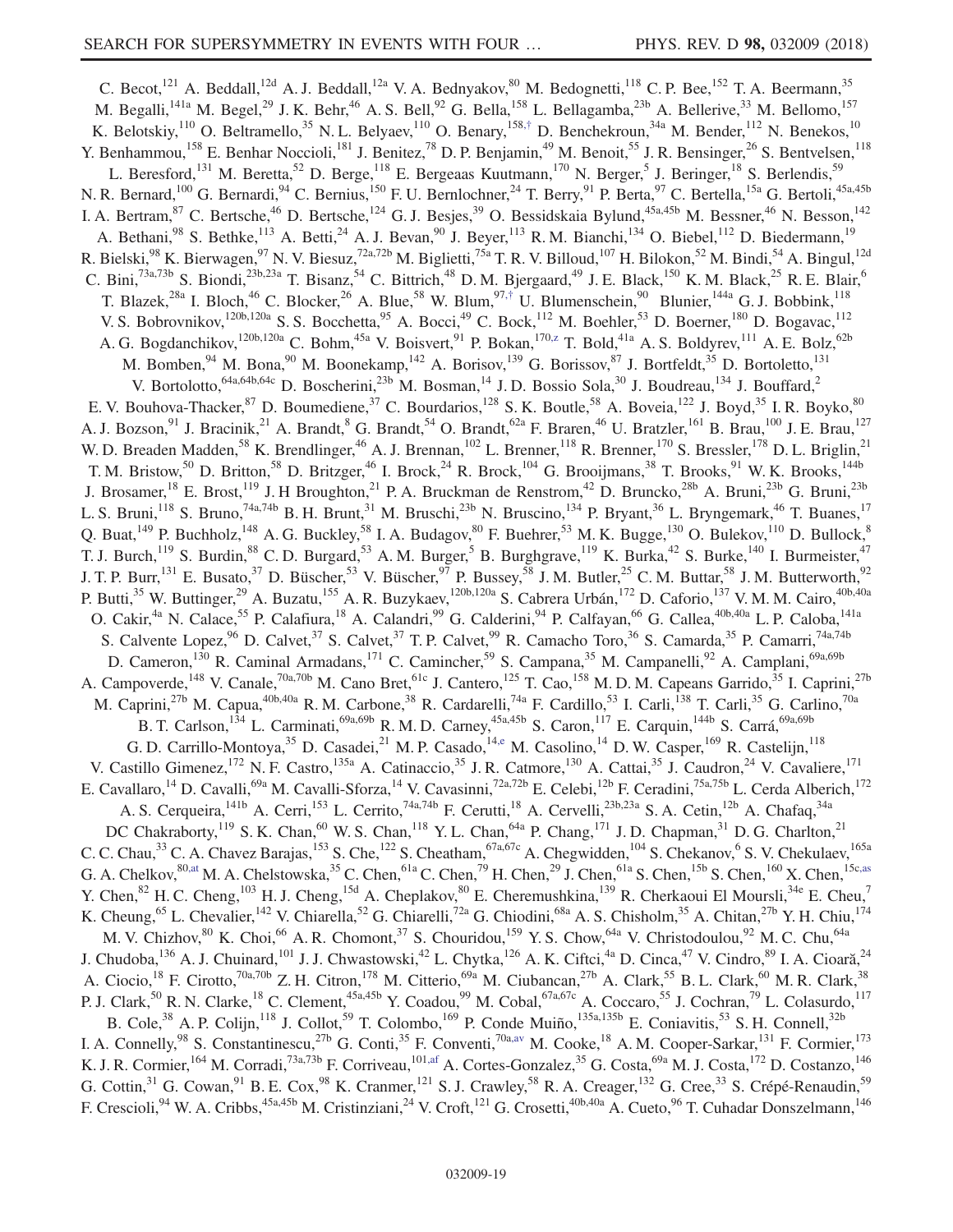<span id="page-19-5"></span><span id="page-19-4"></span><span id="page-19-3"></span><span id="page-19-2"></span><span id="page-19-1"></span><span id="page-19-0"></span>A. R. Cukierman, <sup>150</sup> J. Cummings, <sup>181</sup> M. Curatolo, <sup>52</sup> J. Cúth, <sup>97</sup> S. Czekierda, <sup>42</sup> P. Czodrowski, <sup>35</sup> M. J. Da Cunha Sargedas De Sousa, $^{135$ a,135b C. Da Via, $^{98}$  W. Dabrowski, $^{41}$ a T. Dado, $^{28}$ [a,z](#page-30-5) T. Dai, $^{103}$  O. Dale, $^{17}$  F. Dallaire, $^{107}$ C. Dallapiccola,<sup>100</sup> M. Dam,<sup>39</sup> G. D'amen,<sup>23b,23a</sup> J. R. Dandoy,<sup>132</sup> M. F. Daneri,<sup>30</sup> N. P. Dang,<sup>17[9,i](#page-29-1)</sup> A. C. Daniells,<sup>21</sup> N. D Dann,<sup>98</sup> M. Danninger,<sup>173</sup> M. Dano Hoffmann,<sup>142</sup> V. Dao,<sup>152</sup> G. Darbo,<sup>56b</sup> S. Darmora,<sup>8</sup> J. Dassoulas,<sup>3</sup> A. Dattagupta,<sup>127</sup> T. Daubney,<sup>46</sup> S. D'Auria,<sup>58</sup> W. Davey,<sup>24</sup> C. David,<sup>46</sup> T. Davidek,<sup>138</sup> D. R. Davis,<sup>49</sup> P. Davison,<sup>92</sup> E. Dawe,  $^{102}$  I. Dawson,  $^{146}$  K. De,  $^{8}$  R. de Asmundis,  $^{70a}$  A. De Benedetti,  $^{124}$  S. De Castro,  $^{23b,23a}$  S. De Cecco,  $^{94}$ N. De Groot,<sup>117</sup> P. de Jong,<sup>118</sup> H. De la Torre,<sup>104</sup> F. De Lorenzi,<sup>79</sup> A. De Maria,<sup>54[,s](#page-30-10)</sup> D. De Pedis,<sup>73a</sup> A. De Salvo,<sup>73a</sup> U. De Sanctis,<sup>74a,74b</sup> A. De Santo,<sup>153</sup> K. De Vasconcelos Corga,<sup>99</sup> J. B. De Vivie De Regie,<sup>128</sup> R. Debbe,<sup>29</sup> C. Debenedetti,<sup>143</sup> D. V. Dedovich,  $80\,$  N. Dehghanian,  $3\,$  I. Deigaard,  $118\,$  M. Del Gaudio,  $40b,40a\,$  J. Del Peso,  $96\,$  D. Delgove,  $128\,$  F. Deliot,  $142\,$ C. M. Delitzsch,<sup>7</sup> M. Della Pietra,<sup>70a,70b</sup> D. della Volpe,<sup>55</sup> A. Dell'Acqua,<sup>35</sup> L. Dell'Asta,<sup>25</sup> M. Dell'Orso,<sup>72a,72b</sup> M. Delmastro,<sup>5</sup> C. Delporte,<sup>128</sup> P. A. Delsart,<sup>59</sup> D. A. DeMarco,<sup>164</sup> S. Demers,<sup>181</sup> M. Demichev,<sup>80</sup> A. Demilly,<sup>94</sup> S. P. Denisov,<sup>139</sup> D. Denysiuk,<sup>142</sup> L. D'Eramo,<sup>94</sup> D. Derendarz,<sup>42</sup> J. E. Derkaoui,<sup>34d</sup> F. Derue,<sup>94</sup> P. Dervan,<sup>88</sup> K. Desch,<sup>24</sup> C. Deterre,<sup>46</sup> K. Dette,<sup>164</sup> M. R. Devesa,<sup>30</sup> P. O. Deviveiros,<sup>35</sup> A. Dewhurst,<sup>140</sup> S. Dhaliwal,<sup>26</sup> F. A. Di Bello,<sup>55</sup> A. Di Ciaccio,<sup>74a,74b</sup> L. Di Ciaccio,<sup>5</sup> W. K. Di Clemente,<sup>132</sup> C. Di Donato,<sup>70a,70b</sup> A. Di Girolamo,<sup>35</sup> B. Di Girolamo,<sup>35</sup> B. Di Micco,<sup>75a,75b</sup> R. Di Nardo,<sup>35</sup> K. F. Di Petrillo,<sup>60</sup> A. Di Simone,<sup>53</sup> R. Di Sipio,<sup>164</sup> D. Di Valentino,<sup>33</sup> C. Diaconu,<sup>99</sup> M. Diamond, <sup>164</sup> F. A. Dias, <sup>39</sup> M. A. Diaz, <sup>144a</sup> E. B. Diehl, <sup>103</sup> J. Dietrich, <sup>19</sup> S. Díez Cornell, <sup>46</sup> A. Dimitrievska, <sup>16</sup> J. Dingfelder,<sup>24</sup> P. Dita,<sup>27b</sup> S. Dita,<sup>27b</sup> F. Dittus,<sup>35</sup> F. Djama,<sup>99</sup> T. Djobava,<sup>156b</sup> J. I. Djuvsland,<sup>62a</sup> M. A. B. do Vale,<sup>141c</sup> D. Dobos,<sup>35</sup> M. Dobre,<sup>27b</sup> D. Dodsworth,<sup>26</sup> C. Doglioni,<sup>95</sup> J. Dolejsi,<sup>138</sup> Z. Dolezal,<sup>138</sup> M. Donadelli,<sup>141d</sup> S. Donati,<sup>72a,72b</sup> P. Dondero,<sup>71a,71b</sup> J. Donini,<sup>37</sup> M. D'Onofrio,<sup>88</sup> J. Dopke,<sup>140</sup> A. Doria,<sup>70a</sup> M. T. Dova,<sup>86</sup> A. T. Doyle,<sup>58</sup> E. Drechsler,<sup>54</sup> M. Dris,<sup>10</sup> Y. Du,<sup>61b</sup> J. Duarte-Campderros,<sup>158</sup> A. Dubreuil,<sup>55</sup> E. Duchovni,<sup>178</sup> G. Duckeck,<sup>112</sup> A. Ducourthial,<sup>94</sup> O. A. Ducu,<sup>10[7,y](#page-30-11)</sup> D. Duda,<sup>118</sup> A. Dudarev,<sup>35</sup> A. Chr. Dudder,<sup>97</sup> E. M. Duffield,<sup>18</sup> L. Duflot,<sup>128</sup> M. Dührssen,<sup>35</sup> C. Dülsen,<sup>180</sup> M. Dumancic,<sup>178</sup> A. E. Dumitriu,<sup>27[b,d](#page-29-3)</sup> A. K. Duncan,<sup>58</sup> M. Dunford,<sup>62a</sup> H. Duran Yildiz,<sup>4a</sup> M. Düren,<sup>57</sup> A. Durglishvili,<sup>156b</sup> D. Duschinger,<sup>48</sup> B. Dutta,<sup>46</sup> D. Duvnjak,<sup>1</sup> M. Dyndal,<sup>46</sup> B. S. Dziedzic,<sup>42</sup> C. Eckardt,<sup>46</sup> K. M. Ecker,<sup>113</sup> R. C. Edgar,<sup>103</sup> T. Eifert,<sup>35</sup> G. Eigen,<sup>17</sup> K. Einsweiler,<sup>18</sup> T. Ekelof,<sup>170</sup> M. El Kacimi,<sup>34c</sup> R. El Kosseifi,<sup>99</sup> V. Ellajosyula,<sup>99</sup> M. Ellert,<sup>170</sup> S. Elles,<sup>5</sup> F. Ellinghaus,<sup>180</sup> A. A. Elliot,<sup>174</sup> N. Ellis,<sup>35</sup> J. Elmsheuser,<sup>29</sup> M. Elsing,<sup>35</sup> D. Emeliyanov,<sup>140</sup> Y. Enari,<sup>160</sup> O. C. Endner, <sup>97</sup> J. S. Ennis,<sup>176</sup> J. Erdmann,<sup>47</sup> A. Ereditato, <sup>20</sup> M. Ernst, <sup>29</sup> S. Errede, <sup>171</sup> M. Escalier, <sup>128</sup> C. Escobar, <sup>172</sup> B. Esposito,<sup>52</sup> O. Estrada Pastor,<sup>172</sup> A. I. Etienvre,<sup>142</sup> E. Etzion,<sup>158</sup> H. Evans,<sup>66</sup> A. Ezhilov,<sup>133</sup> M. Ezzi,<sup>34e</sup> F. Fabbri,<sup>23b,23a</sup> L. Fabbri,<sup>23b,23a</sup> V. Fabiani,<sup>117</sup> G. Facini,<sup>92</sup> R. M. Fakhrutdinov,<sup>139</sup> S. Falciano,<sup>73a</sup> R. J. Falla,<sup>92</sup> J. Faltova,<sup>35</sup> Y. Fang,<sup>15a</sup> M. Fanti,<sup>69a,69b</sup> A. Farbin,<sup>8</sup> A. Farilla,<sup>75a</sup> C. Farina,<sup>134</sup> E. M. Farina,<sup>71a,71b</sup> T. Farooque,<sup>104</sup> S. Farrell,<sup>18</sup> S. M. Farrington,<sup>176</sup> P. Farthouat,<sup>35</sup> F. Fassi,<sup>34e</sup> P. Fassnacht,<sup>35</sup> D. Fassouliotis,<sup>9</sup> M. Faucci Giannelli,<sup>50</sup> A. Favareto,<sup>56b,56a</sup> W. J. Fawcett,<sup>131</sup> L. Fayard,<sup>128</sup> O. L. Fedin,<sup>13[3,n](#page-30-12)</sup> W. Fedorko,<sup>173</sup> S. Feigl,<sup>130</sup> L. Feligioni,<sup>99</sup> C. Feng,<sup>61b</sup> E. J. Feng,<sup>35</sup> M. J. Fenton,<sup>58</sup> A. B. Fenyuk,<sup>139</sup> L. Feremenga, <sup>8</sup> P. Fernandez Martinez, <sup>172</sup> S. Fernandez Perez, <sup>14</sup> J. Ferrando, <sup>46</sup> A. Ferrari, <sup>170</sup> P. Ferrari, <sup>118</sup> R. Ferrari,<sup>71a</sup> D. E. Ferreira de Lima,<sup>62b</sup> A. Ferrer,<sup>172</sup> D. Ferrere,<sup>55</sup> C. Ferretti,<sup>103</sup> F. Fiedler,<sup>97</sup> M. Filipuzzi,<sup>46</sup> A. Filipčič,<sup>89</sup> F. Filthaut,<sup>117</sup> M. Fincke-Keeler,<sup>174</sup> K. D. Finelli,<sup>154</sup> M. C. N. Fiolhais,<sup>135a,135c[,a](#page-29-4)</sup> L. Fiorini,<sup>172</sup> A. Fischer,<sup>2</sup> C. Fischer,<sup>14</sup> J. Fischer,<sup>180</sup> W. C. Fisher,<sup>104</sup> N. Flaschel,<sup>46</sup> I. Fleck,<sup>148</sup> P. Fleischmann,<sup>103</sup> R. R. M. Fletcher,<sup>132</sup> T. Flick,<sup>180</sup> B. M. Flierl,<sup>112</sup> L. R. Flores Castillo,<sup>64a</sup> M. J. Flowerdew,<sup>113</sup> G. T. Forcolin,<sup>98</sup> A. Formica,<sup>142</sup> F. A. Förster,<sup>14</sup> A. C. Forti,<sup>98</sup> A. G. Foster,<sup>21</sup> D. Fournier,<sup>128</sup> H. Fox,<sup>87</sup> S. Fracchia,<sup>146</sup> P. Francavilla,<sup>94</sup> M. Franchini,<sup>23b,23a</sup> S. Franchino,<sup>62a</sup> D. Francis,<sup>35</sup> L. Franconi,<sup>130</sup> M. Franklin,<sup>60</sup> M. Frate,<sup>169</sup> M. Fraternali,<sup>71a,71b</sup> D. Freeborn,<sup>92</sup> S. M. Fressard-Batraneanu,<sup>35</sup> B. Freund,<sup>107</sup> D. Froidevaux,<sup>35</sup> J. A. Frost,<sup>131</sup> C. Fukunaga,<sup>161</sup> T. Fusayasu,<sup>114</sup> J. Fuster,<sup>172</sup> O. Gabizon,<sup>157</sup> A. Gabrielli,<sup>23b,23a</sup> A. Gabrielli,<sup>18</sup> G. P. Gach,<sup>41a</sup> S. Gadatsch,<sup>35</sup> S. Gadomski,<sup>55</sup> G. Gagliardi,<sup>56b,56a</sup> L. G. Gagnon,<sup>107</sup> C. Galea,<sup>117</sup> B. Galhardo,<sup>135a,135c</sup> E. J. Gallas,<sup>131</sup> B. J. Gallop,<sup>140</sup> P. Gallus,<sup>137</sup> G. Galster,<sup>39</sup> K. K. Gan,<sup>122</sup> S. Ganguly,<sup>37</sup> Y. Gao,<sup>88</sup> Y. S. Gao,<sup>15[0,j](#page-30-3)</sup> F. M. Garay Walls,<sup>50</sup> C. García,<sup>172</sup> J. E. García Navarro,<sup>172</sup> J. A. García Pascual,<sup>15a</sup> M. Garcia-Sciveres,<sup>18</sup> R. W. Gardner,<sup>36</sup> N. Garelli,<sup>150</sup> V. Garonne, <sup>130</sup> A. Gascon Bravo, <sup>46</sup> K. Gasnikova, <sup>46</sup> C. Gatti, <sup>52</sup> A. Gaudiello, <sup>56b, 56a</sup> G. Gaudio, <sup>71a</sup> I. L. Gavrilenko, <sup>108</sup> C. Gay,  $^{173}$  G. Gaycken,  $^{24}$  E. N. Gazis,  $^{10}$  C. N. P. Gee,  $^{140}$  J. Geisen,  $^{54}$  M. Geisen,  $^{97}$  M. P. Geisler,  $^{62a}$  K. Gellerstedt,  $^{45a,45b}$ C. Gemme,<sup>56b</sup> M. H. Genest,<sup>59</sup> C. Geng,<sup>103</sup> S. Gentile,<sup>73a,73b</sup> C. Gentsos,<sup>159</sup> S. George,<sup>91</sup> D. Gerbaudo,<sup>14</sup> G. Gessner,<sup>47</sup> S. Ghasemi,<sup>148</sup> M. Ghneimat,<sup>24</sup> B. Giacobbe,<sup>23b</sup> S. Giagu,<sup>73a,73b</sup> N. Giangiacomi,<sup>23b,23a</sup> P. Giannetti,<sup>72a</sup> S. M. Gibson,<sup>91</sup> M. Gignac,<sup>173</sup> M. Gilchriese,<sup>18</sup> D. Gillberg,<sup>33</sup> G. Gilles,<sup>180</sup> D.M. Gingrich,<sup>3[,au](#page-30-2)</sup> M.P. Giordani,<sup>67a,67c</sup> F.M. Giorgi,<sup>23b</sup> P. F. Giraud,<sup>142</sup> P. Giromini,<sup>60</sup> G. Giugliarelli,<sup>67a,67c</sup> D. Giugni,<sup>69a</sup> F. Giuli,<sup>131</sup> C. Giuliani,<sup>113</sup> M. Giulini,<sup>62b</sup> B. K. Gjelsten,<sup>130</sup> S. Gkaitatzis,<sup>159</sup> I. Gkialas, <sup>[9,h](#page-29-5)</sup> E. L. Gkougkousis, <sup>14</sup> P. Gkountoumis, <sup>10</sup> L. K. Gladilin, <sup>111</sup> C. Glasman, <sup>96</sup> J. Glatzer, <sup>14</sup>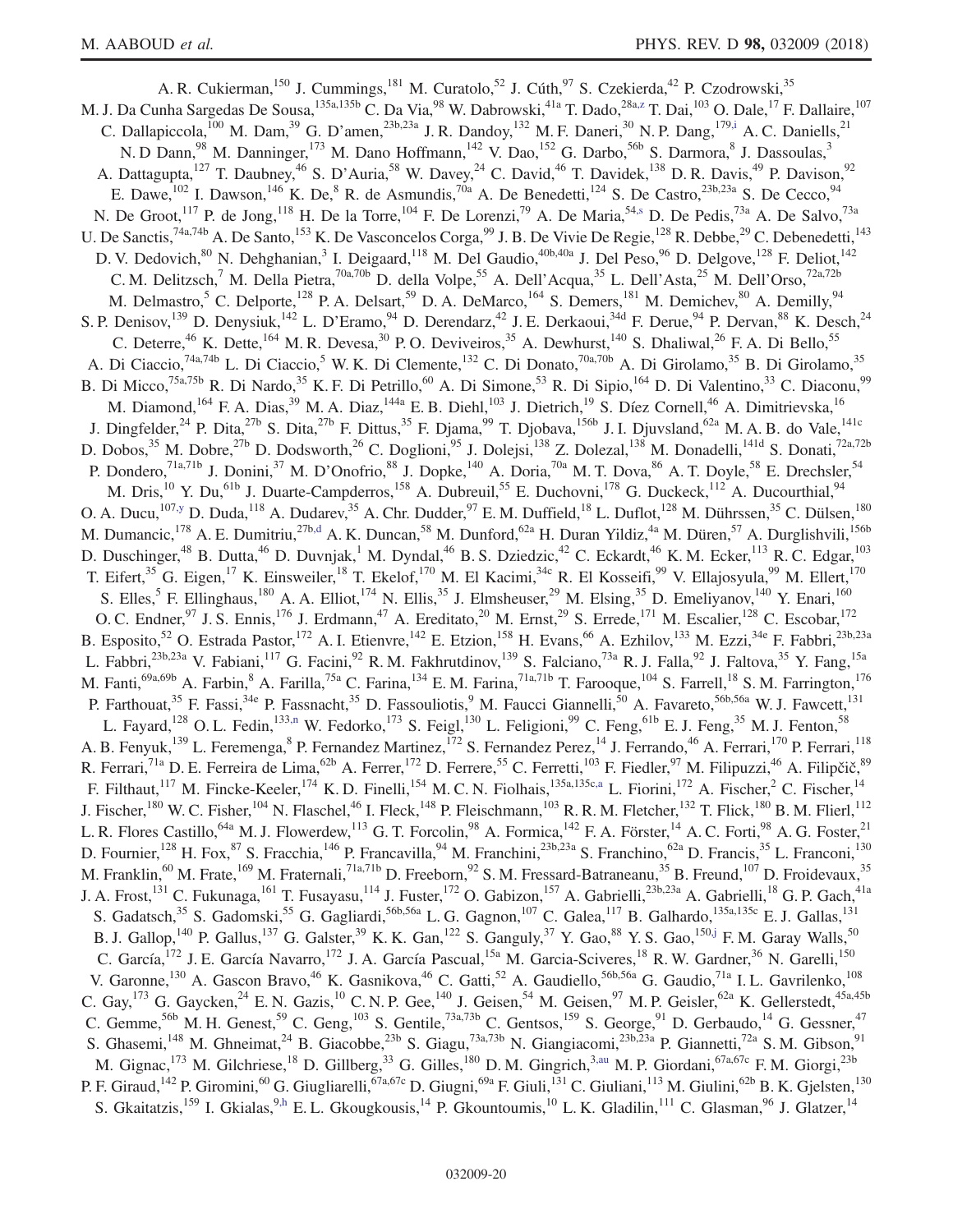<span id="page-20-9"></span><span id="page-20-8"></span><span id="page-20-7"></span><span id="page-20-6"></span><span id="page-20-5"></span><span id="page-20-4"></span><span id="page-20-3"></span><span id="page-20-2"></span><span id="page-20-1"></span><span id="page-20-0"></span>P. C. F. Glaysher,<sup>46</sup> A. Glazov,<sup>46</sup> M. Goblirsch-Kolb,<sup>26</sup> J. Godlewski,<sup>42</sup> S. Goldfarb,<sup>102</sup> T. Golling,<sup>55</sup> D. Golubkov,<sup>139</sup> A. Gomes,<sup>135a,135b,135d</sup> R. Gonçalo,<sup>135a</sup> R. Goncalves Gama,<sup>141a</sup> J. Goncalves Pinto Firmino Da Costa,<sup>142</sup> G. Gonella,<sup>53</sup> L. Gonella,<sup>21</sup> A. Gongadze,<sup>80</sup> S. González de la Hoz,<sup>172</sup> S. Gonzalez-Sevilla,<sup>55</sup> L. Goossens,<sup>35</sup> P. A. Gorbounov,<sup>109</sup> H. A. Gordon,<sup>29</sup> I. Gorelov,<sup>116</sup> B. Gorini,<sup>35</sup> E. Gorini,<sup>68a,68b</sup> A. Gorišek,<sup>89</sup> A. T. Goshaw,<sup>49</sup> C. Gössling,<sup>47</sup> M. I. Gostkin,<sup>80</sup> C. A. Gottardo,<sup>24</sup> C. R. Goudet,<sup>128</sup> D. Goujdami,<sup>34c</sup> A. G. Goussiou,<sup>145</sup> N. Govender,<sup>32b[,b](#page-29-6)</sup> E. Gozani,<sup>157</sup> I. Grabowska-Bold,<sup>41a</sup> P. O. J. Gradin,<sup>170</sup> J. Gramling,<sup>169</sup> E. Gramstad,<sup>130</sup> S. Grancagnolo,<sup>19</sup> V. Gratchev,<sup>133</sup> P. M. Gravila,<sup>27f</sup> C. Gray,<sup>58</sup> H. M. Gray,<sup>18</sup> Z. D. Greenwood,<sup>93[,ak](#page-30-13)</sup> C. Grefe,<sup>24</sup> K. Gregersen,<sup>92</sup> I. M. Gregor,<sup>46</sup> P. Grenier,<sup>150</sup> K. Grevtsov,<sup>5</sup> J. Griffiths, <sup>8</sup> A. A. Grillo,<sup>143</sup> K. Grimm, <sup>87</sup> S. Grinstein, <sup>14[,aa](#page-30-14)</sup> Ph. Gris, <sup>37</sup> J.-F. Grivaz, <sup>128</sup> S. Groh, <sup>97</sup> E. Gross, <sup>178</sup> J. Grosse-Knetter,<sup>54</sup> G. C. Grossi,<sup>93</sup> Z. J. Grout,<sup>92</sup> A. Grummer,<sup>116</sup> L. Guan,<sup>103</sup> W. Guan,<sup>179</sup> J. Guenther,<sup>35</sup> F. Guescini,<sup>165a</sup> D. Guest,<sup>169</sup> O. Gueta,<sup>158</sup> B. Gui,<sup>122</sup> E. Guido,<sup>56b,56a</sup> T. Guillemin,<sup>5</sup> S. Guindon,<sup>35</sup> U. Gul,<sup>58</sup> C. Gumpert,<sup>35</sup> J. Guo,<sup>61c</sup> W. Guo,<sup>103</sup> Y. Guo,<sup>61a[,p](#page-30-15)</sup> R. Gupta,<sup>43</sup> S. Gupta,<sup>131</sup> S. Gurbuz,<sup>12c</sup> G. Gustavino,<sup>124</sup> B.J. Gutelman,<sup>157</sup> P. Gutierrez,<sup>124</sup> N. G. Gutierrez Ortiz, <sup>92</sup> C. Gutschow, <sup>92</sup> C. Guyot, <sup>142</sup> M. P. Guzik, <sup>41a</sup> C. Gwenlan, <sup>131</sup> C. B. Gwilliam, <sup>88</sup> A. Haas, <sup>121</sup> C. Haber,<sup>18</sup> H. K. Hadavand,<sup>8</sup> N. Haddad,<sup>34e</sup> A. Hadef,<sup>99</sup> S. Hageböck,<sup>24</sup> M. Hagihara,<sup>166</sup> H. Hakobyan,<sup>182,[†](#page-29-0)</sup> M. Haleem,<sup>46</sup> J. Haley,<sup>125</sup> G. Halladjian,<sup>104</sup> G. D. Hallewell,<sup>99</sup> K. Hamacher,<sup>180</sup> P. Hamal,<sup>126</sup> K. Hamano,<sup>174</sup> A. Hamilton,<sup>32a</sup> G. N. Hamity,  $^{146}$  P. G. Hamnett,  $^{46}$  L. Han,  $^{61a}$  S. Han,  $^{15d}$  K. Hanagaki,  $^{81,x}$  $^{81,x}$  $^{81,x}$  K. Hanawa,  $^{160}$  M. Hance,  $^{143}$  B. Haney,  $^{132}$ P. Hanke,  $62a$  J. B. Hansen,  $39$  J. D. Hansen,  $39$  M. C. Hansen,  $24$  P. H. Hansen,  $39$  K. Hara,  $166$  A. S. Hard,  $179$  T. Harenberg,  $180$ F. Hariri,<sup>128</sup> S. Harkusha,<sup>105</sup> P. F. Harrison,<sup>176</sup> N. M. Hartmann,<sup>112</sup> Y. Hasegawa,<sup>147</sup> A. Hasib,<sup>50</sup> S. Hassani,<sup>142</sup> S. Haug,<sup>20</sup> R. Hauser,<sup>104</sup> L. Hauswald,<sup>48</sup> L. B. Havener,<sup>38</sup> M. Havranek,<sup>137</sup> C. M. Hawkes,<sup>21</sup> R. J. Hawkings,<sup>35</sup> D. Hayakawa,<sup>162</sup> D. Hayden,<sup>104</sup> C. P. Hays,<sup>131</sup> J. M. Hays,<sup>90</sup> H. S. Hayward,<sup>88</sup> S. J. Haywood,<sup>140</sup> S. J. Head,<sup>21</sup> T. Heck,<sup>97</sup> V. Hedberg,<sup>95</sup> L. Heelan,<sup>8</sup> S. Heer,<sup>24</sup> K. K. Heidegger,<sup>53</sup> S. Heim,<sup>46</sup> T. Heim,<sup>18</sup> B. Heinemann,<sup>46[,u](#page-30-17)</sup> J. J. Heinrich,<sup>112</sup> L. Heinrich,<sup>121</sup> C. Heinz,<sup>57</sup> J. Hejbal,<sup>136</sup> L. Helary,<sup>35</sup> A. Held,<sup>173</sup> S. Hellman,<sup>45a,45b</sup> C. Helsens,<sup>35</sup> R. C. W. Henderson,<sup>87</sup> Y. Heng,<sup>179</sup> S. Henkelmann,<sup>173</sup> A. M. Henriques Correia,<sup>35</sup> S. Henrot-Versille,<sup>128</sup> G. H. Herbert,<sup>19</sup> H. Herde,<sup>26</sup> V. Herget,<sup>175</sup> Y. Hernández Jiménez,<sup>32c</sup> H. Herr,<sup>97</sup> G. Herten,<sup>53</sup> R. Hertenberger,<sup>112</sup> L. Hervas,<sup>35</sup> T. C. Herwig,<sup>132</sup> G. G. Hesketh,<sup>92</sup> N. P. Hessey, <sup>165a</sup> J. W. Hetherly, <sup>43</sup> S. Higashino, <sup>81</sup> E. Higón-Rodriguez, <sup>172</sup> K. Hildebrand, <sup>36</sup> E. Hill, <sup>174</sup> J. C. Hill, <sup>31</sup> K. H. Hiller,<sup>46</sup> S. J. Hillier,<sup>21</sup> M. Hils,<sup>48</sup> I. Hinchliffe,<sup>18</sup> M. Hirose,<sup>53</sup> D. Hirschbuehl,<sup>180</sup> B. Hiti,<sup>89</sup> O. Hladik,<sup>136</sup> X. Hoad,<sup>50</sup> J. Hobbs,<sup>152</sup> N. Hod,<sup>165a</sup> M. C. Hodgkinson,<sup>146</sup> P. Hodgson,<sup>146</sup> A. Hoecker,<sup>35</sup> M. R. Hoeferkamp,<sup>116</sup> F. Hoenig,<sup>112</sup> D. Hohn,<sup>24</sup> T. R. Holmes,<sup>36</sup> M. Homann,<sup>47</sup> S. Honda,<sup>166</sup> T. Honda,<sup>81</sup> T. M. Hong,<sup>134</sup> B. H. Hooberman,<sup>171</sup> W. H. Hopkins,<sup>127</sup> Y. Horii,<sup>115</sup> A. J. Horton,<sup>149</sup> J-Y. Hostachy,<sup>59</sup> A. Hostiuc,<sup>145</sup> S. Hou,<sup>155</sup> A. Hoummada,<sup>34a</sup> J. Howarth,<sup>98</sup> J. Hoya,<sup>86</sup> M. Hrabovsky,<sup>126</sup> J. Hrdinka,<sup>35</sup> I. Hristova,<sup>19</sup> J. Hrivnac,<sup>128</sup> A. Hrynevich,<sup>106</sup> T. Hryn'ova,<sup>5</sup> P.J. Hsu,<sup>65</sup> S. -C. Hsu,<sup>145</sup> Q. Hu,<sup>61a</sup> S. Hu,<sup>61c</sup> Y. Huang, <sup>15a</sup> Z. Hubacek, <sup>137</sup> F. Hubaut, <sup>99</sup> F. Huegging, <sup>24</sup> T. B. Huffman, <sup>131</sup> E. W. Hughes, <sup>38</sup> G. Hughes, <sup>87</sup> M. Huhtinen, <sup>35</sup> P. Huo,<sup>152</sup> N. Huseynov,<sup>80[,ah](#page-30-1)</sup> J. Huston,<sup>104</sup> J. Huth,<sup>60</sup> R. Hyneman,<sup>103</sup> G. Iacobucci,<sup>55</sup> G. Iakovidis,<sup>29</sup> I. Ibragimov,<sup>148</sup> L. Iconomidou-Fayard,<sup>128</sup> Z. Idrissi,<sup>34e</sup> P. Iengo,<sup>35</sup> O. Igonkina,<sup>118[,ac](#page-30-18)</sup> T. Iizawa,<sup>177</sup> Y. Ikegami,<sup>81</sup> M. Ikeno,<sup>81</sup> Y. Ilchenko,<sup>11[,q](#page-30-19)</sup> D. Iliadis, <sup>159</sup> N. Ilic, <sup>150</sup> G. Introzzi, <sup>71a,71b</sup> P. Ioannou, <sup>9,[†](#page-29-0)</sup> M. Iodice, <sup>75a</sup> K. Iordanidou, <sup>38</sup> V. Ippolito, <sup>60</sup> M. F. Isacson, <sup>170</sup> N. Ishijima,<sup>129</sup> M. Ishino,<sup>160</sup> M. Ishitsuka,<sup>162</sup> C. Issever,<sup>131</sup> S. Istin,<sup>12c</sup> F. Ito,<sup>166</sup> J. M. Iturbe Ponce,<sup>64a</sup> R. Iuppa,<sup>76a,76b</sup> H. Iwasaki, <sup>81</sup> J. M. Izen,<sup>44</sup> V. Izzo,<sup>70a</sup> S. Jabbar,<sup>3</sup> P. Jackson,<sup>1</sup> R. M. Jacobs,<sup>24</sup> V. Jain,<sup>2</sup> K. B. Jakobi,<sup>97</sup> K. Jakobs,<sup>53</sup> S. Jakobsen,<sup>77</sup> T. Jakoubek,<sup>136</sup> D. O. Jamin,<sup>125</sup> D. K. Jana,<sup>93</sup> R. Jansky,<sup>55</sup> J. Janssen,<sup>24</sup> M. Janus,<sup>54</sup> P. A. Janus,<sup>41a</sup> G. Jarlskog,<sup>95</sup> N. Javadov,<sup>80[,ah](#page-30-1)</sup> T. Javůrek,<sup>53</sup> M. Javurkova,<sup>53</sup> F. Jeanneau,<sup>142</sup> L. Jeanty,<sup>18</sup> J. Jejelava,<sup>156a[,ai](#page-30-20)</sup> A. Jelinskas,<sup>176</sup> P. Jenni,<sup>53[,c](#page-29-7)</sup> C. Jeske,<sup>176</sup> S. Jézéquel,<sup>5</sup> H. Ji,<sup>179</sup> J. Jia,<sup>152</sup> H. Jiang,<sup>79</sup> Y. Jiang,<sup>61a</sup> Z. Jiang,<sup>150</sup> S. Jiggins,<sup>92</sup> J. Jimenez Pena,<sup>172</sup> S. Jin,<sup>15a</sup> A. Jinaru,<sup>27b</sup> O. Jinnouchi,<sup>162</sup> H. Jivan,<sup>32c</sup> P. Johansson,<sup>146</sup> K. A. Johns,<sup>7</sup> C. A. Johnson,<sup>66</sup> W. J. Johnson,<sup>145</sup> K. Jon-And,  $45a,45b$  R. W. L. Jones,  $87$  S. D. Jones,  $153$  S. Jones,  $7$  T. J. Jones,  $88$  J. Jongmanns,  $62a$  P. M. Jorge,  $135a,135b$ J. Jovicevic,<sup>165a</sup> X. Ju,<sup>179</sup> A. Juste Rozas,<sup>1[4,aa](#page-30-14)</sup> A. Kaczmarska,<sup>42</sup> M. Kado,<sup>128</sup> H. Kagan,<sup>122</sup> M. Kagan,<sup>150</sup> S. J. Kahn,<sup>99</sup> T. Kaji,<sup>177</sup> E. Kajomovitz,<sup>157</sup> C. W. Kalderon,<sup>95</sup> A. Kaluza,<sup>97</sup> S. Kama,<sup>43</sup> A. Kamenshchikov,<sup>139</sup> N. Kanaya,<sup>160</sup> L. Kanjir,<sup>89</sup> V. A. Kantserov,<sup>110</sup> J. Kanzaki, <sup>81</sup> B. Kaplan,<sup>121</sup> L. S. Kaplan,<sup>179</sup> D. Kar,<sup>32c</sup> K. Karakostas,<sup>10</sup> N. Karastathis,<sup>10</sup> M. J. Kareem,<sup>165b</sup> E. Karentzos,<sup>10</sup> S. N. Karpov,<sup>80</sup> Z. M. Karpova,<sup>80</sup> K. Karthik,<sup>121</sup> V. Kartvelishvili,<sup>87</sup> A. N. Karyukhin,<sup>139</sup> K. Kasahara,<sup>166</sup> L. Kashif,<sup>179</sup> R. D. Kass,<sup>122</sup> A. Kastanas,<sup>151</sup> Y. Kataoka,<sup>160</sup> C. Kato,<sup>160</sup> A. Katre,<sup>55</sup> J. Katzy,<sup>46</sup> K. Kawade,<sup>82</sup> K. Kawagoe,<sup>85</sup> T. Kawamoto,<sup>160</sup> G. Kawamura,<sup>54</sup> E. F. Kay,<sup>88</sup> V. F. Kazanin,<sup>120b,120a</sup> R. Keeler,<sup>174</sup> R. Kehoe,<sup>43</sup> J. S. Keller,<sup>33</sup> E. Kellermann,<sup>95</sup> J. J. Kempster,<sup>91</sup> J. Kendrick,<sup>21</sup> H. Keoshkerian,<sup>164</sup> O. Kepka,<sup>136</sup> S. Kersten,<sup>180</sup> B. P. Kerševan,<sup>89</sup> R. A. Keyes,<sup>101</sup> M. Khader,<sup>171</sup> F. Khalil-zada,<sup>13</sup> A. Khanov,<sup>125</sup> A. G. Kharlamov,<sup>120b,120a</sup> T. Kharlamova,<sup>120b,120a</sup> A. Khodinov,  $^{163}$  T. J. Khoo,  $^{55}$  V. Khovanskiy,  $^{109, +}$  E. Khramov,  $^{80}$  J. Khubua,  $^{156b,v}$  $^{156b,v}$  $^{156b,v}$  S. Kido,  $^{82}$  C. R. Kilby,  $^{91}$  H. Y. Kim,  $^{8}$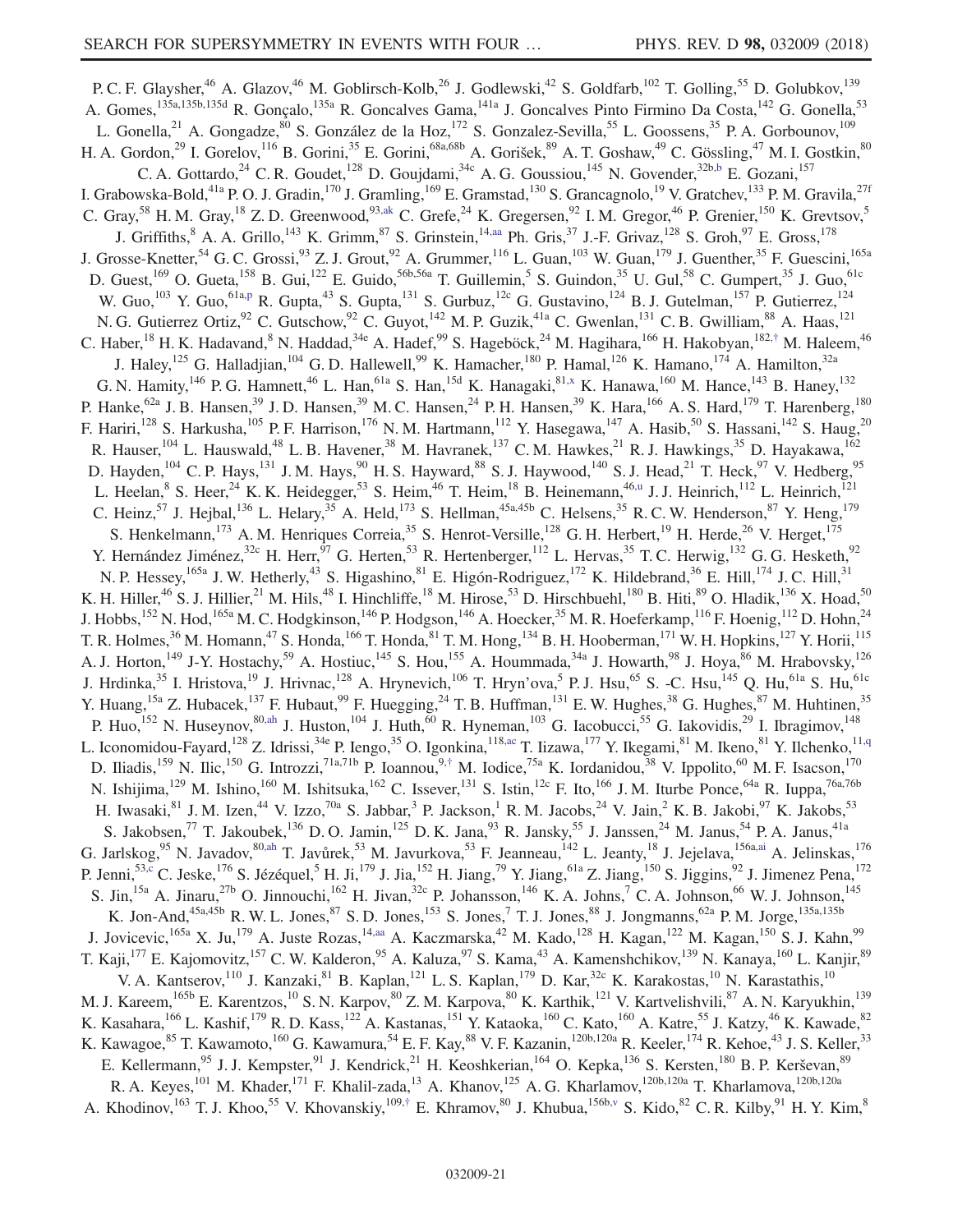<span id="page-21-2"></span><span id="page-21-1"></span><span id="page-21-0"></span>S. H. Kim,<sup>166</sup> Y. K. Kim,<sup>36</sup> N. Kimura,<sup>159</sup> O. M. Kind,<sup>19</sup> B. T. King,<sup>88</sup> D. Kirchmeier,<sup>48</sup> J. Kirk,<sup>140</sup> A. E. Kiryunin,<sup>113</sup> T. Kishimoto,<sup>160</sup> D. Kisielewska,<sup>41a</sup> V. Kitali,<sup>46</sup> O. Kivernyk,<sup>5</sup> E. Kladiva,<sup>28b</sup> T. Klapdor-Kleingrothaus,<sup>53</sup> M. H. Klein,<sup>103</sup> M. Klein,<sup>88</sup> U. Klein,<sup>88</sup> K. Kleinknecht,<sup>97</sup> P. Klimek,<sup>119</sup> A. Klimentov,<sup>29</sup> R. Klingenberg,<sup>47,[†](#page-29-0)</sup> T. Klingl,<sup>24</sup> T. Klioutchnikova,<sup>35</sup> P. Kluit,<sup>118</sup> S. Kluth,<sup>113</sup> E. Kneringer,<sup>77</sup> E. B. F. G. Knoops,<sup>99</sup> A. Knue,<sup>113</sup> A. Kobayashi,<sup>160</sup> D. Kobayashi,<sup>162</sup> T. Kobayashi,<sup>160</sup> M. Kobel,<sup>48</sup> M. Kocian,<sup>150</sup> P. Kodys,<sup>138</sup> T. Koffas,<sup>33</sup> E. Koffeman,<sup>118</sup> M. K. Köhler,<sup>178</sup> N. M. Köhler,<sup>113</sup> T. Koi,<sup>150</sup> M. Kolb,<sup>62b</sup> I. Koletsou,<sup>5</sup> A. A. Komar,<sup>108,[†](#page-29-0)</sup> T. Kondo,<sup>81</sup> N. Kondrashova,<sup>61c</sup> K. Köneke,<sup>53</sup> A. C. König,<sup>117</sup> T. Kono,<sup>8[1,ap](#page-30-22)</sup> R. Konoplich,<sup>12[1,al](#page-30-23)</sup> N. Konstantinidis,<sup>92</sup> R. Kopeliansky,<sup>66</sup> S. Koperny,<sup>41a</sup> A. K. Kopp,<sup>53</sup> K. Korcyl,<sup>42</sup> K. Kordas,<sup>159</sup> A. Korn,<sup>92</sup> A. A. Korol,<sup>120b,120[a,ao](#page-30-24)</sup> I. Korolkov,<sup>14</sup> E. V. Korolkova,<sup>146</sup> O. Kortner,<sup>113</sup> S. Kortner,<sup>113</sup> T. Kosek,<sup>138</sup> V. V. Kostyukhin,<sup>24</sup> A. Kotwal,<sup>49</sup> A. Koulouris,<sup>10</sup> A. Kourkoumeli-Charalampidi,<sup>71a,71b</sup> C. Kourkoumelis,<sup>9</sup> E. Kourlitis,<sup>146</sup> V. Kouskoura,<sup>29</sup> A. B. Kowalewska,<sup>42</sup> R. Kowalewski,<sup>174</sup> T. Z. Kowalski,<sup>41a</sup> C. Kozakai,<sup>160</sup> W. Kozanecki,<sup>142</sup> A. S. Kozhin,<sup>139</sup> V. A. Kramarenko,<sup>111</sup> G. Kramberger,<sup>89</sup> D. Krasnopevtsev,<sup>110</sup> M. W. Krasny,<sup>94</sup> A. Krasznahorkay,<sup>35</sup> D. Krauss,<sup>113</sup> J. A. Kremer,<sup>41a</sup> J. Kretzschmar,<sup>88</sup> K. Kreutzfeldt,<sup>57</sup> P. Krieger,<sup>164</sup> K. Krizka,<sup>18</sup> K. Kroeninger,<sup>47</sup> H. Kroha,<sup>113</sup> J. Kroll,<sup>136</sup> J. Kroll,<sup>132</sup> J. Kroseberg,<sup>24</sup> J. Krstic,<sup>16</sup> U. Kruchonak,<sup>80</sup> H. Krüger,<sup>24</sup> N. Krumnack,<sup>79</sup> M. C. Kruse,<sup>49</sup> T. Kubota,<sup>102</sup> H. Kucuk,<sup>92</sup> S. Kuday,<sup>4b</sup> J. T. Kuechler,<sup>180</sup> S. Kuehn,<sup>35</sup> A. Kugel,<sup>62a</sup> F. Kuger,<sup>175</sup> T. Kuhl,<sup>46</sup> V. Kukhtin,<sup>80</sup> R. Kukla,<sup>99</sup> Y. Kulchitsky,<sup>105</sup> S. Kuleshov,<sup>144b</sup> Y. P. Kulinich,<sup>171</sup> M. Kuna,<sup>73a,73b</sup> T. Kunigo,<sup>83</sup> A. Kupco,<sup>136</sup> T. Kupfer,<sup>47</sup> O. Kuprash,<sup>158</sup> H. Kurashige,<sup>82</sup> L. L. Kurchaninov,<sup>165a</sup> Y. A. Kurochkin,<sup>105</sup> M. G. Kurth,<sup>15d</sup> V. Kus,<sup>136</sup> E. S. Kuwertz,<sup>174</sup> M. Kuze,<sup>162</sup> J. Kvita,<sup>126</sup> T. Kwan,<sup>174</sup> D. Kyriazopoulos,<sup>146</sup> A. La Rosa,<sup>113</sup> J. L. La Rosa Navarro,<sup>141d</sup> L. La Rotonda,<sup>40b,40a</sup> F. La Ruffa,<sup>40b,40a</sup> C. Lacasta,<sup>172</sup> F. Lacava,<sup>73a,73b</sup> J. Lacey,<sup>46</sup> D. P. J. Lack,<sup>98</sup> H. Lacker,<sup>19</sup> D. Lacour,<sup>94</sup> E. Ladygin,<sup>80</sup> R. Lafaye,<sup>5</sup> B. Laforge,<sup>94</sup> S. Lai,<sup>54</sup> S. Lammers,<sup>66</sup> W. Lampl,<sup>7</sup> E. Lançon,<sup>29</sup> U. Landgraf,<sup>53</sup> M. P. J. Landon,<sup>90</sup> M. C. Lanfermann,<sup>55</sup> V. S. Lang,<sup>46</sup> J. C. Lange,<sup>14</sup> R. J. Langenberg,<sup>35</sup> A. J. Lankford,<sup>169</sup> F. Lanni,<sup>29</sup> K. Lantzsch,<sup>24</sup> A. Lanza,<sup>71a</sup> A. Lapertosa,<sup>56b,56a</sup> S. Laplace,<sup>94</sup> J. F. Laporte,<sup>142</sup> T. Lari,<sup>69a</sup> F. Lasagni Manghi,<sup>23b,23a</sup> M. Lassnig,<sup>35</sup> T. S. Lau,<sup>64a</sup> P. Laurelli,<sup>52</sup> W. Lavrijsen,<sup>18</sup> A. T. Law,<sup>143</sup> P. Laycock,<sup>88</sup> T. Lazovich,<sup>60</sup> M. Lazzaroni,<sup>69a,69b</sup> B. Le,<sup>102</sup> O. Le Dortz,  $94$  E. Le Guirriec,  $99$  E. P. Le Quilleuc,  $142$  M. LeBlanc,  $174$  T. LeCompte,  $6$  F. Ledroit-Guillon,  $59$  C. A. Lee,  $29$ G. R. Lee,<sup>144a</sup> L. Lee,<sup>60</sup> S. C. Lee,<sup>155</sup> B. Lefebvre,<sup>101</sup> G. Lefebvre,<sup>94</sup> M. Lefebvre,<sup>174</sup> F. Legger,<sup>112</sup> C. Leggett,<sup>18</sup> G. Lehmann Miotto,<sup>35</sup> X. Lei,<sup>7</sup> W. A. Leight,<sup>46</sup> M. A. L. Leite,<sup>141d</sup> R. Leitner,<sup>138</sup> D. Lellouch,<sup>178</sup> B. Lemmer,<sup>54</sup> K. J. C. Leney, <sup>92</sup> T. Lenz, <sup>24</sup> B. Lenzi, <sup>35</sup> R. Leone, <sup>7</sup> S. Leone, <sup>72a</sup> C. Leonidopoulos, <sup>50</sup> G. Lerner, <sup>153</sup> C. Leroy, <sup>107</sup> A. A. J. Lesage,<sup>142</sup> C. G. Lester,<sup>31</sup> M. Levchenko,<sup>133</sup> J. Levêque,<sup>5</sup> D. Levin,<sup>103</sup> L. J. Levinson,<sup>178</sup> M. Levy,<sup>21</sup> D. Lewis,<sup>90</sup> B. Li, $^{61a,p}$  $^{61a,p}$  $^{61a,p}$  C. -Q. Li, $^{61a}$  H. Li, $^{152}$  L. Li, $^{61c}$  Q. Li, $^{15d}$  Q. Li, $^{61a}$  S. Li, $^{49}$  X. Li, $^{61c}$  Y. Li, $^{148}$  Z. Liang, $^{15a}$  B. Liberti, $^{74a}$  A. Liblong, $^{164}$ K. Lie, <sup>64c</sup> J. Liebal,<sup>24</sup> W. Liebig,<sup>17</sup> A. Limosani,<sup>154</sup> K. Lin,<sup>104</sup> S. C. Lin,<sup>168</sup> T. H. Lin,<sup>97</sup> R. A. Linck,<sup>66</sup> B. E. Lindquist,<sup>152</sup> A. L. Lionti,<sup>55</sup> E. Lipeles,<sup>132</sup> A. Lipniacka,<sup>17</sup> M. Lisovyi,<sup>62b</sup> T. M. Liss,<sup>17[1,ar](#page-30-25)</sup> A. Lister,<sup>173</sup> A. M. Litke,<sup>143</sup> B. Liu,<sup>79</sup> H. Liu,<sup>29</sup> H. Liu,<sup>103</sup> J. B. Liu,<sup>61a</sup> J. K. K. Liu,<sup>131</sup> J. Liu,<sup>61b</sup> K. Liu,<sup>99</sup> L. Liu,<sup>171</sup> M. Liu,<sup>61a</sup> Y. Liu,<sup>61a</sup> Y. L. Liu,<sup>61a</sup> M. Livan,<sup>71a,71b</sup> A. Lleres,<sup>59</sup> J. Llorente Merino,<sup>15a</sup> S. L. Lloyd,<sup>90</sup> C. Y. Lo,<sup>64b</sup> F. Lo Sterzo,<sup>43</sup> E. M. Lobodzinska,<sup>46</sup> P. Loch,<sup>7</sup> F. K. Loebinger,<sup>98</sup> A. Loesle,<sup>53</sup> K. M. Loew,<sup>26</sup> T. Lohse,<sup>19</sup> K. Lohwasser,<sup>146</sup> M. Lokajicek,<sup>136</sup> B. A. Long,<sup>25</sup> J. D. Long,<sup>171</sup> R. E. Long,  $87$  L. Longo,  $68a,68b$  K. A. Looper, <sup>122</sup> J. A. Lopez,  $144b$  D. Lopez Mateos,  $60$  I. Lopez Paz,  $14$  A. Lopez Solis,  $94$ J. Lorenz,<sup>112</sup> N. Lorenzo Martinez,<sup>5</sup> M. Losada,<sup>22</sup> P. J. Lösel,<sup>112</sup> X. Lou,<sup>15a</sup> A. Lounis,<sup>128</sup> J. Love,<sup>6</sup> P. A. Love,<sup>87</sup> H. Lu,<sup>64a</sup> N. Lu,<sup>103</sup> Y. J. Lu,<sup>65</sup> H. J. Lubatti,<sup>145</sup> C. Luci,<sup>73a,73b</sup> A. Lucotte,<sup>59</sup> C. Luedtke,<sup>53</sup> F. Luehring,<sup>66</sup> W. Lukas,<sup>77</sup> L. Luminari,<sup>73a</sup> O. Lundberg,<sup>45a,45b</sup> B. Lund-Jensen,<sup>151</sup> M. S. Lutz,<sup>100</sup> P. M. Luzi,<sup>94</sup> D. Lynn,<sup>29</sup> R. Lysak,<sup>136</sup> E. Lytken,<sup>95</sup> F. Lyu,<sup>15a</sup> V. Lyubushkin,  $80$  H. Ma,  $29$  L. L. Ma,  $61b$  Y. Ma,  $61b$  G. Maccarrone,  $52$  A. Macchiolo,  $113$  C. M. Macdonald,  $146$ J. Machado Miguens,<sup>132,135b</sup> D. Madaffari,<sup>172</sup> R. Madar,<sup>37</sup> W. F. Mader,<sup>48</sup> A. Madsen,<sup>46</sup> N. Madysa,<sup>48</sup> J. Maeda,<sup>82</sup> S. Maeland,<sup>17</sup> T. Maeno,<sup>29</sup> A. S. Maevskiy,<sup>111</sup> V. Magerl,<sup>53</sup> C. Maiani,<sup>128</sup> C. Maidantchik,<sup>141a</sup> T. Maier,<sup>112</sup> A. Maio,<sup>135a,135b,135d</sup> O. Majersky,<sup>28a</sup> S. Majewski,<sup>127</sup> Y. Makida,<sup>81</sup> N. Makovec,<sup>128</sup> B. Malaescu,<sup>94</sup> Pa. Malecki,<sup>42</sup> V. P. Maleev,<sup>133</sup> F. Malek,<sup>59</sup> U. Mallik,<sup>78</sup> D. Malon,<sup>6</sup> C. Malone,<sup>31</sup> S. Maltezos,<sup>10</sup> S. Malyukov,<sup>35</sup> J. Mamuzic,<sup>172</sup> G. Mancini,<sup>52</sup> I. Mandić,<sup>89</sup> J. Maneira,<sup>135a,135b</sup> L. Manhaes de Andrade Filho,<sup>141b</sup> J. Manjarres Ramos,<sup>48</sup> K. H. Mankinen,<sup>95</sup> A. Mann,<sup>112</sup> A. Manousos,<sup>35</sup> B. Mansoulie,<sup>142</sup> J. D. Mansour,<sup>15a</sup> R. Mantifel,<sup>101</sup> M. Mantoani,<sup>54</sup> S. Manzoni,<sup>69a,69b</sup> L. Mapelli,<sup>35</sup> G. Marceca,<sup>30</sup> L. March,<sup>55</sup> L. Marchese,<sup>131</sup> G. Marchiori,<sup>94</sup> M. Marcisovsky,<sup>136</sup> C. A. Marin Tobon,<sup>35</sup> M. Marjanovic,<sup>37</sup> D. E. Marley,<sup>103</sup> F. Marroquim,<sup>141a</sup> S. P. Marsden,<sup>98</sup> Z. Marshall,<sup>18</sup> M. U. F. Martensson,<sup>170</sup> S. Marti-Garcia,<sup>172</sup> C. B. Martin,<sup>122</sup> T. A. Martin,<sup>176</sup> V. J. Martin,<sup>50</sup> B. Martin dit Latour,<sup>17</sup> M. Martinez,<sup>14[,aa](#page-30-14)</sup> V. I. Martinez Outschoorn,<sup>171</sup> S. Martin-Haugh,<sup>140</sup> V. S. Martoiu,<sup>27b</sup> A. C. Martyniuk,<sup>92</sup> A. Marzin,<sup>35</sup> L. Masetti,<sup>97</sup> T. Mashimo,<sup>160</sup> R. Mashinistov,<sup>108</sup> J. Masik,<sup>98</sup> A. L. Maslennikov,<sup>120b,120a</sup> L. H. Mason,<sup>102</sup> L. Massa,<sup>74a,74b</sup> P. Mastrandrea,<sup>5</sup>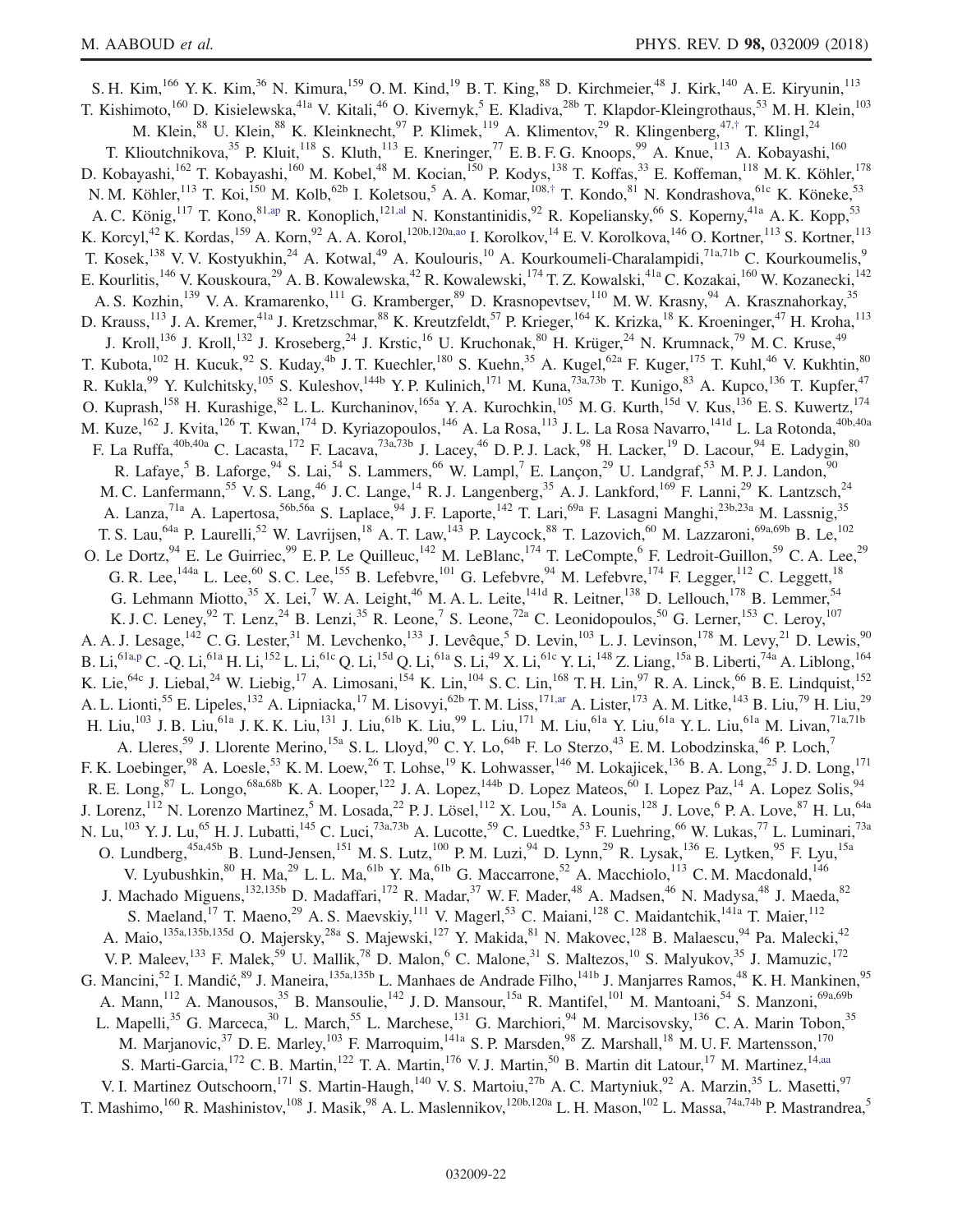<span id="page-22-3"></span><span id="page-22-2"></span><span id="page-22-1"></span><span id="page-22-0"></span>A. Mastroberardino, <sup>40b,40a</sup> T. Masubuchi, <sup>160</sup> P. Mättig, <sup>180</sup> J. Maurer, <sup>27b</sup> B. Maček, <sup>89</sup> S. J. Maxfield, <sup>88</sup> D. A. Maximov, <sup>120b,120a</sup> R. Mazini,<sup>155</sup> I. Maznas,<sup>159</sup> S. M. Mazza,<sup>69a,69b</sup> N. C. Mc Fadden,<sup>116</sup> G. Mc Goldrick,<sup>164</sup> S. P. Mc Kee,<sup>103</sup> A. McCarn,<sup>103</sup> R. L. McCarthy,<sup>152</sup> T. G. McCarthy,<sup>113</sup> L. I. McClymont,<sup>92</sup> E. F. McDonald,<sup>102</sup> J. A. Mcfayden,<sup>35</sup> G. Mchedlidze,<sup>54</sup> S. J. McMahon,<sup>140</sup> P. C. McNamara,<sup>102</sup> C. J. McNicol,<sup>176</sup> R. A. McPherson,<sup>17[4,af](#page-30-9)</sup> S. Meehan,<sup>145</sup> T. Megy,<sup>53</sup> S. Mehlhase,<sup>112</sup> A. Mehta, <sup>88</sup> T. Meideck, <sup>59</sup> B. Meirose, <sup>44</sup> D. Melini, <sup>172, f</sup> B. R. Mellado Garcia, <sup>32c</sup> J. D. Mellenthin, <sup>54</sup> M. Melo, <sup>28a</sup> F. Meloni, <sup>20</sup> A. Melzer,  $2^4$  S. B. Menary,  $9^8$  L. Meng,  $8^8$  X. T. Meng,  $10^3$  A. Mengarelli,  $2^{3b,23a}$  S. Menke,  $11^3$  E. Meoni,  $40b,40a$ S. Mergelmeyer,<sup>19</sup> C. Merlassino,<sup>20</sup> P. Mermod,<sup>55</sup> L. Merola,<sup>70a,70b</sup> C. Meroni,<sup>69a</sup> F. S. Merritt,<sup>36</sup> A. Messina,<sup>73a,73b</sup> J. Metcalfe,<sup>6</sup> A. S. Mete,<sup>169</sup> C. Meyer,<sup>132</sup> J. Meyer,<sup>118</sup> J-P. Meyer,<sup>142</sup> H. Meyer Zu Theenhausen,<sup>62a</sup> F. Miano,<sup>153</sup> R. P. Middleton, <sup>140</sup> S. Miglioranzi, <sup>56b, 56a</sup> L. Mijović, <sup>50</sup> G. Mikenberg, <sup>178</sup> M. Mikestikova, <sup>136</sup> M. Mikuž, <sup>89</sup> M. Milesi, <sup>102</sup> A. Milic,<sup>164</sup> D. A. Millar,<sup>90</sup> D. W. Miller,<sup>36</sup> C. Mills,<sup>50</sup> A. Milov,<sup>178</sup> D. A. Milstead,<sup>45a,45b</sup> A. A. Minaenko,<sup>139</sup> Y. Minami,<sup>160</sup> I. A. Minashvili, <sup>156b</sup> A. I. Mincer, <sup>121</sup> B. Mindur, <sup>41a</sup> M. Mineev, <sup>80</sup> Y. Minegishi, <sup>160</sup> Y. Ming, <sup>179</sup> L. M. Mir, <sup>14</sup> A. Mirto, <sup>68a, 68b</sup> K. P. Mistry,<sup>132</sup> T. Mitani,<sup>177</sup> J. Mitrevski,<sup>112</sup> V. A. Mitsou,<sup>172</sup> A. Miucci,<sup>20</sup> P. S. Miyagawa,<sup>146</sup> A. Mizukami,<sup>81</sup> J. U. Mjörnmark,<sup>95</sup> T. Mkrtchyan,<sup>182</sup> M. Mlynarikova,<sup>138</sup> T. Moa,<sup>45a,45b</sup> K. Mochizuki,<sup>107</sup> P. Mogg,<sup>53</sup> S. Mohapatra,<sup>38</sup> S. Molander,<sup>45a,45b</sup> R. Moles-Valls,<sup>24</sup> M. C. Mondragon,<sup>104</sup> K. Mönig,<sup>46</sup> J. Monk,<sup>39</sup> E. Monnier,<sup>99</sup> A. Montalbano,<sup>152</sup> J. Montejo Berlingen,<sup>35</sup> F. Monticelli,<sup>86</sup> S. Monzani,<sup>69a</sup> R. W. Moore,<sup>3</sup> N. Morange,<sup>128</sup> D. Moreno,<sup>22</sup> M. Moreno Llácer,<sup>35</sup> P. Morettini,<sup>56b</sup> S. Morgenstern,<sup>35</sup> D. Mori,<sup>149</sup> T. Mori,<sup>160</sup> M. Morii,<sup>60</sup> M. Morinaga,<sup>177</sup> V. Morisbak,<sup>130</sup> A. K. Morley,<sup>35</sup> G. Mornacchi,<sup>35</sup> J. D. Morris,<sup>90</sup> L. Morvaj,<sup>152</sup> P. Moschovakos,<sup>10</sup> M. Mosidze,<sup>156b</sup> H. J. Moss,<sup>146</sup> J. Moss,<sup>150[,k](#page-30-26)</sup> K. Motohashi,<sup>162</sup> R. Mount,<sup>150</sup> E. Mountricha,<sup>29</sup> E. J. W. Moyse,<sup>100</sup> S. Muanza,<sup>99</sup> F. Mueller,<sup>113</sup> J. Mueller,<sup>134</sup> R. S. P. Mueller,  $112$  D. Muenstermann,  $87$  P. Mullen,  $58$  G. A. Mullier,  $20$  F. J. Munoz Sanchez,  $98$  W. J. Murray,  $176,140$ H. Musheghyan,<sup>35</sup> M. Muškinja,<sup>89</sup> A. G. Myagkov,<sup>13[9,am](#page-30-27)</sup> M. Myska,<sup>137</sup> B. P. Nachman,<sup>18</sup> O. Nackenhorst,<sup>55</sup> K. Nagai,<sup>131</sup> R. Nagai,<sup>81[,ap](#page-30-22)</sup> K. Nagano,<sup>81</sup> Y. Nagasaka,<sup>63</sup> K. Nagata,<sup>166</sup> M. Nagel,<sup>53</sup> E. Nagy,<sup>99</sup> A. M. Nairz,<sup>35</sup> Y. Nakahama,<sup>115</sup> K. Nakamura, <sup>81</sup> T. Nakamura, <sup>160</sup> I. Nakano, <sup>123</sup> R. F. Naranjo Garcia, <sup>46</sup> R. Narayan, <sup>11</sup> D. I. Narrias Villar, <sup>62a</sup> I. Naryshkin, <sup>133</sup> T. Naumann,<sup>46</sup> G. Navarro,<sup>22</sup> R. Nayyar,<sup>7</sup> H. A. Neal,<sup>103</sup> P. Yu. Nechaeva,<sup>108</sup> T. J. Neep,<sup>142</sup> A. Negri,<sup>71a,71b</sup> M. Negrini,<sup>23b</sup> S. Nektarijevic,<sup>117</sup> C. Nellist,<sup>54</sup> A. Nelson,<sup>169</sup> M. E. Nelson,<sup>131</sup> S. Nemecek,<sup>136</sup> P. Nemethy,<sup>121</sup> M. Nessi,<sup>35[,g](#page-29-9)</sup> M. S. Neubauer,<sup>171</sup> M. Neumann,<sup>180</sup> P. R. Newman,<sup>21</sup> T. Y. Ng,<sup>64c</sup> Y. S. Ng,<sup>19</sup> T. Nguyen Manh,<sup>107</sup> R. B. Nickerson,<sup>131</sup> R. Nicolaidou,<sup>142</sup> J. Nielsen,<sup>143</sup> N. Nikiforou,<sup>11</sup> V. Nikolaenko,<sup>13[9,am](#page-30-27)</sup> I. Nikolic-Audit,<sup>94</sup> K. Nikolopoulos,<sup>21</sup> J. K. Nilsen,<sup>130</sup> P. Nilsson,<sup>29</sup> Y. Ninomiya,<sup>160</sup> A. Nisati,<sup>73a</sup> N. Nishu,<sup>61c</sup> R. Nisius,<sup>113</sup> I. Nitsche,<sup>47</sup> T. Nitta,<sup>177</sup> T. Nobe,<sup>160</sup> Y. Noguchi,<sup>83</sup> M. Nomachi,<sup>129</sup> I. Nomidis,<sup>33</sup> M. A. Nomura,<sup>29</sup> T. Nooney,<sup>90</sup> M. Nordberg,<sup>35</sup> N. Norjoharuddeen,<sup>131</sup> O. Novgorodova,<sup>48</sup> M. Nozaki,  $81$  L. Nozka,  $126$  K. Ntekas,  $169$  E. Nurse,  $92$  F. Nuti,  $102$  F. G. Oakham,  $33,au$  $33,au$  H. Oberlack,  $113$  T. Obermann,  $24$ J. Ocariz,  $94$  A. Ochi,  $82$  I. Ochoa,  $38$  J. P. Ochoa-Ricoux,  $144a$  K. O'Connor,  $26$  S. Oda,  $85$  S. Odaka,  $81$  A. Oh,  $98$  S. H. Oh,  $49$ C. C. Ohm, <sup>151</sup> H. Ohman, <sup>170</sup> H. Oide, <sup>56b, 56a</sup> H. Okawa, <sup>166</sup> Y. Okumura, <sup>160</sup> T. Okuyama, <sup>81</sup> A. Olariu, <sup>27b</sup> L. F. Oleiro Seabra, <sup>135a</sup> S. A. Olivares Pino, <sup>144a</sup> D. Oliveira Damazio, <sup>29</sup> A. Olszewski, <sup>42</sup> J. Olszowska, <sup>42</sup> D. C. O'Neil, <sup>149</sup> A. Onofre,<sup>135a,135e</sup> K. Onogi,<sup>115</sup> P. U. E. Onyisi,<sup>1[1,q](#page-30-19)</sup> H. Oppen,<sup>130</sup> M. J. Oreglia,<sup>36</sup> Y. Oren,<sup>158</sup> D. Orestano,<sup>75a,75b</sup> N. Orlando,<sup>64b</sup> A. A. O'Rourke,<sup>46</sup> R. S. Orr,<sup>164</sup> B. Osculati,<sup>56b,56a,[†](#page-29-0)</sup> V. O'Shea,<sup>58</sup> R. Ospanov,<sup>61a</sup> G. Otero y Garzon,<sup>30</sup> H. Otono,<sup>85</sup> M. Ouchrif,<sup>34d</sup> F. Ould-Saada,<sup>130</sup> A. Ouraou,<sup>142</sup> K. P. Oussoren,<sup>118</sup> Q. Ouyang,<sup>15a</sup> M. Owen,<sup>58</sup> R. E. Owen,<sup>21</sup> V. E. Ozcan, <sup>12c</sup> N. Ozturk, <sup>8</sup> K. Pachal, <sup>149</sup> A. Pacheco Pages, <sup>14</sup> L. Pacheco Rodriguez, <sup>142</sup> C. Padilla Aranda, <sup>14</sup> S. Pagan Griso,<sup>18</sup> M. Paganini,<sup>181</sup> F. Paige,<sup>29</sup> G. Palacino,<sup>66</sup> S. Palazzo,<sup>40b,40a</sup> S. Palestini,<sup>35</sup> M. Palka,<sup>41b</sup> D. Pallin,<sup>37</sup> E. St. Panagiotopoulou,<sup>10</sup> I. Panagoulias,<sup>10</sup> C. E. Pandini,<sup>55</sup> J. G. Panduro Vazquez,<sup>91</sup> P. Pani,<sup>35</sup> S. Panitkin,<sup>29</sup> D. Pantea,<sup>27b</sup> L. Paolozzi,<sup>55</sup> Th. D. Papadopoulou,<sup>10</sup> K. Papageorgiou,<sup>[9,h](#page-29-5)</sup> A. Paramonov,<sup>6</sup> D. Paredes Hernandez,<sup>181</sup> A. J. Parker,<sup>87</sup> K. A. Parker,<sup>46</sup> M. A. Parker,<sup>31</sup> F. Parodi,<sup>56b,56a</sup> J. A. Parsons,<sup>38</sup> U. Parzefall,<sup>53</sup> V. R. Pascuzzi,<sup>164</sup> J. M. P. Pasner,<sup>143</sup> E. Pasqualucci,<sup>73a</sup> S. Passaggio,<sup>56b</sup> Fr. Pastore,<sup>91</sup> S. Pataraia,<sup>97</sup> J. R. Pater,<sup>98</sup> T. Pauly,<sup>35</sup> B. Pearson,<sup>113</sup> S. Pedraza Lopez,<sup>172</sup> R. Pedro,  $^{135a,135b}$  S. V. Peleganchuk,  $^{120b,120a}$  O. Penc,  $^{136}$  C. Peng,  $^{15d}$  H. Peng,  $^{61a}$  J. Penwell,  $^{66}$  B. S. Peralva,  $^{141b}$ M. M. Perego, <sup>142</sup> D. V. Perepelitsa, <sup>29</sup> F. Peri, <sup>19</sup> L. Perini, <sup>69a, 69b</sup> H. Pernegger, <sup>35</sup> S. Perrella, <sup>70a, 70b</sup> R. Peschke, <sup>46</sup> V. D. Peshekhonov,  $80,^{\dagger}$  K. Peters,  $46$  R. F. Y. Peters,  $98$  B. A. Petersen,  $35$  T. C. Petersen,  $39$  E. Petit,  $59$  A. Petridis,  $^{1}$  C. Petridou,  $^{159}$ P. Petroff,<sup>128</sup> E. Petrolo,<sup>73a</sup> M. Petrov,<sup>131</sup> F. Petrucci,<sup>75a,75b</sup> N. E. Pettersson,<sup>100</sup> A. Peyaud,<sup>142</sup> R. Pezoa,<sup>144b</sup> F. H. Phillips,<sup>104</sup> P. W. Phillips,<sup>140</sup> G. Piacquadio,<sup>152</sup> E. Pianori,<sup>176</sup> A. Picazio,<sup>100</sup> E. Piccaro,<sup>90</sup> M. A. Pickering,<sup>131</sup> R. Piegaia,<sup>30</sup> J. E. Pilcher,<sup>36</sup> A. D. Pilkington,<sup>98</sup> M. Pinamonti,<sup>74a,74b</sup> J. L. Pinfold,<sup>3</sup> H. Pirumov,<sup>46</sup> M. Pitt,<sup>178</sup> L. Plazak,<sup>28a</sup> M.-A. Pleier,<sup>29</sup> V. Pleskot,<sup>97</sup> E. Plotnikova,  $80$  D. Pluth,  $79$  P. Podberezko,  $120b, 120a$  R. Poettgen,  $95$  R. Poggi,  $71a, 71b$  L. Poggioli,  $128$  I. Pogrebnyak,  $104$  D. Pohl,  $24$ I. Pokharel,<sup>54</sup> G. Polesello,<sup>71a</sup> A. Poley,<sup>46</sup> A. Policicchio,<sup>40b,40a</sup> R. Polifka,<sup>35</sup> A. Polini,<sup>23b</sup> C. S. Pollard,<sup>58</sup> V. Polychronakos,<sup>29</sup>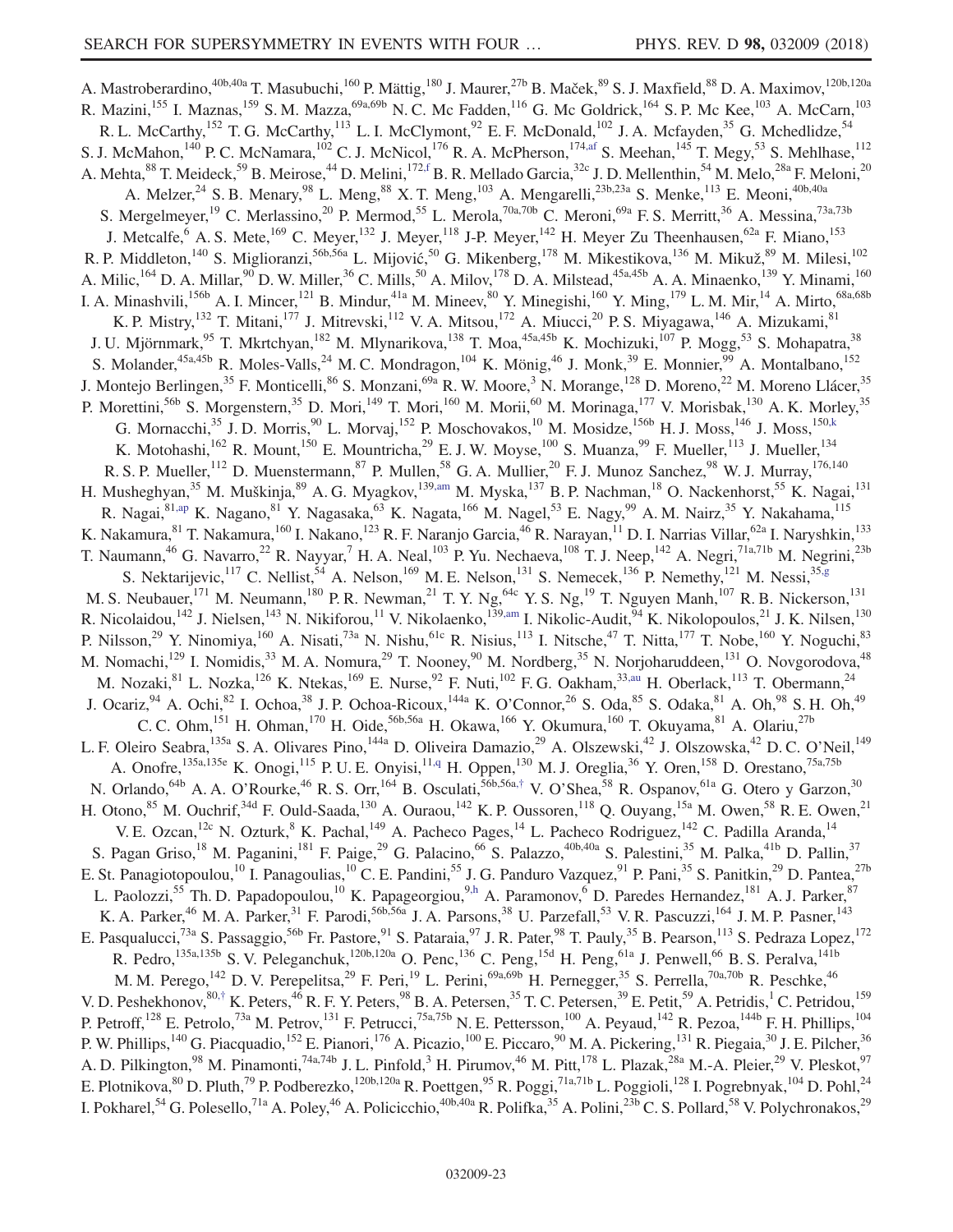<span id="page-23-3"></span><span id="page-23-2"></span><span id="page-23-1"></span><span id="page-23-0"></span>K. Pommès,<sup>35</sup> D. Ponomarenko,<sup>110</sup> L. Pontecorvo,<sup>73a</sup> G. A. Popeneciu,<sup>27d</sup> D. M. Portillo Quintero,<sup>94</sup> S. Pospisil,<sup>137</sup> K. Potamianos,<sup>18</sup> I. N. Potrap,<sup>80</sup> C. J. Potter,<sup>31</sup> H. Potti,<sup>11</sup> T. Poulsen,<sup>95</sup> J. Poveda,<sup>35</sup> M. E. Pozo Astigarraga,<sup>35</sup> P. Pralavorio,<sup>99</sup> A. Pranko,<sup>18</sup> S. Prell,<sup>79</sup> D. Price,<sup>98</sup> M. Primavera,<sup>68a</sup> S. Prince,<sup>101</sup> N. Proklova,<sup>110</sup> K. Prokofiev,<sup>64c</sup> F. Prokoshin,<sup>144b</sup> S. Protopopescu,<sup>29</sup> J. Proudfoot,<sup>6</sup> M. Przybycien,<sup>41a</sup> A. Puri,<sup>171</sup> P. Puzo,<sup>128</sup> J. Qian,<sup>103</sup> G. Qin,<sup>58</sup> Y. Qin,<sup>98</sup> A. Quadt,<sup>54</sup> M. Queitsch-Maitland,<sup>46</sup> D. Quilty,<sup>58</sup> S. Raddum,<sup>130</sup> V. Radeka,<sup>29</sup> V. Radescu,<sup>131</sup> S. K. Radhakrishnan,<sup>152</sup> P. Radloff,<sup>127</sup> P. Rados,<sup>102</sup> F. Ragusa,<sup>69a,69b</sup> G. Rahal,<sup>51</sup> J. A. Raine,<sup>98</sup> S. Rajagopalan,<sup>29</sup> C. Rangel-Smith,<sup>170</sup> T. Rashid,<sup>128</sup> S. Raspopov,<sup>5</sup> M. G. Ratti,<sup>69a,69b</sup> D. M. Rauch,<sup>46</sup> F. Rauscher,<sup>112</sup> S. Rave,<sup>97</sup> I. Ravinovich,<sup>178</sup> J. H. Rawling,<sup>98</sup> M. Raymond,<sup>35</sup> A. L. Read,<sup>130</sup> N. P. Readioff,<sup>59</sup> M. Reale,<sup>68a,68b</sup> D. M. Rebuzzi,<sup>71a,71b</sup> A. Redelbach,<sup>175</sup> G. Redlinger,<sup>29</sup> R. Reece,<sup>143</sup> R. G. Reed,<sup>32c</sup> K. Reeves,<sup>44</sup> L. Rehnisch,<sup>19</sup> J. Reichert,<sup>132</sup> A. Reiss,<sup>97</sup> C. Rembser,<sup>35</sup> H. Ren,<sup>15d</sup> M. Rescigno,<sup>73a</sup> S. Resconi,<sup>69a</sup> E. D. Resseguie,<sup>132</sup> S. Rettie,<sup>173</sup> E. Reynolds,<sup>21</sup> O. L. Rezanova,<sup>120b,120a</sup> P. Reznicek,<sup>138</sup> R. Rezvani,<sup>107</sup> R. Richter,<sup>113</sup> S. Richter,<sup>92</sup> E. Richter-Was,<sup>41b</sup> O. Ricken,<sup>24</sup> M. Ridel,<sup>94</sup> P. Rieck,<sup>113</sup> C. J. Riegel,<sup>180</sup> J. Rieger,<sup>54</sup> O. Rifki,<sup>124</sup> M. Rijssenbeek, <sup>152</sup> A. Rimoldi, <sup>71a,71b</sup> M. Rimoldi, <sup>20</sup> L. Rinaldi, <sup>23b</sup> G. Ripellino, <sup>151</sup> B. Ristić, <sup>35</sup> E. Ritsch, <sup>35</sup> I. Riu, <sup>14</sup> F. Rizatdinova, <sup>125</sup> E. Rizvi, <sup>90</sup> C. Rizzi, <sup>14</sup> R. T. Roberts, <sup>98</sup> S. H. Robertson, <sup>10[1,af](#page-30-9)</sup> A. Robichaud-Veronneau, <sup>101</sup> D. Robinson, <sup>31</sup> J. E. M. Robinson,<sup>46</sup> A. Robson,<sup>58</sup> E. Rocco,<sup>97</sup> C. Roda,<sup>72a,72b</sup> Y. Rodina,<sup>9[9,ab](#page-30-28)</sup> S. Rodriguez Bosca,<sup>172</sup> A. Rodriguez Perez,<sup>14</sup> D. Rodriguez Rodriguez,<sup>172</sup> S. Roe,<sup>35</sup> C. S. Rogan,<sup>60</sup> O. Røhne,<sup>130</sup> J. Roloff,<sup>60</sup> A. Romaniouk,<sup>110</sup> M. Romano,<sup>23b,23a</sup> S. M. Romano Saez,<sup>37</sup> E. Romero Adam,<sup>172</sup> N. Rompotis,<sup>88</sup> M. Ronzani,<sup>53</sup> L. Roos,<sup>94</sup> S. Rosati,<sup>73a</sup> K. Rosbach,<sup>53</sup> P. Rose,<sup>143</sup> N.-A. Rosien,<sup>54</sup> E. Rossi,<sup>70a,70b</sup> L. P. Rossi,<sup>56b</sup> J. H. N. Rosten,<sup>31</sup> R. Rosten,<sup>145</sup> M. Rotaru,<sup>27b</sup> J. Rothberg,<sup>145</sup> D. Rousseau,<sup>128</sup> A. Rozanov,<sup>99</sup> Y. Rozen,<sup>157</sup> X. Ruan,<sup>32c</sup> F. Rubbo,<sup>150</sup> F. Rühr,<sup>53</sup> A. Ruiz-Martinez,<sup>33</sup> Z. Rurikova,<sup>53</sup> N. A. Rusakovich,<sup>80</sup> H. L. Russell,<sup>101</sup> J. P. Rutherfoord,<sup>7</sup> N. Ruthmann,<sup>35</sup> Y. F. Ryabov,<sup>133</sup> M. Rybar,<sup>171</sup> G. Rybkin,<sup>128</sup> S. Ryu,<sup>6</sup> A. Ryzhov,<sup>139</sup> G. F. Rzehorz,<sup>54</sup> A. F. Saavedra,<sup>154</sup> G. Sabato,<sup>118</sup> S. Sacerdoti,<sup>30</sup> H. F-W. Sadrozinski,<sup>143</sup> R. Sadykov,<sup>80</sup> F. Safai Tehrani,<sup>73a</sup> P. Saha,<sup>119</sup> M. Sahinsoy,<sup>62a</sup> M. Saimpert,<sup>46</sup> M. Saito,<sup>160</sup> T. Saito,<sup>160</sup> H. Sakamoto,<sup>160</sup> Y. Sakurai,<sup>177</sup> G. Salamanna,<sup>75a,75b</sup> J. E. Salazar Loyola,<sup>144b</sup> D. Salek,<sup>118</sup> P. H. Sales De Bruin,<sup>170</sup> D. Salihagic,<sup>113</sup> A. Salnikov,<sup>150</sup> J. Salt,<sup>172</sup> D. Salvatore,<sup>40b,40a</sup> F. Salvatore,<sup>153</sup> A. Salvucci,<sup>64a,64b,64c</sup> A. Salzburger,<sup>35</sup> D. Sammel,<sup>53</sup> D. Sampsonidis,<sup>159</sup> D. Sampsonidou,<sup>159</sup> J. Sánchez,<sup>172</sup> V. Sanchez Martinez,  $^{172}$  A. Sanchez Pineda,  $^{67a,67c}$  H. Sandaker,  $^{130}$  R. L. Sandbach,  $^{90}$  C. O. Sander,  $^{46}$  M. Sandhoff,  $^{180}$ C. Sandoval,<sup>22</sup> D. P. C. Sankey,<sup>140</sup> M. Sannino,<sup>56b,56a</sup> Y. Sano,<sup>115</sup> A. Sansoni,<sup>52</sup> C. Santoni,<sup>37</sup> H. Santos,<sup>135a</sup> I. Santoyo Castillo,<sup>153</sup> A. Sapronov,<sup>80</sup> J. G. Saraiva,<sup>135a,135d</sup> B. Sarrazin,<sup>24</sup> O. Sasaki,<sup>81</sup> K. Sato,<sup>166</sup> E. Sauvan,<sup>5</sup> G. Savage,<sup>91</sup> P. Savard,<sup>164[,au](#page-30-2)</sup> N. Savic,<sup>113</sup> C. Sawyer,<sup>140</sup> L. Sawyer,<sup>9[3,ak](#page-30-13)</sup> J. Saxon,<sup>36</sup> C. Sbarra,<sup>23b</sup> A. Sbrizzi,<sup>23b,23a</sup> T. Scanlon,<sup>92</sup> D. A. Scannicchio,<sup>169</sup> J. Schaarschmidt,<sup>145</sup> P. Schacht,<sup>113</sup> B. M. Schachtner,<sup>112</sup> D. Schaefer,<sup>36</sup> L. Schaefer,<sup>132</sup> R. Schaefer,<sup>46</sup> J. Schaeffer,<sup>97</sup> S. Schaepe,<sup>24</sup> S. Schaetzel,<sup>62b</sup> U. Schäfer,<sup>97</sup> A. C. Schaffer,<sup>128</sup> D. Schaile,<sup>112</sup> R. D. Schamberger,<sup>152</sup> V. A. Schegelsky,<sup>133</sup> D. Scheirich,<sup>138</sup> M. Schernau,<sup>169</sup> C. Schiavi,<sup>56b,56a</sup> S. Schier,<sup>143</sup> L. K. Schildgen,<sup>24</sup> C. Schillo,<sup>53</sup> M. Schioppa, <sup>40b, 40a</sup> S. Schlenker, <sup>35</sup> K. R. Schmidt-Sommerfeld, <sup>113</sup> K. Schmieden, <sup>35</sup> C. Schmitt, <sup>97</sup> S. Schmitt, <sup>46</sup> S. Schmitz, <sup>97</sup> U. Schnoor,<sup>53</sup> L. Schoeffel,<sup>142</sup> A. Schoening,<sup>62b</sup> B. D. Schoenrock,<sup>104</sup> E. Schopf,<sup>24</sup> M. Schott,<sup>97</sup> J. F. P. Schouwenberg,<sup>117</sup> J. Schovancova,<sup>35</sup> S. Schramm,<sup>55</sup> N. Schuh,<sup>97</sup> A. Schulte,<sup>97</sup> M. J. Schultens,<sup>24</sup> H. -C. Schultz-Coulon,<sup>62a</sup> H. Schulz,<sup>19</sup> M. Schumacher,<sup>53</sup> B. A. Schumm,<sup>143</sup> Ph. Schune,<sup>142</sup> A. Schwartzman,<sup>150</sup> T. A. Schwarz,<sup>103</sup> H. Schweiger,<sup>98</sup> Ph. Schwemling,<sup>142</sup> R. Schwienhorst,<sup>104</sup> A. Sciandra,<sup>24</sup> G. Sciolla,<sup>26</sup> M. Scornajenghi,<sup>40b,40a</sup> F. Scuri,<sup>72a</sup> F. Scutti,<sup>102</sup> J. Searcy,<sup>103</sup> P. Seema,<sup>24</sup> S. C. Seidel,<sup>116</sup> A. Seiden,<sup>143</sup> J. M. Seixas,<sup>141a</sup> G. Sekhniaidze,<sup>70a</sup> K. Sekhon,<sup>103</sup> S. J. Sekula,<sup>43</sup> N. Semprini-Cesari,<sup>23b,23a</sup> S. Senkin,<sup>37</sup> C. Serfon,<sup>130</sup> L. Serin,<sup>128</sup> L. Serkin,<sup>67a,67b</sup> M. Sessa,<sup>75a,75b</sup> R. Seuster,<sup>174</sup> H. Severini,<sup>124</sup> F. Sforza,<sup>167</sup> A. Sfyrla,<sup>55</sup> E. Shabalina,<sup>54</sup> N.W. Shaikh,<sup>45a,45b</sup> L.Y. Shan,<sup>15a</sup> R. Shang,<sup>171</sup> J.T. Shank,<sup>25</sup> M. Shapiro,<sup>18</sup> P. B. Shatalov,<sup>109</sup> K. Shaw,<sup>67a,67b</sup> S. M. Shaw,<sup>98</sup> A. Shcherbakova,<sup>45a,45b</sup> C. Y. Shehu,<sup>153</sup> Y. Shen,<sup>124</sup> N. Sherafati,<sup>33</sup> P. Sherwood,<sup>92</sup> L. Shi,<sup>15[5,aq](#page-30-29)</sup> S. Shimizu,<sup>82</sup> C. O. Shimmin,<sup>181</sup> M. Shimojima,<sup>114</sup> I. P. J. Shipsey,<sup>131</sup> S. Shirabe,<sup>85</sup> M. Shiyakova,<sup>8[0,ad](#page-30-30)</sup> J. Shlomi,<sup>178</sup> A. Shmeleva,<sup>108</sup> D. Shoaleh Saadi,<sup>107</sup> M. J. Shochet,<sup>36</sup> S. Shojaii,<sup>102</sup> D. R. Shope,<sup>124</sup> S. Shrestha,<sup>122</sup> E. Shulga,<sup>110</sup> M. A. Shupe,<sup>7</sup> P. Sicho,<sup>136</sup> A. M. Sickles,<sup>171</sup> P. E. Sidebo,<sup>151</sup> E. Sideras Haddad,<sup>32c</sup> O. Sidiropoulou,<sup>175</sup> A. Sidoti,<sup>23b,23a</sup> F. Siegert,<sup>48</sup> Dj. Sijacki,<sup>16</sup> J. Silva,<sup>135a,135d</sup> S. B. Silverstein,<sup>45a</sup> V. Simak,<sup>137</sup> L. Simic,<sup>16</sup> S. Simion,<sup>128</sup> E. Simioni,<sup>97</sup> B. Simmons,<sup>92</sup> M. Simon,<sup>97</sup> P. Sinervo,<sup>164</sup> N. B. Sinev,<sup>127</sup> M. Sioli,<sup>23b,23a</sup> G. Siragusa,<sup>175</sup> I. Siral,<sup>103</sup> S. Yu. Sivoklokov,<sup>111</sup> J. Sjölin,<sup>45a,45b</sup> M. B. Skinner,<sup>87</sup> P. Skubic,<sup>124</sup> M. Slater,<sup>21</sup> T. Slavicek,<sup>137</sup> M. Slawinska,<sup>42</sup> K. Sliwa,<sup>167</sup> R. Slovak,<sup>138</sup> V. Smakhtin,<sup>178</sup> B. H. Smart,<sup>5</sup> J. Smiesko,<sup>28a</sup> N. Smirnov,<sup>110</sup> S. Yu. Smirnov,<sup>110</sup> Y. Smirnov,<sup>110</sup> L. N. Smirnova,<sup>11[1,t](#page-30-31)</sup> O. Smirnova,<sup>95</sup> J. W. Smith,<sup>54</sup> M. N. K. Smith,<sup>38</sup> R. W. Smith,<sup>38</sup> M. Smizanska,<sup>87</sup> K. Smolek,<sup>137</sup> A. A. Snesarev,<sup>108</sup> I. M. Snyder,<sup>127</sup> S. Snyder,<sup>29</sup> R. Sobie,<sup>17[4,af](#page-30-9)</sup> F. Socher,<sup>48</sup> A. Soffer,<sup>158</sup> A. Søgaard,<sup>50</sup> D. A. Soh,<sup>155</sup> G. Sokhrannyi,<sup>89</sup> C. A. Solans Sanchez,<sup>35</sup> M. Solar,<sup>137</sup> E. Yu. Soldatov,<sup>110</sup> U. Soldevila,<sup>172</sup> A. A. Solodkov,<sup>139</sup>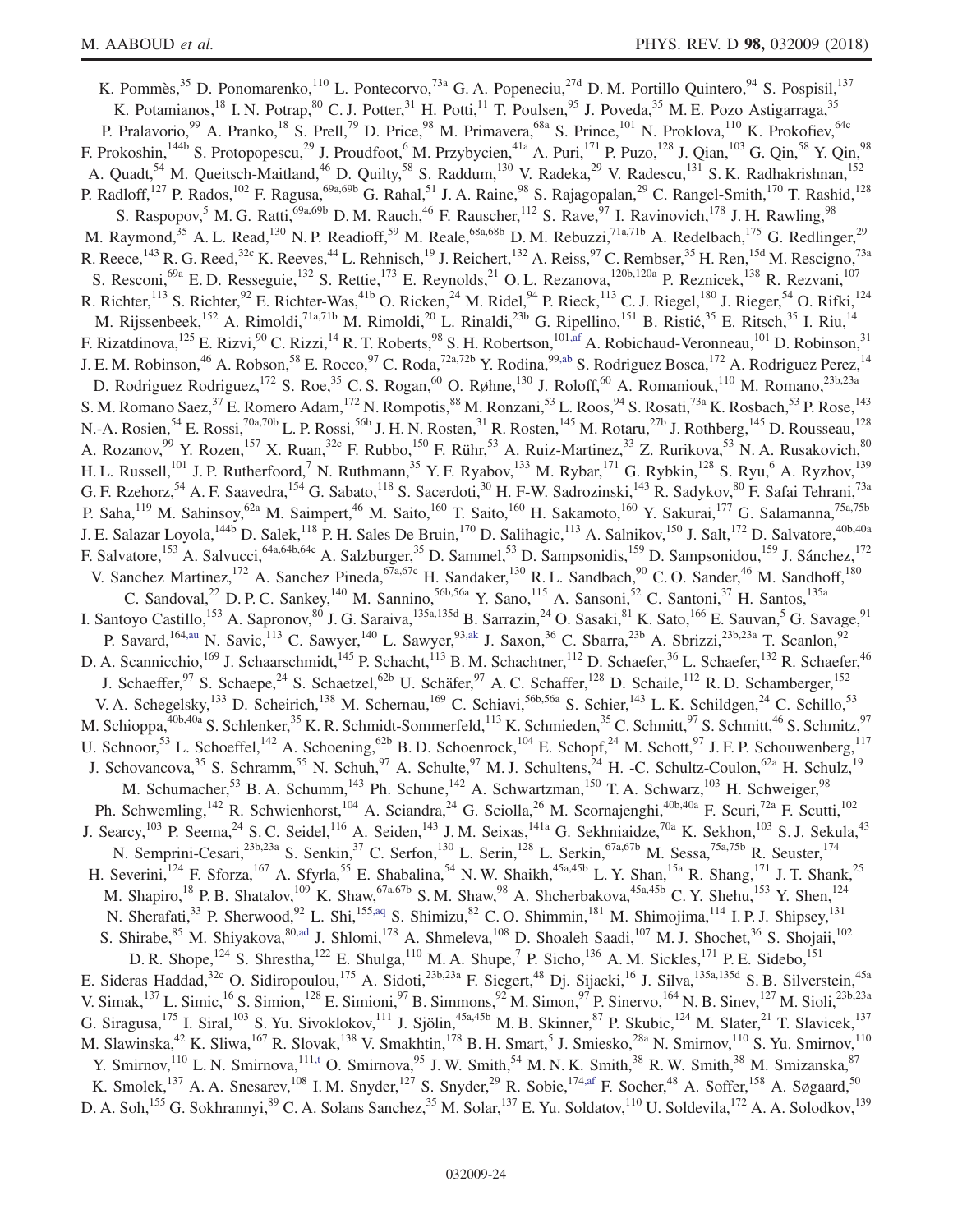<span id="page-24-4"></span><span id="page-24-3"></span><span id="page-24-2"></span><span id="page-24-1"></span><span id="page-24-0"></span>A. Soloshenko,<sup>80</sup> O. V. Solovyanov,<sup>139</sup> V. Solovyev,<sup>133</sup> P. Sommer,<sup>53</sup> H. Son,<sup>167</sup> A. Sopczak,<sup>137</sup> D. Sosa,<sup>62b</sup> C. L. Sotiropoulou,<sup>72a,72b</sup> R. Soualah,<sup>67a,67c</sup> A. M. Soukharev,<sup>120b,120a</sup> D. South,<sup>46</sup> B. C. Sowden,<sup>91</sup> S. Spagnolo,<sup>68a,68b</sup> M. Spalla,<sup>72a,72b</sup> M. Spangenberg,<sup>176</sup> F. Spanò,<sup>91</sup> D. Sperlich,<sup>19</sup> F. Spettel,<sup>113</sup> T.M. Spieker,<sup>62a</sup> R. Spighi,<sup>23b</sup> G. Spigo,<sup>35</sup> L. A. Spiller,  $^{102}$  M. Spousta,  $^{138}$  R. D. St. Denis,  $^{58,\dagger}$  A. Stabile,  $^{69a,69b}$  R. Stamen,  $^{62a}$  S. Stamm,  $^{19}$  E. Stanecka,  $^{42}$  R. W. Stanek,  $^{6}$ C. Stanescu,<sup>75a</sup> M. M. Stanitzki,<sup>46</sup> B. S. Stapf,<sup>118</sup> S. Stapnes,<sup>130</sup> E. A. Starchenko,<sup>139</sup> G. H. Stark,<sup>36</sup> J. Stark,<sup>59</sup> S. H. Stark,<sup>39</sup> P. Staroba, <sup>136</sup> P. Starovoitov, <sup>62a</sup> S. Stärz, <sup>35</sup> R. Staszewski, <sup>42</sup> M. Stegler, <sup>46</sup> P. Steinberg, <sup>29</sup> B. Stelzer, <sup>149</sup> H. J. Stelzer, <sup>35</sup> O. Stelzer-Chilton,<sup>165a</sup> H. Stenzel,<sup>57</sup> G. A. Stewart,<sup>58</sup> M. C. Stockton,<sup>127</sup> M. Stoebe,<sup>101</sup> G. Stoicea,<sup>27b</sup> P. Stolte,<sup>54</sup> S. Stonjek,<sup>113</sup> A. R. Stradling,<sup>8</sup> A. Straessner,<sup>48</sup> M. E. Stramaglia,<sup>20</sup> J. Strandberg,<sup>151</sup> S. Strandberg,<sup>45a,45b</sup> M. Strauss,<sup>124</sup> P. Strizenec,<sup>28b</sup> R. Ströhmer,<sup>175</sup> D. M. Strom,<sup>127</sup> R. Stroynowski,<sup>43</sup> A. Strubig,<sup>50</sup> S. A. Stucci,<sup>29</sup> B. Stugu,<sup>17</sup> N. A. Styles,<sup>46</sup> D. Su,<sup>150</sup> J. Su,<sup>134</sup> S. Suchek,<sup>62a</sup> Y. Sugaya,<sup>129</sup> M. Suk,<sup>137</sup> V. V. Sulin,<sup>108</sup> D. M. S. Sultan,<sup>76a,76b</sup> S. Sultansoy,<sup>4c</sup> T. Sumida,<sup>83</sup> S. Sun,  $^{60}$  X. Sun,  $^3$  K. Suruliz,  $^{153}$  C. J. E. Suster,  $^{154}$  M. R. Sutton,  $^{153}$  S. Suzuki,  $^{81}$  M. Svatos,  $^{136}$  M. Swiatlowski,  $^{36}$  S. P. Swift,  $^{2}$ I. Sykora,<sup>28a</sup> T. Sykora,<sup>138</sup> D. Ta,<sup>53</sup> K. Tackmann,<sup>46</sup> J. Taenzer,<sup>158</sup> A. Taffard,<sup>169</sup> R. Tafirout,<sup>165a</sup> E. Tahirovic,<sup>90</sup> N. Taiblum, <sup>158</sup> H. Takai, <sup>29</sup> R. Takashima, <sup>84</sup> E. H. Takasugi, <sup>113</sup> T. Takeshita, <sup>147</sup> Y. Takubo, <sup>81</sup> M. Talby, <sup>99</sup> A. A. Talyshev,<sup>120b,120a</sup> J. Tanaka,<sup>160</sup> M. Tanaka,<sup>162</sup> R. Tanaka,<sup>128</sup> S. Tanaka,<sup>81</sup> R. Tanioka,<sup>82</sup> B. B. Tannenwald,<sup>122</sup> S. Tapia Araya,<sup>144b</sup> S. Tapprogge,<sup>97</sup> S. Tarem,<sup>157</sup> G. F. Tartarelli,<sup>69a</sup> P. Tas,<sup>138</sup> M. Tasevsky,<sup>136</sup> T. Tashiro,<sup>83</sup> E. Tassi,<sup>40b,40a</sup> A. Tavares Delgado,<sup>135a,135b</sup> Y. Tayalati,<sup>34e</sup> A. C. Taylor,<sup>116</sup> A. J. Taylor,<sup>50</sup> G. N. Taylor,<sup>102</sup> P. T. E. Taylor,<sup>102</sup> W. Taylor,<sup>165b</sup> P. Teixeira-Dias,<sup>91</sup> D. Temple,<sup>149</sup> H. Ten Kate,<sup>35</sup> P. K. Teng,<sup>155</sup> J. J. Teoh,<sup>129</sup> F. Tepel,<sup>180</sup> S. Terada,<sup>81</sup> K. Terashi,<sup>160</sup> J. Terron,  $96$  S. Terzo,  $14$  M. Testa,  $52$  R. J. Teuscher,  $164$ , af T. Theveneaux-Pelzer,  $99$  F. Thiele,  $39$  J. P. Thomas,  $21$ J. Thomas-Wilsker,  $91$  A. S. Thompson,  $^{58}$  P. D. Thompson,  $^{21}$  L. A. Thomsen,  $^{181}$  E. Thomson,  $^{132}$  M. J. Tibbetts,  $^{18}$ R. E. Ticse Torres,<sup>99</sup> V. O. Tikhomirov,<sup>10[8,an](#page-30-32)</sup> Yu. A. Tikhonov,<sup>120b,120a</sup> S. Timoshenko,<sup>110</sup> P. Tipton,<sup>181</sup> S. Tisserant,<sup>99</sup> K. Todome,<sup>162</sup> S. Todorova-Nova,<sup>5</sup> S. Todt,<sup>48</sup> J. Tojo,<sup>85</sup> S. Tokár,<sup>28a</sup> K. Tokushuku,<sup>81</sup> E. Tolley,<sup>122</sup> L. Tomlinson,<sup>98</sup> M. Tomoto,<sup>115</sup> L. Tompkins,<sup>150[,o](#page-30-33)</sup> K. Toms,<sup>116</sup> B. Tong,<sup>60</sup> P. Tornambe,<sup>53</sup> E. Torrence,<sup>127</sup> H. Torres,<sup>48</sup> E. Torró Pastor,<sup>145</sup> J. Toth,<sup>9[9,ae](#page-30-34)</sup> F. Touchard,<sup>99</sup> D. R. Tovey,<sup>146</sup> C. J. Treado,<sup>121</sup> T. Trefzger,<sup>175</sup> F. Tresoldi,<sup>153</sup> A. Tricoli,<sup>29</sup> I. M. Trigger,<sup>165a</sup> S. Trincaz-Duvoid, <sup>94</sup> M. F. Tripiana, <sup>14</sup> W. Trischuk, <sup>164</sup> B. Trocmé, <sup>59</sup> A. Trofymov, <sup>46</sup> C. Troncon, <sup>69a</sup> M. Trottier-McDonald,<sup>18</sup> M. Trovatelli,<sup>174</sup> L. Truong,<sup>32b</sup> M. Trzebinski,<sup>42</sup> A. Trzupek,<sup>42</sup> K. W. Tsang,<sup>64a</sup> J. C-L. Tseng,<sup>131</sup> P. V. Tsiareshka,<sup>105</sup> G. Tsipolitis,<sup>10</sup> N. Tsirintanis,<sup>9</sup> S. Tsiskaridze,<sup>14</sup> V. Tsiskaridze,<sup>53</sup> E. G. Tskhadadze,<sup>156a</sup> K. M. Tsui,<sup>64a</sup> I. I. Tsukerman,<sup>109</sup> V. Tsulaia,<sup>18</sup> S. Tsuno,<sup>81</sup> D. Tsybychev,<sup>152</sup> Y. Tu,<sup>64b</sup> A. Tudorache,<sup>27b</sup> V. Tudorache,<sup>27b</sup> T. T. Tulbure,<sup>27a</sup> A. N. Tuna,<sup>60</sup> S. A. Tupputi,<sup>23b,23a</sup> S. Turchikhin,<sup>80</sup> D. Turgeman,<sup>178</sup> I. Turk Cakir,<sup>4[b,w](#page-30-35)</sup> R. Turra,<sup>69a</sup> P. M. Tuts,<sup>38</sup> G. Ucchielli,<sup>23b,23a</sup> I. Ueda,<sup>81</sup> M. Ughetto,<sup>45a,45b</sup> F. Ukegawa,<sup>166</sup> G. Unal,<sup>35</sup> A. Undrus,<sup>29</sup> G. Unel,<sup>169</sup> F. C. Ungaro,<sup>102</sup> Y. Unno, <sup>81</sup> K. Uno, <sup>160</sup> C. Unverdorben, <sup>112</sup> J. Urban, <sup>28b</sup> P. Urquijo, <sup>102</sup> P. Urrejola, <sup>97</sup> G. Usai, <sup>8</sup> J. Usui, <sup>81</sup> L. Vacavant, <sup>99</sup> V. Vacek,<sup>137</sup> B. Vachon,<sup>101</sup> K. O. H. Vadla,<sup>130</sup> A. Vaidya,<sup>92</sup> C. Valderanis,<sup>112</sup> E. Valdes Santurio,<sup>45a,45b</sup> M. Valente,<sup>55</sup> S. Valentinetti,<sup>23b,23a</sup> A. Valero,<sup>172</sup> L. Valéry,<sup>14</sup> S. Valkar,<sup>138</sup> A. Vallier,<sup>5</sup> J. A. Valls Ferrer,<sup>172</sup> W. Van Den Wollenberg,<sup>118</sup> H. van der Graaf,<sup>118</sup> P. van Gemmeren,<sup>6</sup> J. Van Nieuwkoop,<sup>149</sup> I. van Vulpen,<sup>118</sup> M. C. van Woerden,<sup>118</sup> M. Vanadia,<sup>74a,74b</sup> W. Vandelli,<sup>35</sup> A. Vaniachine,<sup>163</sup> P. Vankov,<sup>118</sup> G. Vardanyan,<sup>182</sup> R. Vari,<sup>73a</sup> E.W. Varnes,<sup>7</sup> C. Varni,<sup>56b,56a</sup> T. Varol,<sup>43</sup> D. Varouchas, <sup>128</sup> A. Vartapetian, <sup>8</sup> K. E. Varvell, <sup>154</sup> G. A. Vasquez, <sup>144b</sup> J. G. Vasquez, <sup>181</sup> F. Vazeille, <sup>37</sup> D. Vazquez Furelos, <sup>14</sup> T. Vazquez Schroeder,<sup>101</sup> J. Veatch,<sup>54</sup> V. Veeraraghavan,<sup>7</sup> L.M. Veloce,<sup>164</sup> F. Veloso,<sup>135a,135c</sup> S. Veneziano,<sup>73a</sup> A. Ventura, <sup>68a, 68b</sup> M. Venturi, <sup>174</sup> N. Venturi, <sup>35</sup> A. Venturini, <sup>26</sup> V. Vercesi, <sup>71a</sup> M. Verducci, <sup>75a, 75b</sup> W. Verkerke, <sup>118</sup> A. T. Vermeulen,<sup>118</sup> J. C. Vermeulen,<sup>118</sup> M. C. Vetterli,<sup>149[,au](#page-30-2)</sup> N. Viaux Maira,<sup>144b</sup> O. Viazlo,<sup>95</sup> I. Vichou,<sup>171,[†](#page-29-0)</sup> T. Vickey,<sup>146</sup> O. E. Vickey Boeriu,<sup>146</sup> G. H. A. Viehhauser,<sup>131</sup> S. Viel,<sup>18</sup> L. Vigani,<sup>131</sup> M. Villa,<sup>23b,23a</sup> M. Villaplana Perez,<sup>69a,69b</sup> E. Vilucchi,<sup>52</sup> M. G. Vincter,<sup>33</sup> V. B. Vinogradov,<sup>80</sup> A. Vishwakarma,<sup>46</sup> C. Vittori,<sup>23b,23a</sup> I. Vivarelli,<sup>153</sup> S. Vlachos,<sup>10</sup> M. Vogel,<sup>180</sup> P. Vokac,<sup>137</sup> G. Volpi,<sup>14</sup> H. von der Schmitt,<sup>113</sup> E. von Toerne,<sup>24</sup> V. Vorobel,<sup>138</sup> K. Vorobev,<sup>110</sup> M. Vos,<sup>172</sup> R. Voss,<sup>35</sup> J. H. Vossebeld,<sup>88</sup> N. Vranjes,<sup>16</sup> M. Vranjes Milosavljevic,<sup>16</sup> V. Vrba,<sup>137</sup> M. Vreeswijk,<sup>118</sup> T. Šfiligoj,<sup>89</sup> R. Vuillermet,<sup>35</sup> I. Vukotic,<sup>36</sup> T. Ženiš,<sup>28a</sup> L. Živković,<sup>16</sup> P. Wagner,<sup>24</sup> W. Wagner,<sup>180</sup> J. Wagner-Kuhr,<sup>112</sup> H. Wahlberg,<sup>86</sup> S. Wahrmund,<sup>48</sup> J. Walder,<sup>87</sup> R. Walker,<sup>112</sup> W. Walkowiak,<sup>148</sup> V. Wallangen,<sup>45a,45b</sup> C. Wang,<sup>15b</sup> C. Wang,<sup>15b</sup> F. Wang,<sup>179</sup> H. Wang,<sup>18</sup> H. Wang,<sup>3</sup> J. Wang,<sup>154</sup> J. Wang,<sup>46</sup> Q. Wang,<sup>124</sup> R.-J. Wang,<sup>94</sup> R. Wang,<sup>6</sup> S. M. Wang,<sup>155</sup> T. Wang,<sup>38</sup> W. Wang,<sup>155[,m](#page-30-36)</sup> W. Wang,<sup>61a[,ag](#page-30-37)</sup> Z. Wang,<sup>61c</sup> C. Wanotayaroj,<sup>46</sup> A. Warburton,<sup>101</sup> C. P. Ward,<sup>31</sup> D. R. Wardrope,<sup>92</sup> A. Washbrook,<sup>50</sup> P. M. Watkins,<sup>21</sup> A. T. Watson,<sup>21</sup> M. F. Watson,<sup>21</sup> G. Watts,<sup>145</sup> S. Watts,<sup>98</sup> B. M. Waugh,<sup>92</sup> A. F. Webb,<sup>11</sup> S. Webb,  $97$  M. S. Weber,  $20$  S. A. Weber,  $33$  S. W. Weber,  $175$  J. S. Webster,  $6$  A. R. Weidberg,  $131$  B. Weinert,  $66$  J. Weingarten,  $54$ M. Weirich,  $97$  C. Weiser,  $53$  H. Weits,  $^{118}$  P. S. Wells,  $^{35}$  T. Wenaus,  $^{29}$  T. Wengler,  $^{35}$  S. Wenig,  $^{35}$  N. Wermes,  $^{24}$  M. D. Werner,  $^{79}$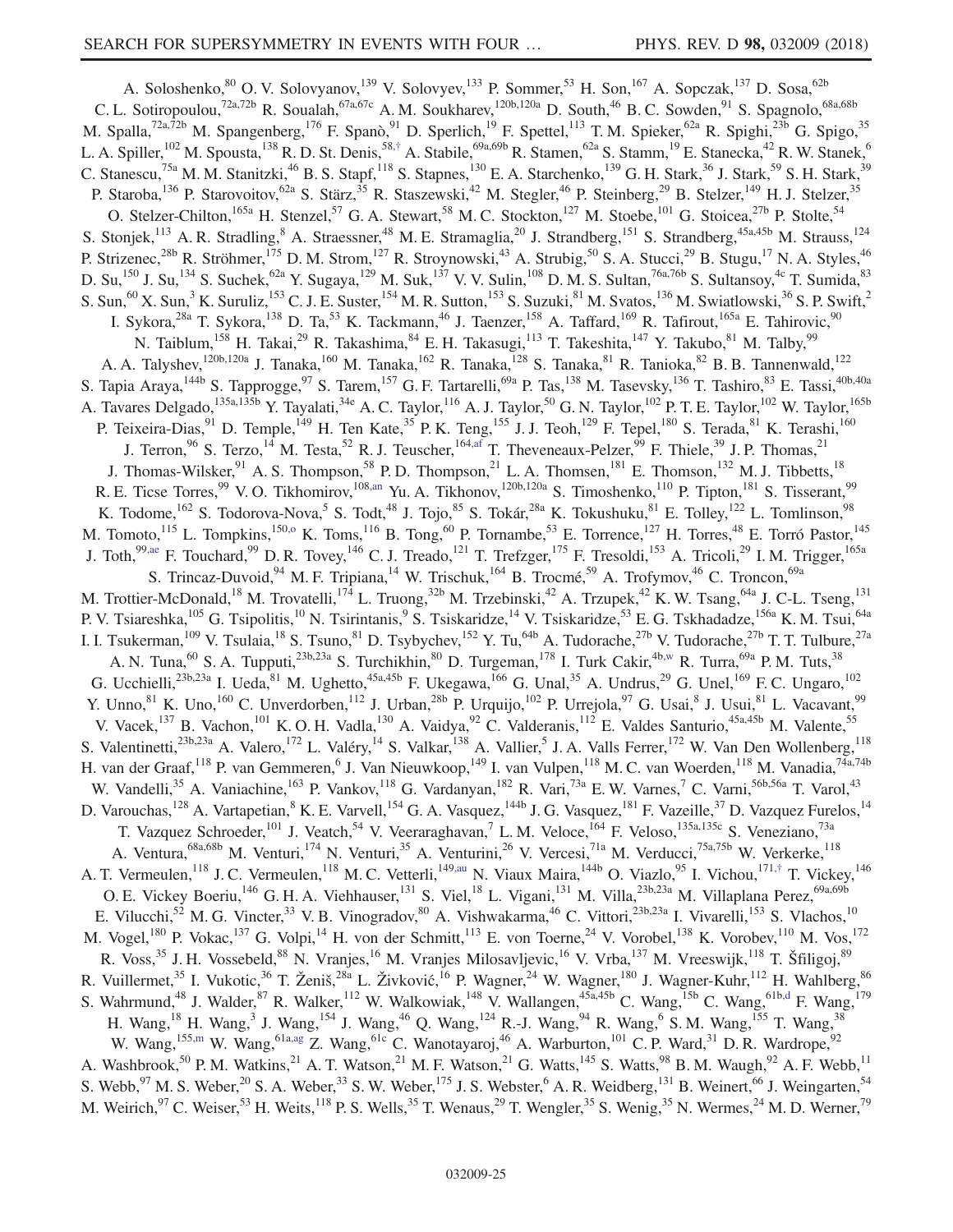<span id="page-25-1"></span>P. Werner,<sup>35</sup> M. Wessels,<sup>62a</sup> T. D. Weston,<sup>20</sup> K. Whalen,<sup>127</sup> N. L. Whallon,<sup>145</sup> A. M. Wharton,<sup>87</sup> A. S. White,<sup>103</sup> A. White,<sup>8</sup> M. J. White,<sup>1</sup> R. White,<sup>144b</sup> D. Whiteson,<sup>169</sup> B. W. Whitmore,<sup>87</sup> F. J. Wickens,<sup>140</sup> W. Wiedenmann,<sup>179</sup> M. Wielers,<sup>140</sup> C. Wiglesworth,<sup>39</sup> L. A. M. Wiik-Fuchs,<sup>53</sup> A. Wildauer,<sup>113</sup> F. Wilk,<sup>98</sup> H. G. Wilkens,<sup>35</sup> H. H. Williams,<sup>132</sup> S. Williams,<sup>31</sup> C. Willis,  $^{104}$  S. Willocq,  $^{100}$  J. A. Wilson,  $^{21}$  I. Wingerter-Seez,  $^5$  E. Winkels,  $^{153}$  F. Winklmeier,  $^{127}$  O. J. Winston,  $^{153}$ B. T. Winter,<sup>24</sup> M. Wittgen,<sup>150</sup> M. Wobisch,<sup>9[3,ak](#page-30-13)</sup> T. M. H. Wolf,<sup>118</sup> R. Wolff,<sup>99</sup> M. W. Wolter,<sup>42</sup> H. Wolters,<sup>135a,135c</sup> V. W. S. Wong,<sup>173</sup> S. D. Worm,<sup>21</sup> B. K. Wosiek,<sup>42</sup> J. Wotschack,<sup>35</sup> K. W. Woźniak,<sup>42</sup> M. Wu,<sup>36</sup> S. L. Wu,<sup>179</sup> X. Wu,<sup>55</sup> Y. Wu,<sup>103</sup> T. R. Wyatt,<sup>98</sup> B. M. Wynne,<sup>50</sup> S. Xella,<sup>39</sup> Z. Xi,<sup>103</sup> L. Xia,<sup>15c</sup> D. Xu,<sup>15a</sup> L. Xu,<sup>29</sup> T. Xu,<sup>142</sup> B. Yabsley,<sup>154</sup> S. Yacoob,<sup>32a</sup> D. Yamaguchi,<sup>162</sup> Y. Yamaguchi,<sup>162</sup> A. Yamamoto,<sup>81</sup> S. Yamamoto,<sup>160</sup> T. Yamanaka,<sup>160</sup> F. Yamane,<sup>82</sup> M. Yamatani,<sup>160</sup> Y. Yamazaki,<sup>82</sup> Z. Yan,<sup>25</sup> H. Yang,<sup>61c,61d</sup> H. Yang,<sup>18</sup> Y. Yang,<sup>155</sup> Z. Yang,<sup>17</sup> W-M. Yao,<sup>18</sup> Y. C. Yap,<sup>46</sup> Y. Yasu,<sup>81</sup> E. Yatsenko,<sup>5</sup> K. H. Yau Wong,<sup>24</sup> J. Ye,<sup>43</sup> S. Ye,<sup>29</sup> I. Yeletskikh,<sup>80</sup> E. Yigitbasi,<sup>25</sup> E. Yildirim,<sup>97</sup> K. Yorita,<sup>177</sup> K. Yoshihara,  $^{132}$  C. J. S. Young,  $^{35}$  C. Young,  $^{150}$  J. Yu,  $^8$  J. Yu,  $^{79}$  S. P. Y. Yuen,  $^{24}$  I. Yusuff,  $^{31,aw}$  $^{31,aw}$  $^{31,aw}$  B. Zabinski,  $^{42}$  G. Zacharis,  $^{10}$ R. Zaidan,<sup>14</sup> A. M. Zaitsev,<sup>13[9,am](#page-30-27)</sup> N. Zakharchuk,<sup>46</sup> J. Zalieckas,<sup>17</sup> A. Zaman,<sup>152</sup> S. Zambito,<sup>60</sup> D. Zanzi,<sup>102</sup> C. Zeitnitz,<sup>180</sup> G. Zemaityte,<sup>131</sup> A. Zemla,<sup>41a</sup> J. C. Zeng,<sup>171</sup> Q. Zeng,<sup>150</sup> O. Zenin,<sup>139</sup> D. Zerwas,<sup>128</sup> D. Zhang,<sup>103</sup> D. Zhang,<sup>61b</sup> F. Zhang,<sup>179</sup> G. Zhang,  $^{61a,ag}$  $^{61a,ag}$  $^{61a,ag}$  H. Zhang, $^{128}$  J. Zhang, $^6$  L. Zhang, $^{53}$  L. Zhang, $^{61a}$  M. Zhang, $^{171}$  P. Zhang, $^{15b}$  R. Zhang, $^{61a,d}$  $^{61a,d}$  $^{61a,d}$  R. Zhang, $^{24}$ X. Zhang, <sup>61b</sup> Y. Zhang, <sup>15d</sup> Z. Zhang, <sup>128</sup> X. Zhao, <sup>43</sup> Y. Zhao, <sup>61[b,aj](#page-30-39)</sup> Z. Zhao, <sup>61a</sup> A. Zhemchugov, <sup>80</sup> B. Zhou, <sup>103</sup> C. Zhou, <sup>179</sup> L. Zhou, $^{43}$  M. Zhou, $^{15d}$  M. Zhou, $^{152}$  N. Zhou, $^{15c}$  C. G. Zhu, $^{61b}$  H. Zhu, $^{15a}$  J. Zhu, $^{103}$  Y. Zhu, $^{61a}$  X. Zhuang, $^{15a}$  K. Zhukov, $^{108}$ A. Zibell,<sup>175</sup> D. Zieminska,<sup>66</sup> N. I. Zimine,<sup>80</sup> C. Zimmermann,<sup>97</sup> S. Zimmermann,<sup>53</sup> Z. Zinonos,<sup>113</sup> M. Zinser,<sup>97</sup> M. Ziolkowski,<sup>148</sup> G. Zobernig,<sup>179</sup> A. Zoccoli,<sup>23b,23a</sup> R. Zou,<sup>36</sup> M. zur Nedden,<sup>19</sup> and L. Zwalinski<sup>35</sup>

(ATLAS Collaboration)

<sup>1</sup>Department of Physics, University of Adelaide, Adelaide, Australia<br><sup>2</sup>Physics Department SUNY Albany, Albany Ngu, York, USA

<span id="page-25-0"></span><sup>2</sup>Physics Department, SUNY Albany, Albany New York, USA<br><sup>3</sup>Department of Physics, University of Alberta, Edmonton Alberta, Canada

<sup>4a</sup>Department of Physics, Ankara University, Ankara, Turkey<br><sup>4b</sup>Istanbul Aydin University, Istanbul, Turkey<br><sup>4c</sup>Division of Physics, TOBB University of Economics and Technology, Ankara, Turkey

 ${}^{5}$ LAPP, Université Grenoble Alpes, Université Savoie Mont Blanc, CNRS/IN2P3, Annecy, France

 ${}^{6}$ High Energy Physics Division, Argonne National Laboratory, Argonne Illinois, USA  $^7$ Department of Physics, University of Arizona, Tucson Arizona, USA

Department of Physics, The University of Texas at Arlington, Arlington Texas, USA

 $^{9}$ Physics Department, National and Kapodistrian University of Athens, Athens, Greece

<sup>10</sup>Physics Department, National Technical University of Athens, Zografou, Greece<br><sup>11</sup>Department of Physics, The University of Texas at Austin, Austin Texas, USA

<sup>12a</sup>Bahcesehir University, Faculty of Engineering and Natural Sciences, Istanbul, Turkey<br><sup>12b</sup>Istanbul Bilgi University, Faculty of Engineering and Natural Sciences, Istanbul, Turkey<br><sup>12b</sup>Istanbul Bilgi University, Facul

 $14$ Institut de Física d'Altes Energies (IFAE), The Barcelona Institute of Science and Technology,

Barcelona, Spain<br>
<sup>15a</sup>Institute of High Energy Physics, Chinese Academy of Sciences, Beijing, China<br>
<sup>156</sup>Department of Physics, Nanjing University, Jiangsu, China<br>
<sup>15c</sup>Physics Department, Tsinghua University, Beijing, C

<sup>15d</sup>University of Chinese Academy of Science (UCAS), Beijing, China  $^{16}$ Institute of Physics, University of Belgrade, Belgrade, Serbia

<sup>17</sup>Department for Physics and Technology, University of Bergen, Bergen, Norway<br><sup>18</sup>Physics Division, Lawrence Berkeley National Laboratory and University of California,

Berkeley California, USA<br><sup>19</sup>Department of Physics, Humboldt University, Berlin, Germany<br><sup>20</sup>Albert Einstein Center for Fundamental Physics and Laboratory for High Energy Physics,<br>University of Bern, Bern, Switzerland

<sup>21</sup>School of Physics and Astronomy, University of Birmingham, Birmingham, United Kingdom<br><sup>22</sup>Centro de Investigaciones, Universidad Antonio Narino, Bogota, Colombia<br><sup>23</sup>a Dipartimento di Fisica e Astronomia, Università d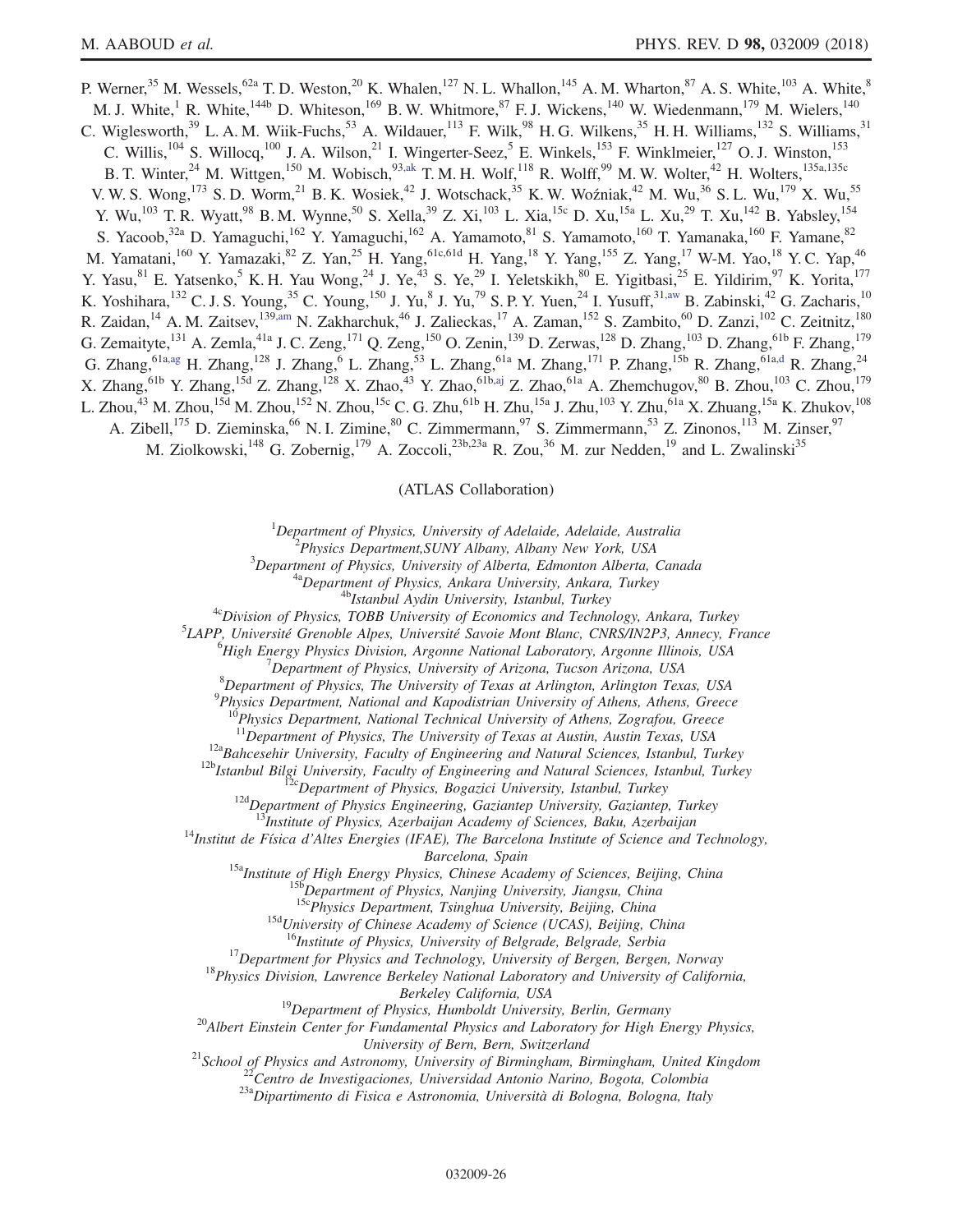<sup>23b</sup>INFN Sezione di Bologna, Italy<br><sup>24</sup>Physikalisches Institut, University of Bonn, Bonn, Germany<br><sup>25</sup>Department of Physics, Boston University, Boston Massachusetts, USA<br><sup>26</sup>Department of Physics, Brandeis University, Wa

Department, Cluj Napoca, Romania<br><sup>27e</sup>University Politehnica Bucharest, Bucharest, Romania<br><sup>27f</sup>West University in Timisoara, Timisoara, Romania

<sup>28a</sup>Faculty of Mathematics, Physics and Informatics, Comenius University, Bratislava, Slovak Republic<br><sup>28b</sup>Department of Subnuclear Physics, Institute of Experimental Physics of the Slovak Academy of Sciences,

Kosice, Slovak Republic<br><sup>29</sup>Physics Department, Brookhaven National Laboratory, Upton New York, USA<br><sup>30</sup>Departamento de Física, Universidad de Buenos Aires, Buenos Aires, Argentina

 ${}^{31}$ Cavendish Laboratory, University of Cambridge, Cambridge, United Kingdom<br> ${}^{32a}$ Department of Physics, University of Cape Town, Cape Town, South Africa

 $32b$ Department of Mechanical Engineering Science, University of Johannesburg,

Johannesburg, South Africa<br><sup>32c</sup>School of Physics, University of the Witwatersrand, Johannesburg, South Africa<br><sup>33</sup>Department of Physics, Carleton University, Ottawa Ontario, Canada<sup>34a</sup>Faculté des Sciences Ain Chock, Rése

Hassan II, Casablanca, Morocco<br>
<sup>346</sup>Centre National de l'Energie des Sciences Techniques Nucleaires, Rabat, Morocco<br>
<sup>346</sup>Faculté des Sciences Semlalia, Université Cadi Ayyad, LPHEA-Marrakech, Morocco<br>
<sup>346</sup>Faculté des Sc

 $^{40b}$ INFN Gruppo Collegato di Cosenza, Laboratori Nazionali di Frascati, Italy<br><sup>41a</sup>AGH University of Science and Technology, Faculty of Physics and Applied Computer Science,

Krakow, Poland<br><sup>41b</sup>Marian Smoluchowski Institute of Physics, Jagiellonian University, Krakow, Poland<br><sup>42</sup>Institute of Nuclear Physics Polish Academy of Sciences, Krakow, Poland<br><sup>43</sup>Physics Department, Southern Methodist U

<sup>44</sup>Physics Department, University of Texas at Dallas, Richardson Texas, USA<br><sup>45a</sup>Department of Physics, Stockholm University, Stockholm, Sweden<br><sup>45b</sup>The Oskar Klein Centre, Stockholm, Sweden<br><sup>46</sup>DESY, Hamburg and Zeuthen

<sup>47</sup>Lehrstuhl für Experimentelle Physik IV, Technische Universität Dortmund, Dortmund, Germany <sup>48</sup>Institut für Kern-und Teilchenphysik, Technische Universität Dresden, Dresden, Germany

<sup>49</sup>Department of Physics, Duke University, Durham North Carolina, USA<br><sup>50</sup>SUPA-School of Physics and Astronomy, University of Edinburgh, Edinburgh, United Kingdom<br><sup>51</sup>Centre de Calcul de l'Institut National de Physique N

Villeurbanne, France<br>
<sup>52</sup>INFN e Laboratori Nazionali di Frascati, Frascati, Italy<br>
<sup>53</sup>Fakultät für Mathematik und Physik, Albert-Ludwigs-Universität, Freiburg, Germany<br>
<sup>54</sup>II Physikalisches Institut, Georg-August-Univer

 $^{60}$ Laboratory for Particle Physics and Cosmology, Harvard University, Cambridge Massachusetts, USA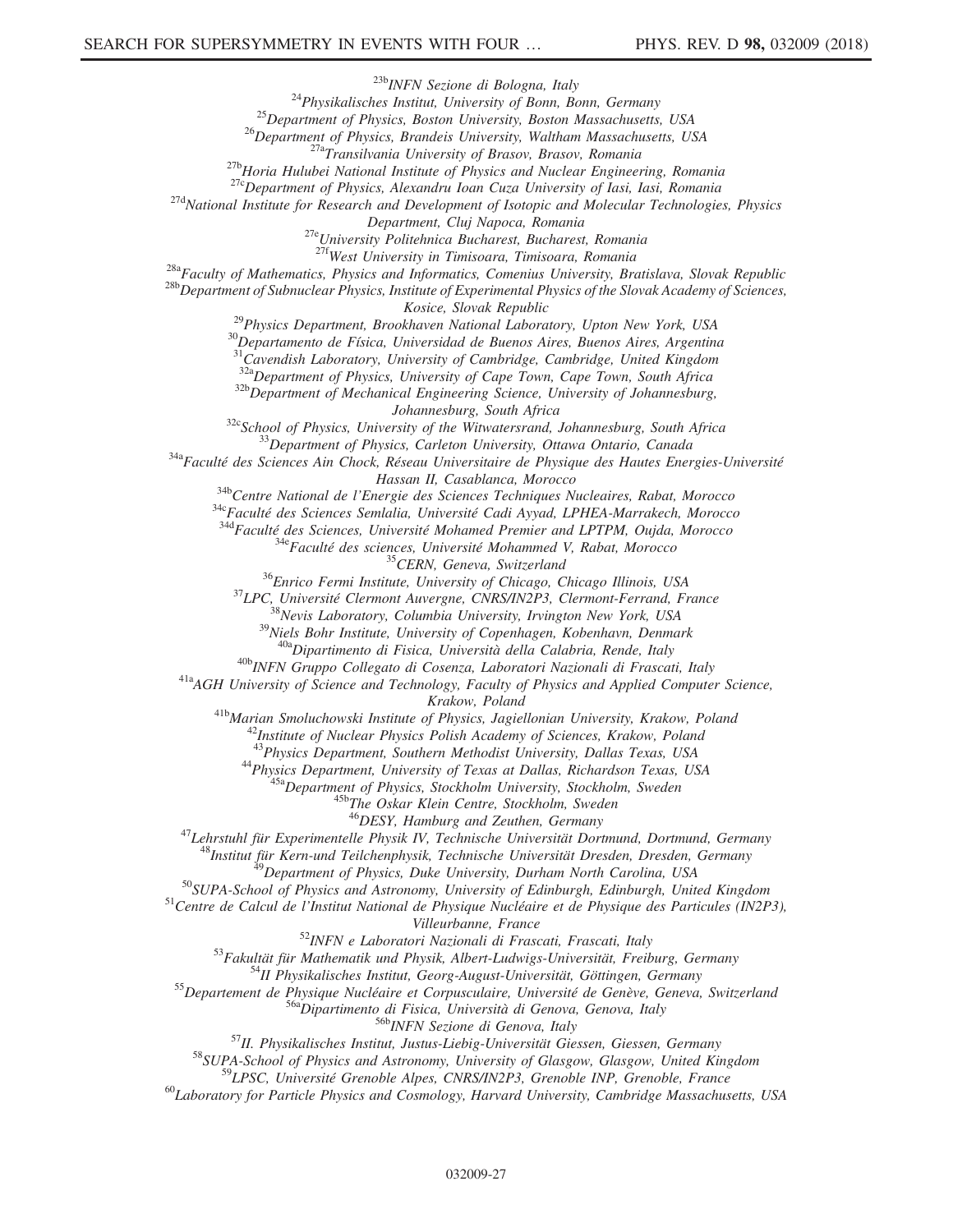<sup>61a</sup>Department of Modern Physics and State Key Laboratory of Particle Detection and Electronics, University of Science and Technology of China, Anhui, China<br><sup>61b</sup>School of Physics, Shandong University, Shandong, China <sup>61c</sup>School of Physics and Astronomy, Key Laboratory for Particle Physics, Astrophysics and Cosmology, Ministry of Education; Shanghai Key Laboratory for Particle Physics and Cosmology,<br>Shanghai Jiao Tong University, China<br><sup>61d</sup>Tsung-Dao Lee Institute, Shanghai, China <sup>62a</sup>Kirchhoff-Institut für Physik, Ruprecht-Karls-Universität Heidelberg, Heidelberg, Germany<br><sup>62b</sup>Physikalisches Institut, Ruprecht-Karls-Universität Heidelberg, Heidelberg, Germany <sup>63</sup>Faculty of Applied Information Science, Hiroshima Institute of Technology, Hiroshima, Japan<br><sup>64a</sup>Department of Physics, The Chinese University of Hong Kong, Shatin, N.T., Hong Kong, China<br><sup>64b</sup>Department of Physics, T Technology, Clear Water Bay, Kowloon, Hong Kong, China<br><sup>65</sup>Department of Physics, National Tsing Hua University, Hsinchu, Taiwan <sup>66</sup>Department of Physics, Indiana University, Bloomington Indiana, USA<br><sup>67a</sup>INFN Gruppo Collegato di Udine, Sezione di Trieste, Udine, Italy <sup>67c</sup>Dipartimento di Chimica, Fisica e Ambiente, Università di Udine, Udine, Italy<br><sup>68c</sup>Dipartimento di Chimica, Fisica e Ambiente, Università di Udine, Udine, Italy<br><sup>68b</sup>Dipartimento di Matematica e Fisica, Università de <sup>69a</sup>INFN Sezione di Milano, Milano, Italy<br><sup>69b</sup>Dipartimento di Fisica, Università di Milano, Milano, Italy <sup>69b</sup> Dipartimento di Fisica, Università di Milano, Milano, Italy<br>
<sup>70b</sup> Dipartimento di Napoli, Napoli, Napoli, Italy<br>
<sup>70b</sup> Dipartimento di Fisica, Università di Napoli, Napoli, Italy<br>
<sup>71b</sup> Dipartimento di Fisica, Univ  $^{84}$ Kyoto University of Education, Kyoto, Japan<br><sup>85</sup>Research Center for Advanced Particle Physics and Department of Physics, Kyushu University, Fukuoka, Japan<br><sup>86</sup>Instituto de Física La Plata, Universidad Nacional de La Plata and CONICET, La Plata, Argentina<br><sup>87</sup>Physics Department, Lancaster University, Lancaster, United Kingdom<br><sup>88</sup>Oliver Lodge Laboratory, Univer <sup>90</sup>School of Physics and Astronomy, Queen Mary University of London, London, United Kingdom<br><sup>91</sup>Department of Physics, Royal Holloway University of London, Surrey, United Kingdom<br><sup>91</sup>Department of Physics, Royal Holloway CNRS/IN2P3, Paris, France

 $95$ Fysiska institutionen, Lunds universitet, Lund, Sweden

<sup>96</sup>Departamento de Fisica Teorica C-15 and CIAFF, Universidad Autonoma de Madrid, Madrid, Spain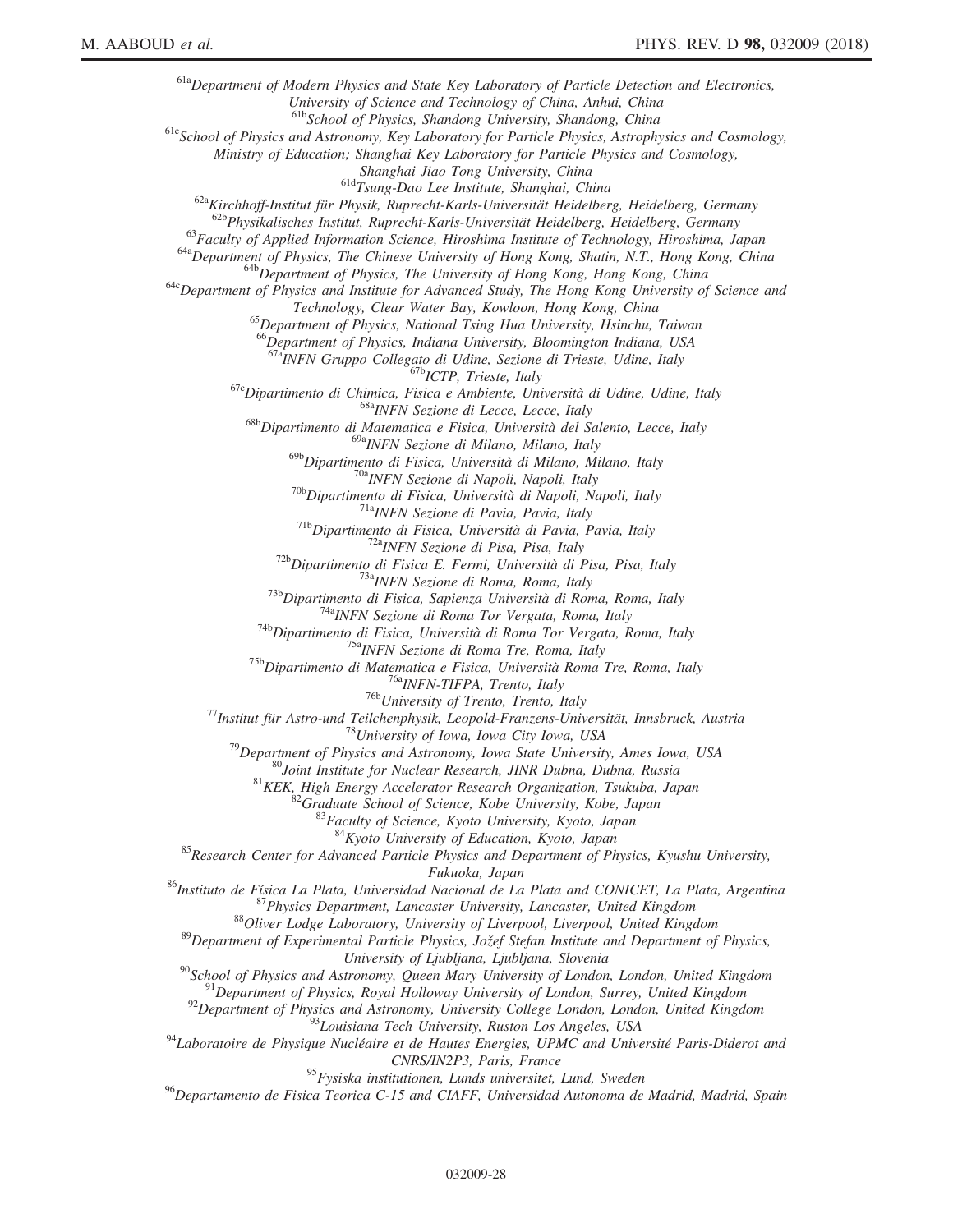<sup>97</sup>Institut für Physik, Universität Mainz, Mainz, Germany<br><sup>98</sup>School of Physics and Astronomy, University of Manchester, Manchester, United Kingdom<br><sup>99</sup>OPPM, Aix-Marseille University and CNRS/IN2P3, Marseille, France<br><sup>10</sup>

Moscow, Russia<br><sup>112</sup>Fakultät für Physik, Ludwig-Maximilians-Universität München, München, Germany<br><sup>113</sup>Max-Planck-Institut für Physik (Werner-Heisenberg-Institut), München, Germany

<sup>114</sup>Nagasaki Institute of Applied Science, Nagasaki, Japan<br><sup>115</sup>Graduate School of Science and Kobayashi-Maskawa Institute, Nagoya University, Nagoya, Japan<br><sup>116</sup>Department of Physics and Astronomy, University of New Mex

<sup>118</sup>Nikhef National Institute for Subatomic Physics and University of Amsterdam, Amsterdam, Netherlands <sup>119</sup>Department of Physics, Northern Illinois University, DeKalb Illinois, USA <sup>120a</sup>Budker Institute of Nuclear Phy

<sup>120b</sup>Novosibirsk State University Novosibirsk, Russia<br><sup>121</sup>Department of Physics, New York University, New York New York, USA<br><sup>122</sup>Ohio State University, Columbus Ohio, USA<br><sup>123</sup>Faculty of Science, Okayama University, Ok

Norman Oklahoma, USA<br>
<sup>125</sup>Department of Physics, Oklahoma State University, Stillwater Oklahoma, USA<br>
<sup>126</sup>Palacký University, RCPTM, Olomouc, Czech Republic<br>
<sup>127</sup>Center for High Energy Physics, University of Oregon, Eug

<sup>131</sup>Department of Physics, Oxford University, Oxford, United Kingdom<br><sup>132</sup>Department of Physics, University of Pennsylvania, Philadelphia Pennsylvania, USA<br><sup>133</sup>Konstantinov Nuclear Physics Institute of National Research

PNPI, St. Petersburg, Russia<br><sup>134</sup>Department of Physics and Astronomy, University of Pittsburgh, Pittsburgh Pennsylvania, USA

<sup>135a</sup>Laboratório de Instrumentação e Física Experimental de Partículas-LIP, Lisboa, Portugal<br><sup>135b</sup>Faculdade de Ciências, Universidade de Lisboa, Lisboa, Portugal<br><sup>135c</sup>Department of Physics, University of Coimbra, Coimb

<sup>135f</sup>Departamento de Fisica Teorica y del Cosmos, Universidad de Granada, Granada (Spain), Portugal

 $^{135g}$ Dep Fisica and CEFITEC of Faculdade de Ciencias e Tecnologia, Universidade Nova de Lisboa,

Caparica, Portugal<br>
<sup>136</sup>Institute of Physics, Academy of Sciences of the Czech Republic, Praha, Czech Republic<br>
<sup>137</sup>Czech Technical University in Prague, Praha, Czech Republic<br>
<sup>139</sup>State Research Center Institute for H

<sup>141d</sup>Instituto de Fisica, Universidade de Sao Paulo, Sao Paulo, Brazil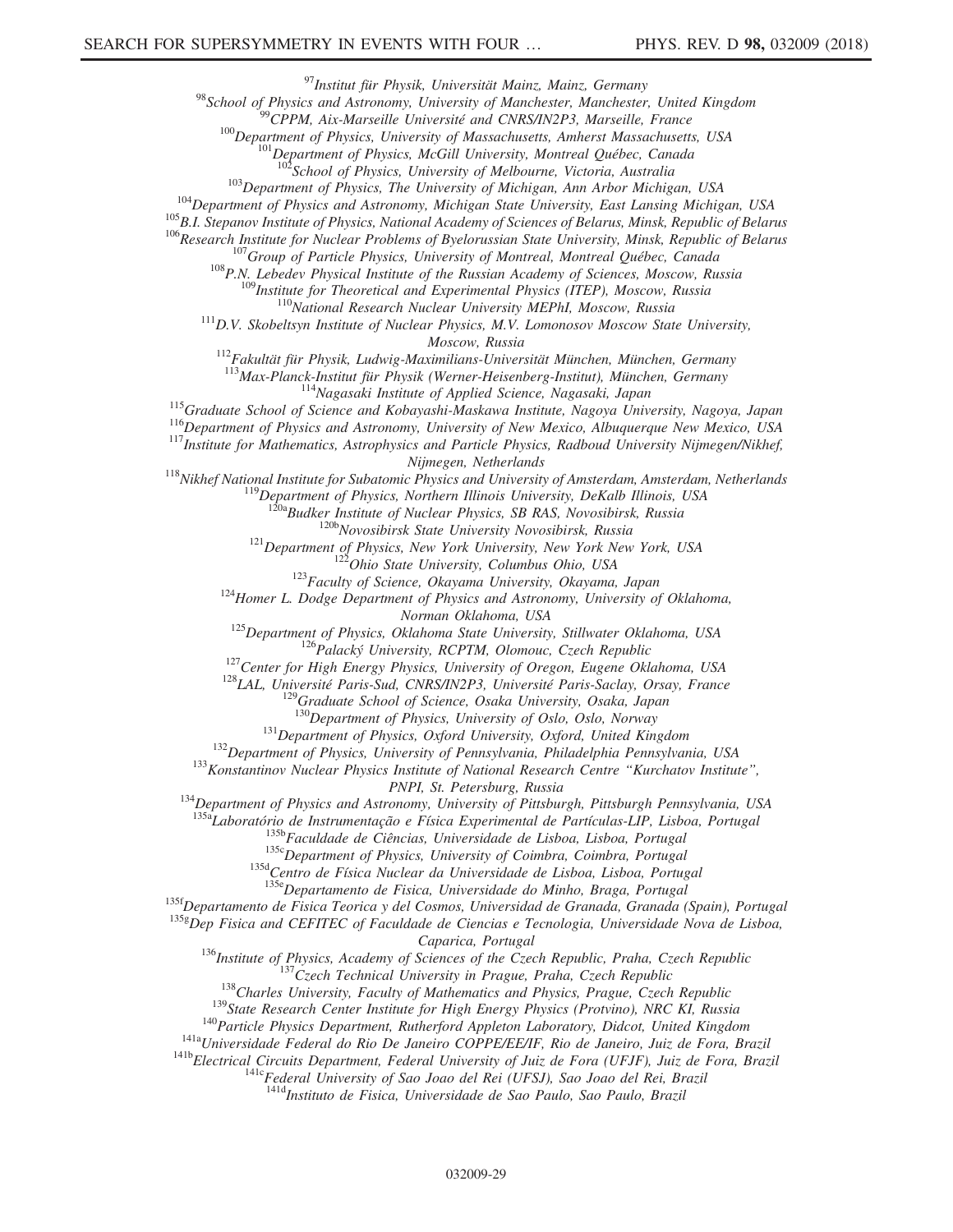$142$ Institut de Recherches sur les Lois Fondamentales de l'Univers, DSM/IRFU, CEA Saclay, Gif-sur-Yvette, France<br><sup>143</sup>Santa Cruz Institute for Particle Physics, University of California Santa Cruz,<br>Santa Cruz California, USA <sup>144</sup>aDepartamento de Física, Pontificia Universidad Católica de Chile, Santiago, Chile<br><sup>144b</sup>Departamento de Física, Universidad Técnica Federico Santa María, Valparaíso, Chile<br><sup>145</sup>Department of Physics, University of W <sup>149</sup>Department of Physics, Simon Fraser University, Burnaby British Columbia, Canada<br><sup>150</sup>SLAC National Accelerator Laboratory, Stanford California, USA<br><sup>151</sup>Physics Department, Royal Institute of Technology, Stockholm, <sup>3</sup>Department of Physics and Astronomy, University of Sussex, Brighton, United Kingdom <sup>154</sup>School of Physics, University of Sydney, Sydney, Australia<br><sup>155</sup>Institute of Physics, Academia Sinica, Taipei, Taiwan <sup>156a</sup>E. Andronikashvili Institute of Physics, Iv. Javakhishvili Tbilisi State University, Tbilisi, Georgia<br><sup>156b</sup>High Energy Physics Institute, Tbilisi State University, Tbilisi, Georgia<br><sup>157</sup>Department of Physics, Techn 169 International Center for Elementary Particle Physics and Department of Physics, <sup>161</sup>Graduate School of Science and Technology, Tokyo, Japan<br><sup>161</sup>Graduate School of Science and Technology, Tokyo Metropolitan University, Tokyo, Japan<br><sup>162</sup>Department of Physics, Tokyo Institute of Technology, Tokyo, Jap <sup>165b</sup>Department of Physics and Astronomy, York University, Toronto Ontario, Canada<br><sup>166</sup>Division of Physics and Tomonaga Center for the History of the Universe, Faculty of Pure and Applied<br>Sciences, University of Tsukuba, <sup>167</sup>Department of Physics and Astronomy, Tufts University, Medford Massachusetts, USA<br><sup>168</sup>Academia Sinica Grid Computing, Institute of Physics, Academia Sinica, Taipei, Taiwan<br><sup>169</sup>Department of Physics and Astronomy, Un <sup>170</sup>Department of Physics and Astronomy, University of Uppsala, Uppsala, Sweden<br><sup>171</sup>Department of Physics, University of Illinois, Urbana Illinois, USA<br><sup>172</sup>Instituto de Fisica Corpuscular (IFIC), Centro Mixto Universid 180<sub>Fakultät für Mathematik und Naturwissenschaften, Fachgruppe Physik,<br>Bergische Universität Wuppertal, Wuppertal, Germany</sub>  $^{181}$ Department of Physics, Yale University, New Haven Connecticut, USA  $^{182}$ Yerevan Physics Institute, Yerevan, Armenia [†](#page-17-14) Deceased. <sup>[a](#page-19-0)</sup> Also at Borough of Manhattan Community College, City University of New York, New York City, USA.

<span id="page-29-4"></span><span id="page-29-0"></span>

<span id="page-29-6"></span><sup>[b](#page-20-0)</sup>Also at Centre for High Performance Computing, CSIR Campus, Rosebank, Cape Town, South Africa.

<span id="page-29-7"></span>[c](#page-20-1) Also at CERN, Geneva, Switzerland.

<span id="page-29-3"></span> $\alpha^d$  $\alpha^d$ Also at CPPM, Aix-Mars[e](#page-18-0)ille Université and CNRS/IN2P3, Marseille, France.

<span id="page-29-2"></span>Also at Departament de Fisica de la Universitat Autonoma de Barcelona, Barcelona, Spain.

<span id="page-29-8"></span>[f](#page-22-0) Also at Departamento de Fisica Teorica y del Cosmos, Universidad de Granada, Granada (Spain), Spain.

<span id="page-29-9"></span> ${}^{\text{g}}$  ${}^{\text{g}}$  ${}^{\text{g}}$ Also at Departement de P[h](#page-19-2)ysique Nucléaire et Corpusculaire, Université de Genève, Geneva, Switzerland. h

<span id="page-29-5"></span><sup>h</sup>Also at Department of Financial and Management Engineering, University of the Aegean, Chios, Greece.

<span id="page-29-1"></span><sup>[i](#page-17-15)</sup>Also at Department of Physics and Astronomy, University of Louisville, Louisville, Kentucky, USA.